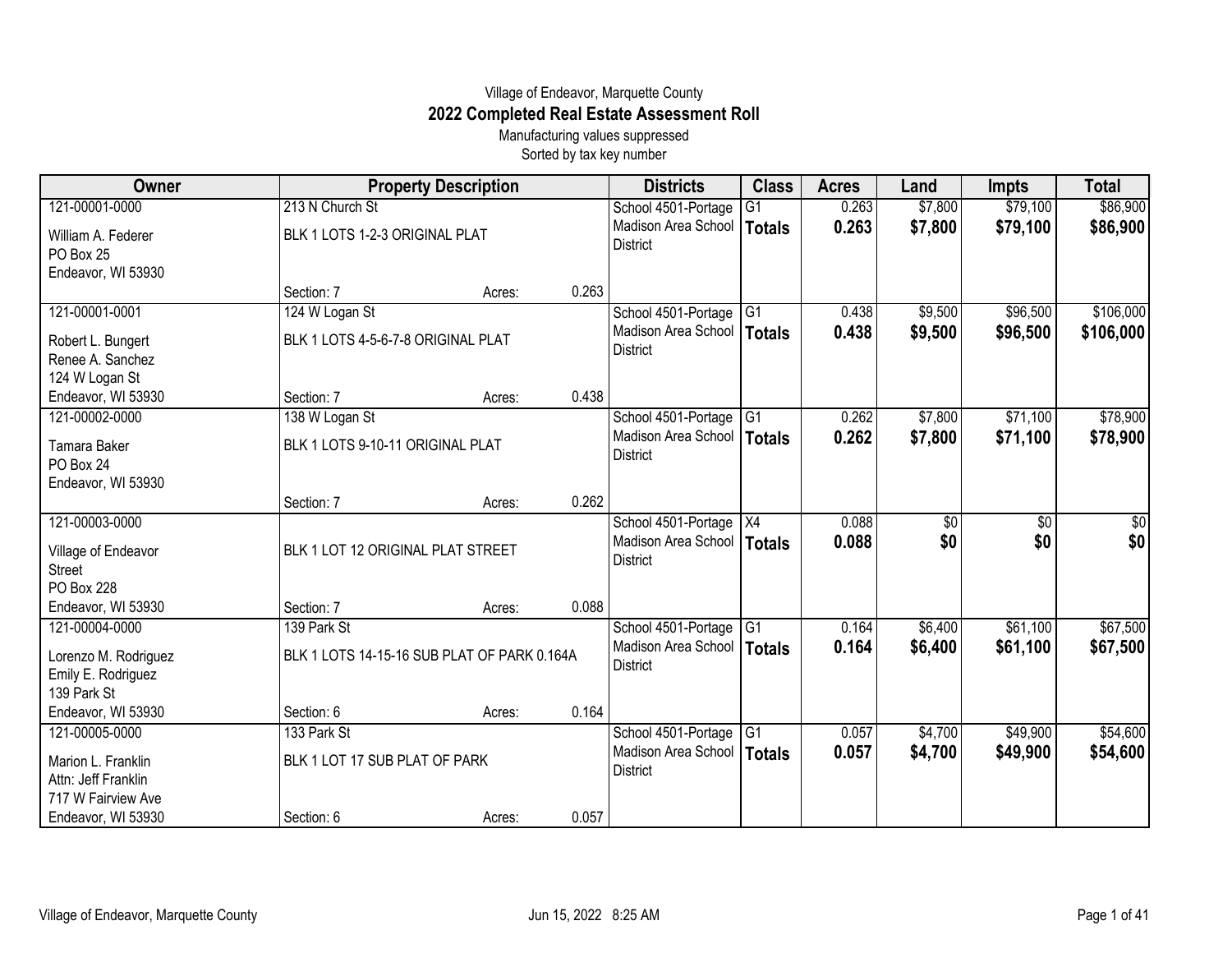| Owner                                                                                     |                                                                                                            | <b>Property Description</b> |       | <b>Districts</b>                                              | <b>Class</b>              | <b>Acres</b>   | Land               | <b>Impts</b>           | <b>Total</b>         |
|-------------------------------------------------------------------------------------------|------------------------------------------------------------------------------------------------------------|-----------------------------|-------|---------------------------------------------------------------|---------------------------|----------------|--------------------|------------------------|----------------------|
| 121-00006-0000                                                                            | 129 Park St                                                                                                |                             |       | School 4501-Portage                                           | G <sub>1</sub>            | 0.141          | \$6,000            | \$46,300               | \$52,300             |
| Carol S. Flowers<br>155 Blass St<br>Mauston, WI 53948                                     | BLK 1 LOTS 18-19 & 16 1/2FT OF ALLEY SUB PLAT<br>OF PARK                                                   |                             |       | Madison Area School<br><b>District</b>                        | Totals                    | 0.141          | \$6,000            | \$46,300               | \$52,300             |
|                                                                                           | Section: 6                                                                                                 | Acres:                      | 0.141 |                                                               |                           |                |                    |                        |                      |
| 121-00007-0000                                                                            | 127 Park St                                                                                                |                             |       | School 4501-Portage                                           | G2                        | 0.057          | \$3,100            | \$1,600                | \$4,700              |
| <b>Everett Petty</b><br>Marian Petty<br>2740 Hazelnut Tr                                  | BLK 1 LOT 20 SUB PLAT OF PARK                                                                              |                             |       | Madison Area School<br><b>District</b>                        | Totals                    | 0.057          | \$3,100            | \$1,600                | \$4,700              |
| Sun Prairie, WI 53590                                                                     | Section: 6                                                                                                 | Acres:                      | 0.057 |                                                               |                           |                |                    |                        |                      |
| 121-00008-0000                                                                            | 125 Park St                                                                                                |                             |       | School 4501-Portage                                           | G2                        | 0.057          | \$3,100            | \$12,200               | \$15,300             |
| <b>Everett Petty</b><br><b>Marian Petty</b><br>2740 Hazelnut Tr                           | BLK 1 LOT 21 SUB PLAT OF PARK                                                                              |                             |       | Madison Area School<br><b>District</b>                        | Totals                    | 0.057          | \$3,100            | \$12,200               | \$15,300             |
| Sun Prairie, WI 53590                                                                     | Section: 6                                                                                                 | Acres:                      | 0.057 |                                                               |                           |                |                    |                        |                      |
| 121-00009-0000                                                                            | 123 Park St                                                                                                |                             |       | School 4501-Portage                                           | G2                        | 0.057          | \$3,100            | \$31,100               | \$34,200             |
| <b>Everett Petty</b><br><b>Marian Petty</b><br>2740 Hazelnut Tr                           | BLK 1 LOT 22 SUB PLAT OF PARK                                                                              |                             |       | Madison Area School<br><b>District</b>                        | <b>Totals</b>             | 0.057          | \$3,100            | \$31,100               | \$34,200             |
| Sun Prairie, WI 53590                                                                     | Section: 6                                                                                                 | Acres:                      | 0.057 |                                                               |                           |                |                    |                        |                      |
| 121-00010-0000<br><b>Buss Living Trust</b><br>W6620 Cedar Dr<br>Greenville, WI 54942-9619 | BLOCK 1 LOT 23 SUB PLAT OF PARK                                                                            |                             |       | School 4501-Portage<br>Madison Area School<br><b>District</b> | $\overline{G2}$<br>Totals | 0.057<br>0.057 | \$3,100<br>\$3,100 | $\overline{30}$<br>\$0 | \$3,100<br>\$3,100   |
|                                                                                           | Section: 6                                                                                                 | Acres:                      | 0.057 |                                                               |                           |                |                    |                        |                      |
| 121-00011-0000<br><b>Buss Living Trust</b><br>W6620 Cedar Dr<br>Greenville, WI 54942-9619 | 121 Park St<br>BLOCK 1 LOTS 24-25 SUB PLAT OF PARK & PART OF<br><b>ALLEY</b>                               |                             |       | School 4501-Portage<br>Madison Area School<br><b>District</b> | G2<br>Totals              | 0.143<br>0.143 | \$4,100<br>\$4,100 | \$65,100<br>\$65,100   | \$69,200<br>\$69,200 |
|                                                                                           | Section: 6                                                                                                 | Acres:                      | 0.143 |                                                               |                           |                |                    |                        |                      |
| 121-00012-0000<br>Travis D. Peterson<br>231 N Church St<br>Endeavor, WI 53930             | 231 N Church St<br>BLK 1 LOTS 26-27 & N 16' OF LOT LY S OF LOT 27<br><b>SUB PLAT OF PARK</b><br>Section: 6 | Acres:                      | 0.257 | School 4501-Portage<br>Madison Area School<br><b>District</b> | $\overline{G1}$<br>Totals | 0.257<br>0.257 | \$7,700<br>\$7,700 | \$44,400<br>\$44,400   | \$52,100<br>\$52,100 |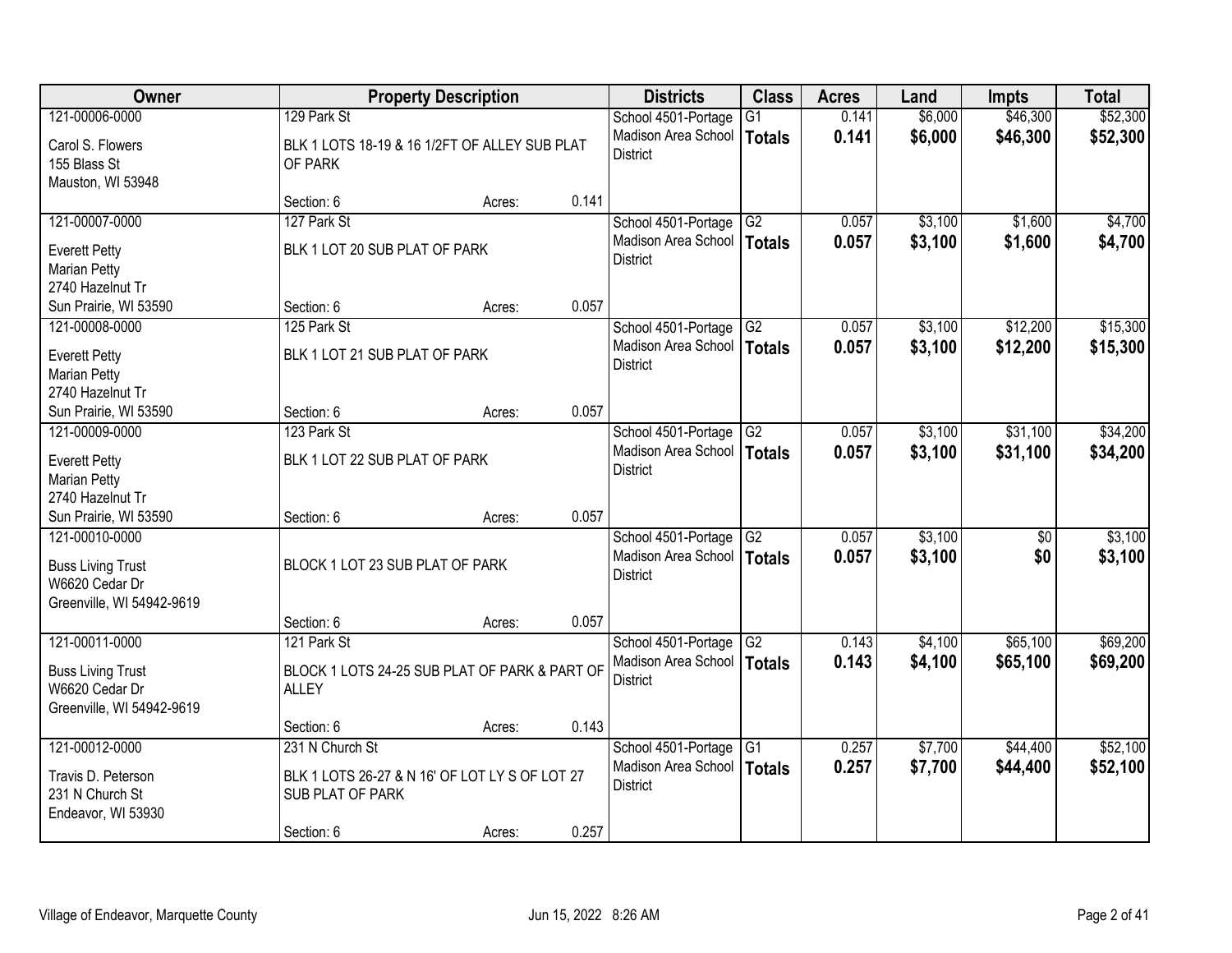| Owner                       | <b>Property Description</b>                    |        |       | <b>Districts</b>       | <b>Class</b>    | <b>Acres</b> | Land    | <b>Impts</b>    | <b>Total</b> |
|-----------------------------|------------------------------------------------|--------|-------|------------------------|-----------------|--------------|---------|-----------------|--------------|
| 121-00013-0000              | 219 N Church St                                |        |       | School 4501-Portage    | $\overline{G2}$ | 0.400        | \$6,100 | \$43,600        | \$49,700     |
| Megan L. Walters            | PART OF SE-SE                                  |        |       | Madison Area School    | <b>Totals</b>   | 0.400        | \$6,100 | \$43,600        | \$49,700     |
| Dale A. Mc Daniels          |                                                |        |       | <b>District</b>        |                 |              |         |                 |              |
| PO Box 85                   |                                                |        |       |                        |                 |              |         |                 |              |
| Endeavor, WI 53930          | Section: 6                                     | Acres: | 0.400 |                        |                 |              |         |                 |              |
| 121-00014-0000              | Park St                                        |        |       | School 4501-Portage    | G1              | 0.017        | \$300   | $\overline{50}$ | \$300        |
| Marion L. Franklin          | A PARCEL OF SE-SE                              |        |       | Madison Area School    | Totals          | 0.017        | \$300   | \$0             | \$300        |
| Attn: Jeff Franklin         |                                                |        |       | <b>District</b>        |                 |              |         |                 |              |
| 717 W Fairview Ave          |                                                |        |       |                        |                 |              |         |                 |              |
| Endeavor, WI 53930          | Section: 6                                     | Acres: | 0.017 |                        |                 |              |         |                 |              |
| 121-00015-0000              | 213 N Oak St                                   |        |       | School 4501-Portage G1 |                 | 0.262        | \$7,800 | \$130,800       | \$138,600    |
| <b>Truist Bank</b>          | BLK 2 LOTS 1-2 ORIGINAL PLAT & A 33FT STRIP LY |        |       | Madison Area School    | Totals          | 0.262        | \$7,800 | \$130,800       | \$138,600    |
| 111 Millport Cir            | <b>IMMEDIATELY E OF LOT 1</b>                  |        |       | <b>District</b>        |                 |              |         |                 |              |
| Greenville, SC 29607        |                                                |        |       |                        |                 |              |         |                 |              |
|                             | Section: 7                                     | Acres: | 0.262 |                        |                 |              |         |                 |              |
| 121-00016-0000              | 216 W Logan St                                 |        |       | School 4501-Portage    | G1              | 0.175        | \$6,600 | \$68,200        | \$74,800     |
| <b>Stahmer Living Trust</b> | BLK 2 LOTS 3-4 ORIGINAL PLAT                   |        |       | Madison Area School    | Totals          | 0.175        | \$6,600 | \$68,200        | \$74,800     |
| Arlene E. Stahmer Trustees  |                                                |        |       | <b>District</b>        |                 |              |         |                 |              |
| PO Box 109                  |                                                |        |       |                        |                 |              |         |                 |              |
| Endeavor, WI 53930-0109     | Section: 7                                     | Acres: | 0.175 |                        |                 |              |         |                 |              |
| 121-00017-0000              | 226 W Logan St                                 |        |       | School 4501-Portage    | G1              | 0.175        | \$6,600 | \$54,300        | \$60,900     |
| Steven L. Stahmer           | LOTS 5-6 ORIGINAL PLAT                         |        |       | Madison Area School    | <b>Totals</b>   | 0.175        | \$6,600 | \$54,300        | \$60,900     |
| 226 W Logan St              |                                                |        |       | <b>District</b>        |                 |              |         |                 |              |
| Endeavor, WI 53930          |                                                |        |       |                        |                 |              |         |                 |              |
|                             | Section: 7                                     | Acres: | 0.175 |                        |                 |              |         |                 |              |
| 121-00018-0000              | 225 W Prospect Ave                             |        |       | School 4501-Portage    | G <sub>1</sub>  | 0.135        | \$5,900 | \$70,500        | \$76,400     |
| Jason Putman                | BLK 2 LOT 7 & PRT LOT 8 ORIGINAL PLAT 00.135A  |        |       | Madison Area School    | <b>Totals</b>   | 0.135        | \$5,900 | \$70,500        | \$76,400     |
| <b>Christy Hawkins</b>      |                                                |        |       | <b>District</b>        |                 |              |         |                 |              |
| 225 W Prospect Ave          |                                                |        |       |                        |                 |              |         |                 |              |
| Endeavor, WI 53930          | Section: 6                                     | Acres: | 0.135 |                        |                 |              |         |                 |              |
| 121-00019-0000              | 219 W Prospect Ave                             |        |       | School 4501-Portage    | $\overline{G1}$ | 0.100        | \$5,400 | \$64,400        | \$69,800     |
| Bonnie B. Weiss             | BLK 2 LOT 9 & PRT OF LOT 8 ORIGINAL PLAT (PLAT |        |       | Madison Area School    | Totals          | 0.100        | \$5,400 | \$64,400        | \$69,800     |
| 219 W Prospect Ave          | OF SURVEY) 00.10A                              |        |       | <b>District</b>        |                 |              |         |                 |              |
| Endeavor, WI 53930          |                                                |        |       |                        |                 |              |         |                 |              |
|                             | Section: 6                                     | Acres: | 0.100 |                        |                 |              |         |                 |              |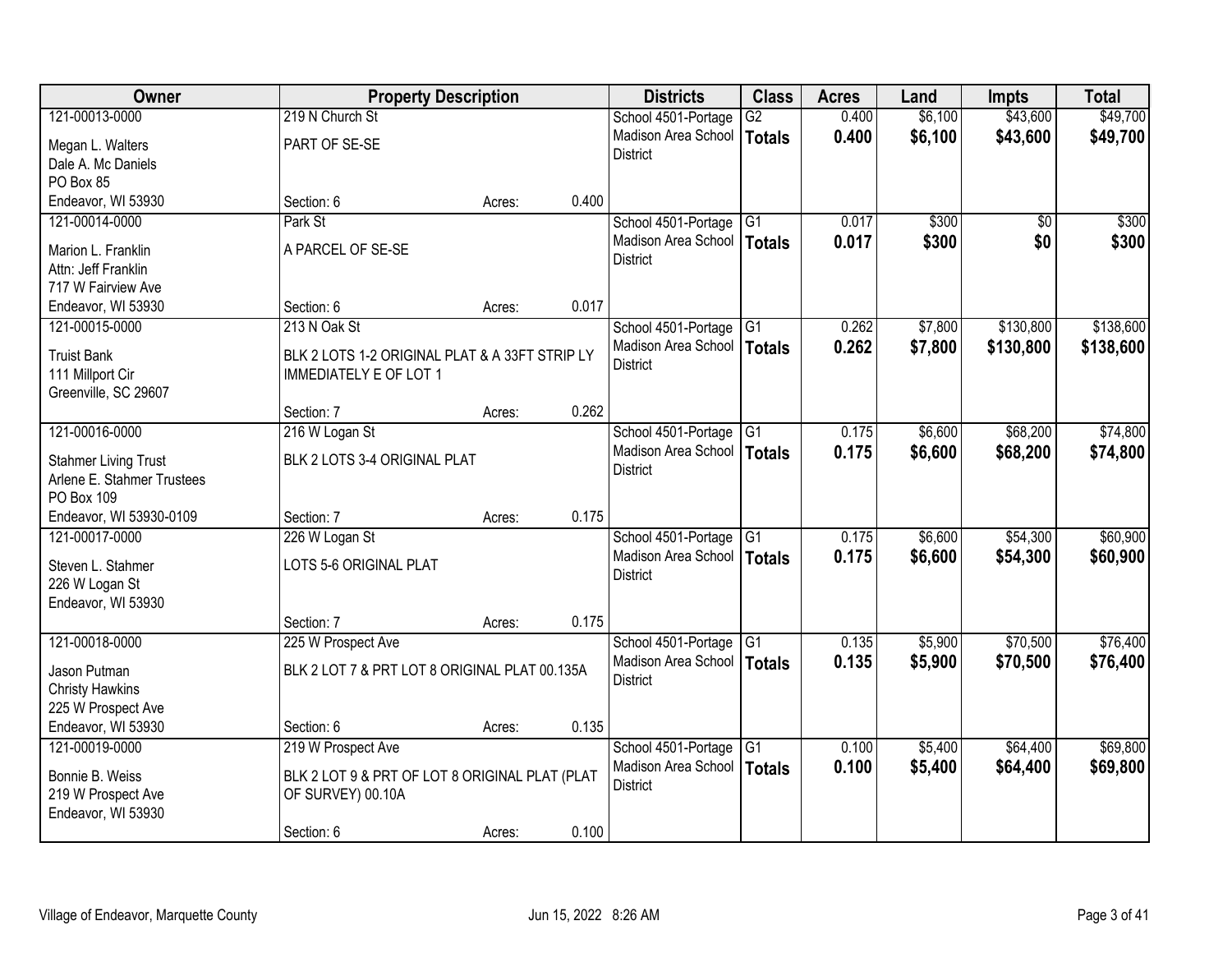| Owner                                   |                                                  | <b>Property Description</b> |       | <b>Districts</b>             | <b>Class</b>    | <b>Acres</b> | Land    | <b>Impts</b>    | <b>Total</b> |
|-----------------------------------------|--------------------------------------------------|-----------------------------|-------|------------------------------|-----------------|--------------|---------|-----------------|--------------|
| 121-00020-0000                          | 211 W Prospect Ave                               |                             |       | School 4501-Portage          | $\overline{G1}$ | 0.175        | \$6,600 | \$53,200        | \$59,800     |
| Connie Heitke                           | BLK 2 LOT 10 & N 66FT OF LOTS 11-12 ORIGINAL     |                             |       | Madison Area School          | <b>Totals</b>   | 0.175        | \$6,600 | \$53,200        | \$59,800     |
| <b>Billy Saari</b>                      | <b>PLAT</b>                                      |                             |       | <b>District</b>              |                 |              |         |                 |              |
| 211 W Prospect Ave                      |                                                  |                             |       |                              |                 |              |         |                 |              |
| Endeavor, WI 53930                      | Section: 6                                       | Acres:                      | 0.175 |                              |                 |              |         |                 |              |
| 121-00021-0000                          | Oak St                                           |                             |       | School 4501-Portage          | G1              | 0.075        | \$1,200 | $\overline{50}$ | \$1,200      |
| <b>Truist Bank</b>                      | S 1/3 OF LOTS 11-12 ORIGINAL PLAT & A 33FT STRIP |                             |       | Madison Area School          | Totals          | 0.075        | \$1,200 | \$0             | \$1,200      |
| 111 Millport Cir                        | LY IMMEDIATELY E OF S 1/3 LOT 12                 |                             |       | <b>District</b>              |                 |              |         |                 |              |
| Greenville, SC 29607                    |                                                  |                             |       |                              |                 |              |         |                 |              |
|                                         | Section: 6                                       | Acres:                      | 0.075 |                              |                 |              |         |                 |              |
| 121-00022-0000                          | 209 W Prospect Ave                               |                             |       | School 4501-Portage          | G2              | 0.050        | \$3,000 | \$7,000         | \$10,000     |
| Michael D. Schonasky                    | 33FT LY E LOTS 11-12 BLK 2 ORIGINAL PLAT         |                             |       | Madison Area School          | Totals          | 0.050        | \$3,000 | \$7,000         | \$10,000     |
| Danielle Schonasky                      |                                                  |                             |       | <b>District</b>              |                 |              |         |                 |              |
| 136 Park St                             |                                                  |                             |       |                              |                 |              |         |                 |              |
| Endeavor, WI 53930                      | Section: 6                                       | Acres:                      | 0.050 |                              |                 |              |         |                 |              |
| 121-00023-0000                          | 304 W Logan St                                   |                             |       | School 4501-Portage          | G1              | 0.350        | \$8,600 | \$74,200        | \$82,800     |
| Kerry J. O'Donnell                      | BLK 3 LOTS 1-2-3-4 ORIGINAL PLAT                 |                             |       | Madison Area School          | <b>Totals</b>   | 0.350        | \$8,600 | \$74,200        | \$82,800     |
| PO Box 88                               |                                                  |                             |       | <b>District</b>              |                 |              |         |                 |              |
| Endeavor, WI 53930                      |                                                  |                             |       |                              |                 |              |         |                 |              |
|                                         | Section: 7                                       | Acres:                      | 0.350 |                              |                 |              |         |                 |              |
| 121-00024-0000                          | 318 W Logan St                                   |                             |       | School 4501-Portage          | G1              | 0.342        | \$8,500 | \$69,100        | \$77,600     |
| Robert D. Hinze                         | BLK 3 LOTS 5-6-7-7A ORIGINAL PLAT                |                             |       | Madison Area School   Totals |                 | 0.342        | \$8,500 | \$69,100        | \$77,600     |
| PO Box 166                              |                                                  |                             |       | <b>District</b>              |                 |              |         |                 |              |
| Endeavor, WI 53930                      |                                                  |                             |       |                              |                 |              |         |                 |              |
|                                         | Section: 7                                       | Acres:                      | 0.342 |                              |                 |              |         |                 |              |
| 121-00025-0000                          | 323 W Prospect Ave                               |                             |       | School 4501-Portage          | G <sub>1</sub>  | 0.207        | \$7,100 | \$91,700        | \$98,800     |
| Lucile I. Gauger                        | BLK 3 LOTS 8-8A-9 ORIGINAL PLAT                  |                             |       | Madison Area School          | Totals          | 0.207        | \$7,100 | \$91,700        | \$98,800     |
| 323 W Prospect St                       |                                                  |                             |       | <b>District</b>              |                 |              |         |                 |              |
| Endeavor, WI 53930                      |                                                  |                             |       |                              |                 |              |         |                 |              |
|                                         | Section: 6                                       | Acres:                      | 0.207 |                              |                 |              |         |                 |              |
| 121-00026-0000                          | 315 W Prospect Ave                               |                             |       | School 4501-Portage          | G1              | 0.150        | \$6,200 | \$41,500        | \$47,700     |
|                                         | BLK 3 LOTS 10-11 ORIGINAL PLAT 00.150A           |                             |       | Madison Area School          | Totals          | 0.150        | \$6,200 | \$41,500        | \$47,700     |
| Monica M. Borzick<br>315 W Prospect Ave |                                                  |                             |       | <b>District</b>              |                 |              |         |                 |              |
| Endeavor, WI 53930                      |                                                  |                             |       |                              |                 |              |         |                 |              |
|                                         | Section: 6                                       | Acres:                      | 0.150 |                              |                 |              |         |                 |              |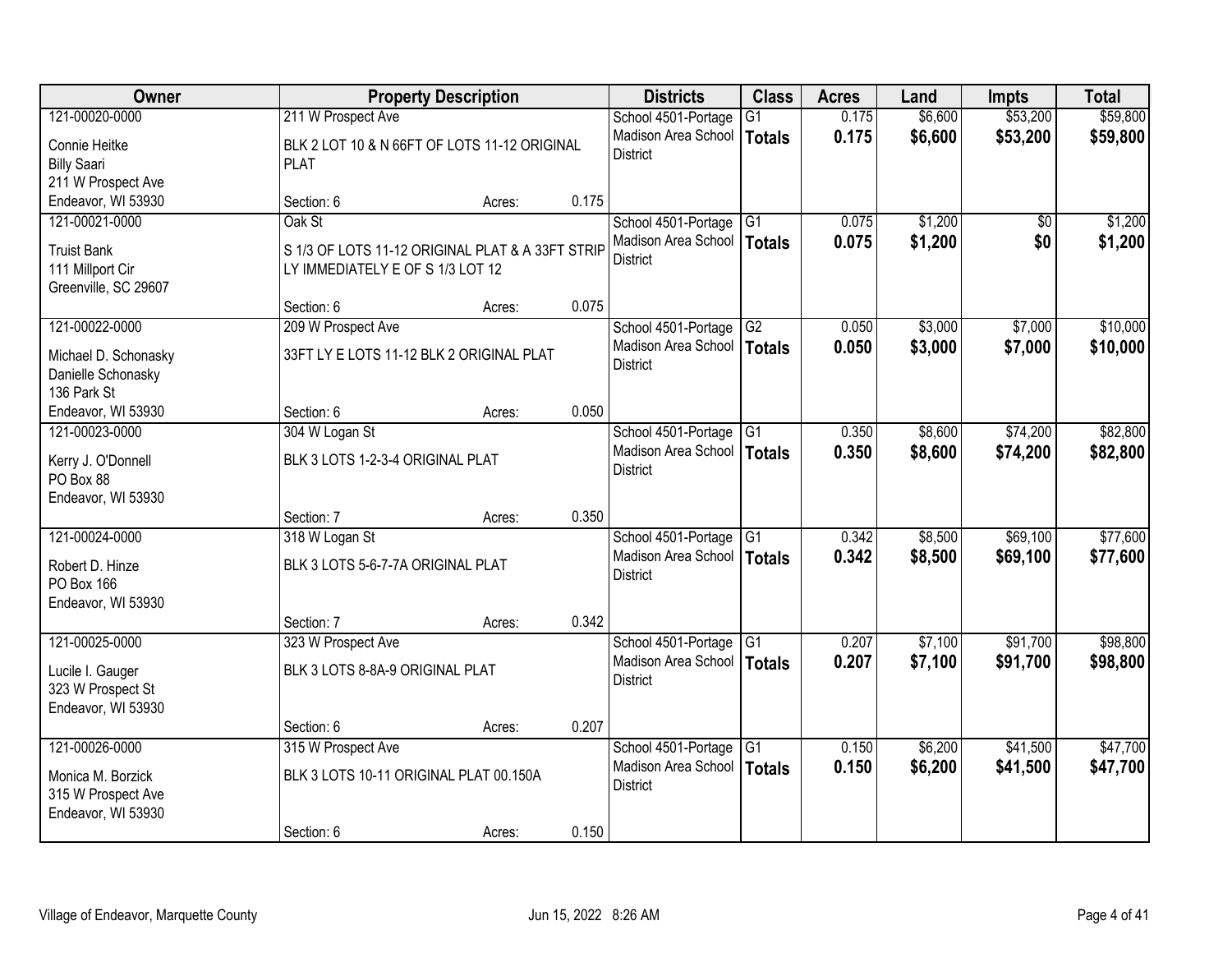| Owner                                 |                                                | <b>Property Description</b> |       | <b>Districts</b>                              | <b>Class</b>    | <b>Acres</b> | Land    | <b>Impts</b> | <b>Total</b> |
|---------------------------------------|------------------------------------------------|-----------------------------|-------|-----------------------------------------------|-----------------|--------------|---------|--------------|--------------|
| 121-00027-0000                        | 305 W Prospect Ave                             |                             |       | School 4501-Portage                           | $\overline{G1}$ | 0.225        | \$7,400 | \$62,800     | \$70,200     |
| Mary A. Bergh                         | BLK 3 LOTS 12-13-14 ORIGINAL PLAT              |                             |       | Madison Area School                           | <b>Totals</b>   | 0.225        | \$7,400 | \$62,800     | \$70,200     |
| 305 W Prospect Ave                    |                                                |                             |       | <b>District</b>                               |                 |              |         |              |              |
| Endeavor, WI 53930                    |                                                |                             |       |                                               |                 |              |         |              |              |
|                                       | Section: 6                                     | Acres:                      | 0.225 |                                               |                 |              |         |              |              |
| 121-00028-0000                        | 304 W Prospect Ave                             |                             |       | School 4501-Portage                           | G1              | 0.148        | \$6,100 | \$67,300     | \$73,400     |
| Wesley E. Konieczny                   | BLK 4 LOTS 1-2 EX W 7FT LOT 2 ORIGINAL PLAT    |                             |       | Madison Area School<br><b>District</b>        | <b>Totals</b>   | 0.148        | \$6,100 | \$67,300     | \$73,400     |
| PO Box 63                             |                                                |                             |       |                                               |                 |              |         |              |              |
| Endeavor, WI 53930                    |                                                |                             |       |                                               |                 |              |         |              |              |
|                                       | Section: 6                                     | Acres:                      | 0.148 |                                               |                 |              |         |              |              |
| 121-00029-0000                        | 308 W Prospect Ave                             |                             |       | School 4501-Portage G1<br>Madison Area School |                 | 0.100        | \$5,400 | \$52,400     | \$57,800     |
| Gloria J. Accola                      | BLK 4 LOT 3 & 7FT OFF W SIDE OF LOT 2 ORIGINAL |                             |       | <b>District</b>                               | Totals          | 0.100        | \$5,400 | \$52,400     | \$57,800     |
| 308 W Prospect Ave                    | <b>PLAT</b>                                    |                             |       |                                               |                 |              |         |              |              |
| Endeavor, WI 53930                    | Section: 6                                     |                             | 0.100 |                                               |                 |              |         |              |              |
| 121-00030-0000                        | 314 W Prospect Ave                             | Acres:                      |       | School 4501-Portage                           | G1              | 0.083        | \$5,100 | \$28,400     | \$33,500     |
|                                       |                                                |                             |       | Madison Area School                           | Totals          | 0.083        | \$5,100 | \$28,400     | \$33,500     |
| Kid's X, LLC                          | BLK 4 LOT 4 ORIGINAL PLAT                      |                             |       | <b>District</b>                               |                 |              |         |              |              |
| PO Box 177<br>Montello, WI 53949      |                                                |                             |       |                                               |                 |              |         |              |              |
|                                       | Section: 6                                     | Acres:                      | 0.083 |                                               |                 |              |         |              |              |
| 121-00031-0000                        | 320 W Prospect Ave                             |                             |       | School 4501-Portage                           | TG1             | 0.165        | \$6,400 | \$78,000     | \$84,400     |
|                                       |                                                |                             |       | Madison Area School   Totals                  |                 | 0.165        | \$6,400 | \$78,000     | \$84,400     |
| Rexford Mc Tier<br>320 W Prospect Ave | BLK 4 LOTS 5-6 ORIGINAL PLAT                   |                             |       | <b>District</b>                               |                 |              |         |              |              |
| Endeavor, WI 53930                    |                                                |                             |       |                                               |                 |              |         |              |              |
|                                       | Section: 6                                     | Acres:                      | 0.165 |                                               |                 |              |         |              |              |
| 121-00032-0000                        | 324 W Prospect Ave                             |                             |       | School 4501-Portage                           | G1              | 0.165        | \$6,400 | \$51,700     | \$58,100     |
| Jacob Witte                           | BLK 4 LOT 7 & FRAC OUTLOT 7A ORIGINAL PLAT     |                             |       | Madison Area School                           | <b>Totals</b>   | 0.165        | \$6,400 | \$51,700     | \$58,100     |
| 324 W Prospect Ave                    |                                                |                             |       | <b>District</b>                               |                 |              |         |              |              |
| Endeavor, WI 53930                    |                                                |                             |       |                                               |                 |              |         |              |              |
|                                       | Section: 6                                     | Acres:                      | 0.165 |                                               |                 |              |         |              |              |
| 121-00033-0000                        | 322 Academy Blvd                               |                             |       | School 4501-Portage                           | G1              | 0.315        | \$8,300 | \$86,400     | \$94,700     |
| Richard N. Stahmer                    | BLK 4 LOT 8 ORIGINAL PLAT                      |                             |       | Madison Area School                           | <b>Totals</b>   | 0.315        | \$8,300 | \$86,400     | \$94,700     |
| PO Box 73                             |                                                |                             |       | <b>District</b>                               |                 |              |         |              |              |
| Endeavor, WI 53930                    |                                                |                             |       |                                               |                 |              |         |              |              |
|                                       | Section: 6                                     | Acres:                      | 0.315 |                                               |                 |              |         |              |              |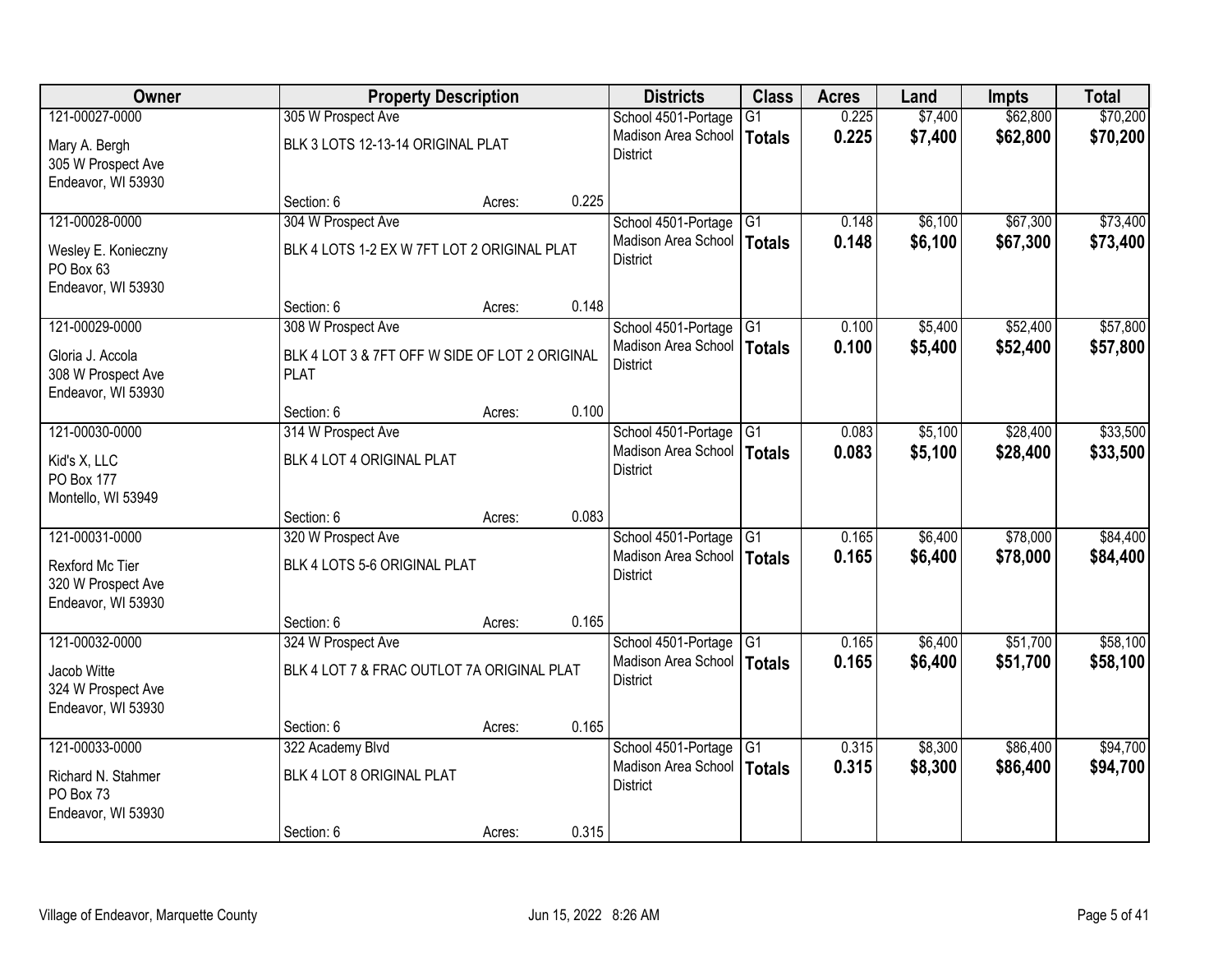| Owner                   | <b>Property Description</b>                     |        |       | <b>Districts</b>             | <b>Class</b>    | <b>Acres</b> | Land    | <b>Impts</b>    | <b>Total</b> |
|-------------------------|-------------------------------------------------|--------|-------|------------------------------|-----------------|--------------|---------|-----------------|--------------|
| 121-00034-0000          | <b>Academy Blvd</b>                             |        |       | School 4501-Portage          | $\overline{G1}$ | 0.267        | \$5,900 | $\overline{50}$ | \$5,900      |
| Richard N. Stahmer      | BLK 4 LOT 9 ORIGINAL PLAT                       |        |       | Madison Area School          | Totals          | 0.267        | \$5,900 | \$0             | \$5,900      |
| Rhonda K. Stahmer       |                                                 |        |       | <b>District</b>              |                 |              |         |                 |              |
| 322 Academy Blvd        |                                                 |        |       |                              |                 |              |         |                 |              |
| Endeavor, WI 53930      | Section: 6                                      | Acres: | 0.267 |                              |                 |              |         |                 |              |
| 121-00035-0000          | 406 Academy Blvd                                |        |       | School 4501-Portage          | G1              | 0.220        | \$7,300 | \$56,700        | \$64,000     |
| <b>Russell Marshall</b> | BLK 4 PART LOT 10 ORIGINAL PLAT                 |        |       | Madison Area School          | Totals          | 0.220        | \$7,300 | \$56,700        | \$64,000     |
| 406 Academy Blvd        |                                                 |        |       | <b>District</b>              |                 |              |         |                 |              |
| Endeavor, WI 53930      |                                                 |        |       |                              |                 |              |         |                 |              |
|                         | Section: 6                                      | Acres: | 0.220 |                              |                 |              |         |                 |              |
| 121-00036-0000          | <b>Academy Blvd</b>                             |        |       | School 4501-Portage          | $\overline{G1}$ | 0.094        | \$1,000 | \$0             | \$1,000      |
| Richard N. Stahmer      | BLK 4 STRIP S SIDE LOT 10 30FT X 125FT ORIGINAL |        |       | Madison Area School          | Totals          | 0.094        | \$1,000 | \$0             | \$1,000      |
| PO Box 73               | <b>PLAT</b>                                     |        |       | <b>District</b>              |                 |              |         |                 |              |
| Endeavor, WI 53930      |                                                 |        |       |                              |                 |              |         |                 |              |
|                         | Section: 6                                      | Acres: | 0.094 |                              |                 |              |         |                 |              |
| 121-00037-0000          | 353 Elm St                                      |        |       | School 4501-Portage          | G <sub>1</sub>  | 0.105        | \$5,400 | \$59,200        | \$64,600     |
| Roxanne R. Haley        | BLK 4 LOT 11 ORIGINAL PLAT                      |        |       | Madison Area School          | Totals          | 0.105        | \$5,400 | \$59,200        | \$64,600     |
| 353 Elm St              |                                                 |        |       | <b>District</b>              |                 |              |         |                 |              |
| Endeavor, WI 53930      |                                                 |        |       |                              |                 |              |         |                 |              |
|                         | Section: 6                                      | Acres: | 0.105 |                              |                 |              |         |                 |              |
| 121-00038-0000          | 413 N Elm St                                    |        |       | School 4501-Portage          | G1              | 0.174        | \$6,600 | \$50,600        | \$57,200     |
| Lola A. Bagley          | BLK 4 LOT 12 ORIGINAL PLAT                      |        |       | Madison Area School   Totals |                 | 0.174        | \$6,600 | \$50,600        | \$57,200     |
| 413 N Elm St            |                                                 |        |       | <b>District</b>              |                 |              |         |                 |              |
| Endeavor, WI 53930      |                                                 |        |       |                              |                 |              |         |                 |              |
|                         | Section: 6                                      | Acres: | 0.174 |                              |                 |              |         |                 |              |
| 121-00039-0000          | 310 Pleasant St                                 |        |       | School 4501-Portage          | G1              | 0.197        | \$6,900 | \$69,400        | \$76,300     |
| <b>Brian Smith</b>      | BLK 5 LOTS 1-2-3 EX 11FT OFF SW SIDE LOT 3      |        |       | Madison Area School          | Totals          | 0.197        | \$6,900 | \$69,400        | \$76,300     |
| Paula Smith             | <b>ORIGINAL PLAT</b>                            |        |       | <b>District</b>              |                 |              |         |                 |              |
| PO Box 55               |                                                 |        |       |                              |                 |              |         |                 |              |
| Endeavor, WI 53930      | Section: 6                                      | Acres: | 0.197 |                              |                 |              |         |                 |              |
| 121-00040-0000          | 316 Pleasant St                                 |        |       | School 4501-Portage          | G <sub>1</sub>  | 0.144        | \$6,100 | \$74,200        | \$80,300     |
| Dale A. Mc Daniels      | ORIGINAL PLAT BLK 5 LOT 4 11FT SW SIDE LOT 3 &  |        |       | Madison Area School          | Totals          | 0.144        | \$6,100 | \$74,200        | \$80,300     |
| Megan L. Walters        | 16.5FT OF VACATED ALLEY LY SW LOT 4             |        |       | <b>District</b>              |                 |              |         |                 |              |
| 316 Pleasant St         |                                                 |        |       |                              |                 |              |         |                 |              |
| Endeavor, WI 53930      | Section: 6                                      | Acres: | 0.144 |                              |                 |              |         |                 |              |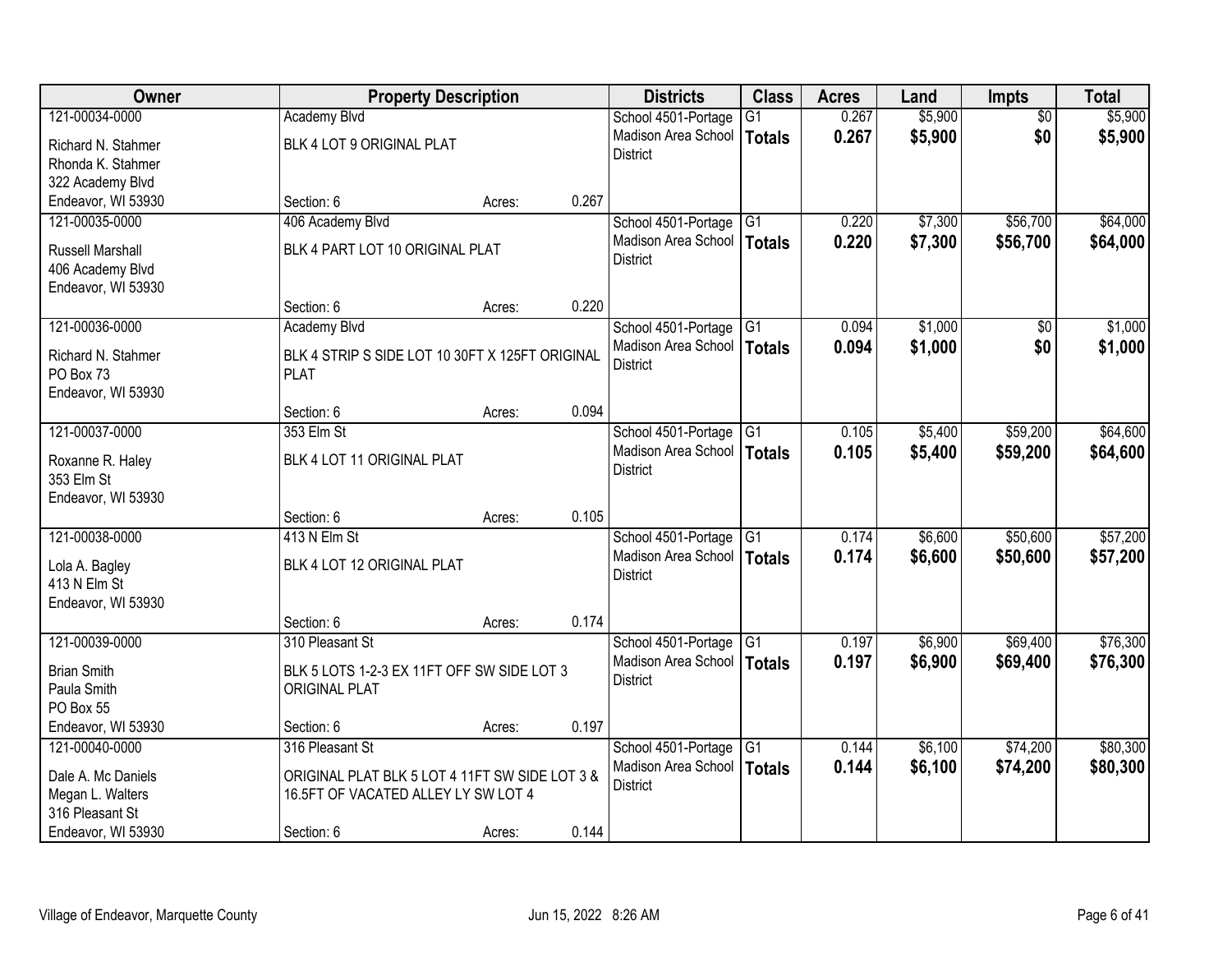| Owner                 |                                                | <b>Property Description</b> |       | <b>Districts</b>             | <b>Class</b>    | <b>Acres</b> | Land    | <b>Impts</b> | <b>Total</b> |
|-----------------------|------------------------------------------------|-----------------------------|-------|------------------------------|-----------------|--------------|---------|--------------|--------------|
| 121-00041-0000        | 320 Pleasant St                                |                             |       | School 4501-Portage          | $\overline{G1}$ | 0.165        | \$6,400 | \$39,800     | \$46,200     |
| Randy L. Mueller      | BLK 5 LOTS 5-6 ORIGINAL PLAT                   |                             |       | Madison Area School          | <b>Totals</b>   | 0.165        | \$6,400 | \$39,800     | \$46,200     |
| Kimberly J. Mueller   |                                                |                             |       | <b>District</b>              |                 |              |         |              |              |
| PO Box 134            |                                                |                             |       |                              |                 |              |         |              |              |
| Endeavor, WI 53930    | Section: 6                                     | Acres:                      | 0.165 |                              |                 |              |         |              |              |
| 121-00042-0000        | 434 Elm St                                     |                             |       | School 4501-Portage          | G1              | 0.180        | \$6,700 | \$37,600     | \$44,300     |
| Leonard L. Hamele     | CSM 906 BLK 5 LOTS 7-8 ORIGINAL PLAT .18A      |                             |       | Madison Area School          | <b>Totals</b>   | 0.180        | \$6,700 | \$37,600     | \$44,300     |
| 4006 1st Ln           |                                                |                             |       | <b>District</b>              |                 |              |         |              |              |
| Briggsville, WI 53920 |                                                |                             |       |                              |                 |              |         |              |              |
|                       | Section: 6                                     | Acres:                      | 0.180 |                              |                 |              |         |              |              |
| 121-00043-0000        | 450 N Elm St                                   |                             |       | School 4501-Portage G1       |                 | 0.180        | \$6,700 | \$45,100     | \$51,800     |
| Steven Biba           | BLK 5 LOTS 9-10 ORIGINAL PLAT                  |                             |       | Madison Area School          | <b>Totals</b>   | 0.180        | \$6,700 | \$45,100     | \$51,800     |
| 450 N Elm St          |                                                |                             |       | <b>District</b>              |                 |              |         |              |              |
| Endeavor, WI 53930    |                                                |                             |       |                              |                 |              |         |              |              |
|                       | Section: 6                                     | Acres:                      | 0.180 |                              |                 |              |         |              |              |
| 121-00044-0000        | 413 Terrace St                                 |                             |       | School 4501-Portage          | $\overline{G1}$ | 0.165        | \$6,400 | \$28,200     | \$34,600     |
| Fredrick Lange III    | BLK 5 LOTS 11-12 ORIGINAL PLAT                 |                             |       | Madison Area School          | <b>Totals</b>   | 0.165        | \$6,400 | \$28,200     | \$34,600     |
| PO Box 76             |                                                |                             |       | <b>District</b>              |                 |              |         |              |              |
| Endeavor, WI 53930    |                                                |                             |       |                              |                 |              |         |              |              |
|                       | Section: 6                                     | Acres:                      | 0.165 |                              |                 |              |         |              |              |
| 121-00045-0000        | 401 Terrace St                                 |                             |       | School 4501-Portage G1       |                 | 0.096        | \$1,500 | \$200        | \$1,700      |
| Dale A. Mc Daniels    | BLK 5 LOT 13 OF ORIGINAL PLAT & 1/2 OF VACATED |                             |       | Madison Area School   Totals |                 | 0.096        | \$1,500 | \$200        | \$1,700      |
| Megan L. Walters      | <b>ALLEY</b>                                   |                             |       | <b>District</b>              |                 |              |         |              |              |
| 316 Pleasant St       |                                                |                             |       |                              |                 |              |         |              |              |
| Endeavor, WI 53930    | Section: 6                                     | Acres:                      | 0.096 |                              |                 |              |         |              |              |
| 121-00046-0000        | 451 N Lakeview Ave                             |                             |       | School 4501-Portage          | $\overline{G1}$ | 0.225        | \$7,400 | \$79,100     | \$86,500     |
| Gmf Properties, LLC   | BLK 5 LOTS 14-15 & PART LOT 16 ORIGINAL PLAT   |                             |       | Madison Area School          | <b>Totals</b>   | 0.225        | \$7,400 | \$79,100     | \$86,500     |
| N570 6th Ct           |                                                |                             |       | <b>District</b>              |                 |              |         |              |              |
| Endeavor, WI 53930    |                                                |                             |       |                              |                 |              |         |              |              |
|                       | Section: 6                                     | Acres:                      | 0.225 |                              |                 |              |         |              |              |
| 121-00047-0000        | 423 Lakeview Ave                               |                             |       | School 4501-Portage          | $\overline{G1}$ | 0.178        | \$6,600 | \$63,400     | \$70,000     |
| Zachary M. La Vigne   | BLK 6 ORIGINAL PLAT ALL LOT 1 & LOT 2 EX S 6FT |                             |       | Madison Area School          | <b>Totals</b>   | 0.178        | \$6,600 | \$63,400     | \$70,000     |
| Samantha M. Andersen  |                                                |                             |       | <b>District</b>              |                 |              |         |              |              |
| 423 N Lakeview Ave    |                                                |                             |       |                              |                 |              |         |              |              |
| Endeavor, WI 53930    | Section: 6                                     | Acres:                      | 0.178 |                              |                 |              |         |              |              |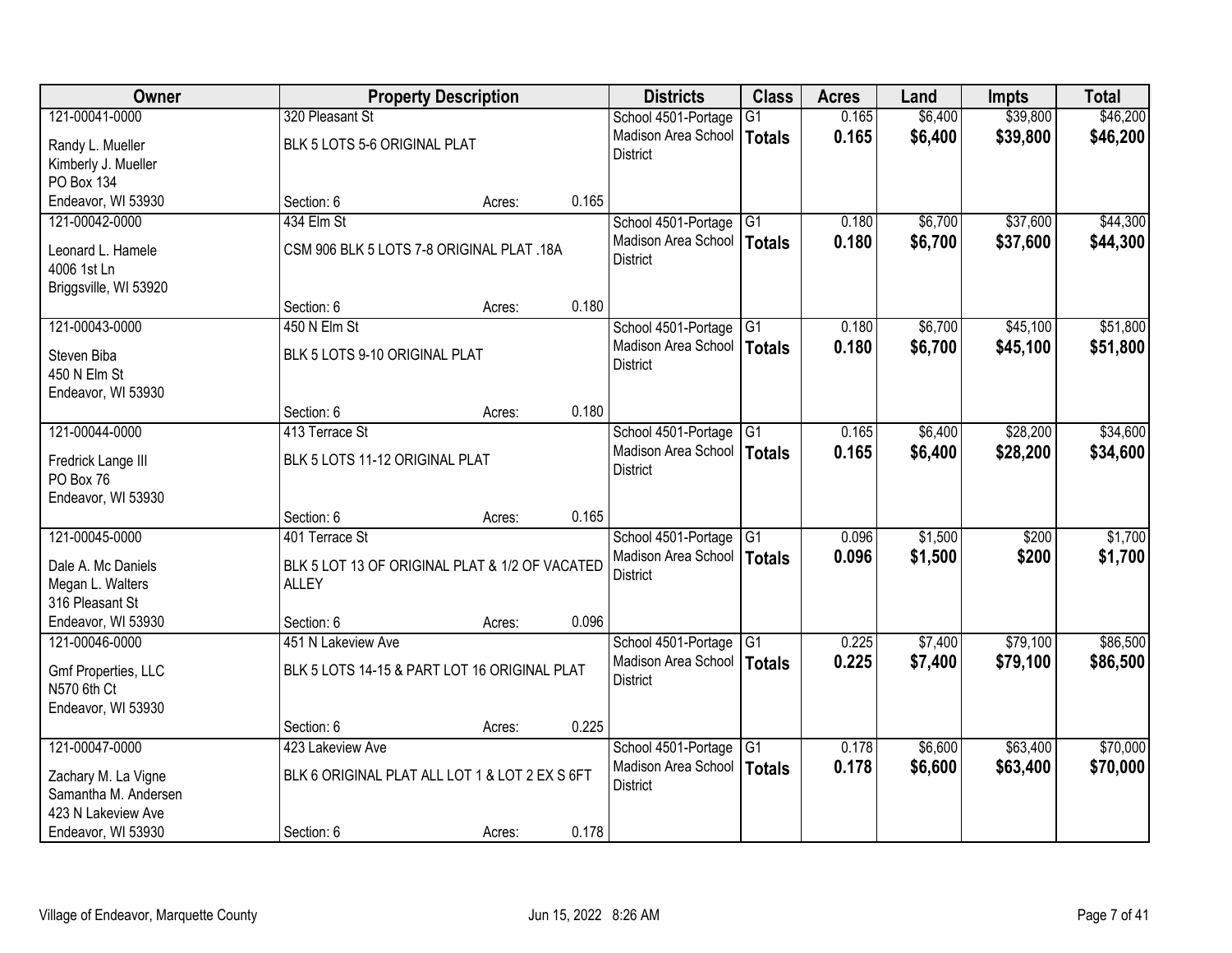| Owner                                        |                                                                       | <b>Property Description</b> |       | <b>Districts</b>                                | <b>Class</b>        | <b>Acres</b>   | Land               | <b>Impts</b>         | <b>Total</b>         |
|----------------------------------------------|-----------------------------------------------------------------------|-----------------------------|-------|-------------------------------------------------|---------------------|----------------|--------------------|----------------------|----------------------|
| 121-00048-0000                               | 416 N Elm St                                                          |                             |       | School 4501-Portage                             | G1                  | 0.231          | \$7,500            | \$59,000             | \$66,500             |
| Kimberly A. Baker-Myers                      | BLK 6 LOTS 3-4-5 ORIGINAL PLAT                                        |                             |       | Madison Area School<br><b>District</b>          | Totals              | 0.231          | \$7,500            | \$59,000             | \$66,500             |
| PO Box 106<br>Endeavor, WI 53930             |                                                                       |                             |       |                                                 |                     |                |                    |                      |                      |
|                                              | Section: 6                                                            | Acres:                      | 0.231 |                                                 |                     |                |                    |                      |                      |
| 121-00049-0000                               | 357 Lakeview Ave                                                      |                             |       | School 4501-Portage                             | IG1                 | 0.320          | \$4,800            | \$111,100            | \$115,900            |
|                                              |                                                                       |                             |       | Madison Area School                             | <b>Totals</b>       | 0.320          | \$4,800            | \$111,100            | \$115,900            |
| Alexis Vogel                                 | CSM 2018 INCL LOT 6 BLK 6 ORIGINAL PLAT .32A                          |                             |       | <b>District</b>                                 |                     |                |                    |                      |                      |
| Benjamin Vogel<br>357 N Lakeview Ave         |                                                                       |                             |       |                                                 |                     |                |                    |                      |                      |
| Endeavor, WI 53930                           | Section: 6                                                            | Acres:                      | 0.320 |                                                 |                     |                |                    |                      |                      |
| 121-00050-0000                               | 343 Lakeview Dr                                                       |                             |       | School 4501-Portage G2                          |                     | 0.161          | \$3,200            | \$5,400              | \$8,600              |
| Dylan Schade                                 | ORIGINAL PLAT BLK 6 LOT 7 & PART LOTS                                 |                             |       | Madison Area School                             | <b>Totals</b>       | 0.161          | \$3,200            | \$5,400              | \$8,600              |
| 1240 Michigan Ave                            | 8-13-14-15 0.161A                                                     |                             |       | <b>District</b>                                 |                     |                |                    |                      |                      |
| Waukesha, WI 53188                           |                                                                       |                             |       |                                                 |                     |                |                    |                      |                      |
|                                              | Section: 6                                                            | Acres:                      | 0.161 |                                                 |                     |                |                    |                      |                      |
| 121-00051-0000                               | 202 Perkins St                                                        |                             |       | School 4501-Portage                             | G1                  | 0.137          | \$6,000            | \$0                  | \$6,000              |
| Dylan Schade                                 | BLK 6 NELY 73FT LOTS 8-9-10 ORIGINAL PLAT                             |                             |       | Madison Area School                             | <b>Totals</b>       | 0.137          | \$6,000            | \$0                  | \$6,000              |
| 1240 Michigan Ave                            |                                                                       |                             |       | <b>District</b>                                 |                     |                |                    |                      |                      |
| Waukesha, WI 53188                           |                                                                       |                             |       |                                                 |                     |                |                    |                      |                      |
|                                              | Section: 6                                                            | Acres:                      | 0.137 |                                                 |                     |                |                    |                      |                      |
| 121-00052-0000                               | 206 W Perkins St                                                      |                             |       | School 4501-Portage                             | $\overline{G1}$     | 0.155          | \$6,300            | \$32,800             | \$39,100             |
| Fountain Properties, LLC                     | ORIGINAL PLAT BLK 6 PART OF LOTS 8-13                                 |                             |       | Madison Area School   Totals<br><b>District</b> |                     | 0.155          | \$6,300            | \$32,800             | \$39,100             |
| W8024 Morse Rd                               |                                                                       |                             |       |                                                 |                     |                |                    |                      |                      |
| Poynette, WI 53955                           |                                                                       |                             |       |                                                 |                     |                |                    |                      |                      |
|                                              | Section: 6                                                            | Acres:                      | 0.155 |                                                 |                     |                |                    |                      |                      |
| 121-00053-0000                               | 212 Perkins St                                                        |                             |       | School 4501-Portage<br>Madison Area School      | G1<br><b>Totals</b> | 0.300<br>0.300 | \$8,100<br>\$8,100 | \$75,600<br>\$75,600 | \$83,700<br>\$83,700 |
| Michael T. Fennigkoh                         | BLK 6 SW 99FT LOTS 11-12-13 -14-15 ORIGINAL PLAT                      |                             |       | <b>District</b>                                 |                     |                |                    |                      |                      |
| PO Box 14                                    |                                                                       |                             |       |                                                 |                     |                |                    |                      |                      |
| Endeavor, WI 53930                           | Section: 6                                                            | Acres:                      | 0.300 |                                                 |                     |                |                    |                      |                      |
| 121-00054-0000                               | 305 Lakeview Ave                                                      |                             |       | School 4501-Portage                             | G2                  | 0.047          | \$3,000            | \$7,400              | \$10,400             |
|                                              |                                                                       |                             |       | Madison Area School                             | <b>Totals</b>       | 0.047          | \$3,000            | \$7,400              | \$10,400             |
| <b>Ellis Properties</b><br>W8859 Lakeview Rd | ORIGINAL PLAT BLK 7 NE 80FT LOT 1 INCL CEMENT<br>BLK BLDG 24FT X 50FT |                             |       | <b>District</b>                                 |                     |                |                    |                      |                      |
| Briggsville, WI 53920                        |                                                                       |                             |       |                                                 |                     |                |                    |                      |                      |
|                                              | Section: 6                                                            | Acres:                      | 0.047 |                                                 |                     |                |                    |                      |                      |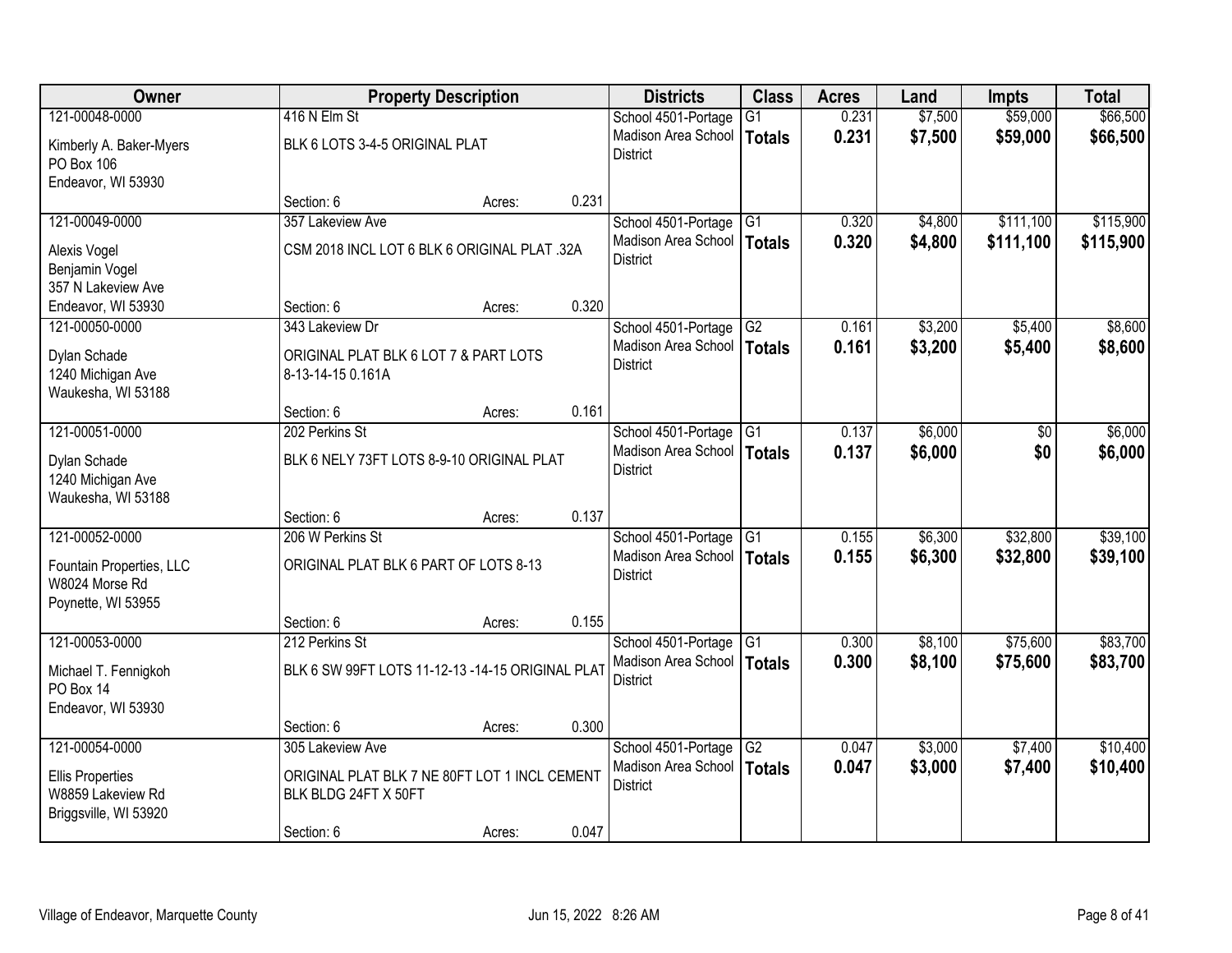| Owner                                  |                                                | <b>Property Description</b> |       | <b>Districts</b>                           | <b>Class</b>    | <b>Acres</b> | Land            | <b>Impts</b> | <b>Total</b> |
|----------------------------------------|------------------------------------------------|-----------------------------|-------|--------------------------------------------|-----------------|--------------|-----------------|--------------|--------------|
| 121-00055-0000                         | Park St                                        |                             |       | School 4501-Portage                        | $\overline{G2}$ | 0.056        | \$3,100         | \$0          | \$3,100      |
| Michael D. Schonasky                   | BLK 7 SW 40FT OF LOTS 1-2 ORIGINAL PLAT        |                             |       | Madison Area School                        | <b>Totals</b>   | 0.056        | \$3,100         | \$0          | \$3,100      |
| Danielle Schonasky                     |                                                |                             |       | <b>District</b>                            |                 |              |                 |              |              |
| 136 Park St                            |                                                |                             |       |                                            |                 |              |                 |              |              |
| Endeavor, WI 53930                     | Section: 6                                     | Acres:                      | 0.056 |                                            |                 |              |                 |              |              |
| 121-00056-0000                         | 126 Park St                                    |                             |       | School 4501-Portage                        | G2              | 0.047        | \$3,000         | \$10,700     | \$13,700     |
| Dale K. Duncan                         | BLK 7 NELY 80FT OF LOT 2 ORIGINAL PLAT         |                             |       | Madison Area School                        | Totals          | 0.047        | \$3,000         | \$10,700     | \$13,700     |
| <b>PO Box 146</b>                      |                                                |                             |       | <b>District</b>                            |                 |              |                 |              |              |
| Endeavor, WI 53930                     |                                                |                             |       |                                            |                 |              |                 |              |              |
|                                        | Section: 6                                     | Acres:                      | 0.047 |                                            |                 |              |                 |              |              |
| 121-00057-0000                         | 309 Lakeview Ave                               |                             |       | School 4501-Portage   X4                   |                 | 0.200        | $\overline{50}$ | \$0          | $\sqrt{50}$  |
| Marquette Adams Tele Cooperative, Inc. | BLK 7 LOTS 3-4-5 ORIGINAL PLAT                 |                             |       | Madison Area School                        | <b>Totals</b>   | 0.200        | \$0             | \$0          | \$0          |
| PO Box 45                              |                                                |                             |       | <b>District</b>                            |                 |              |                 |              |              |
| Oxford, WI 53952                       |                                                |                             |       |                                            |                 |              |                 |              |              |
|                                        | Section: 6                                     | Acres:                      | 0.000 |                                            |                 |              |                 |              |              |
| 121-00058-0000                         | 321 Lakeview Ave                               |                             |       | School 4501-Portage                        | G1              | 0.148        | \$4,100         | \$55,200     | \$59,300     |
|                                        |                                                |                             |       | Madison Area School                        | Totals          | 0.148        | \$4,100         | \$55,200     | \$59,300     |
| Damon Pfile<br>Rebecca Pfile           | BLK 7 LOTS 6-7 ORIGINAL PLAT                   |                             |       | <b>District</b>                            |                 |              |                 |              |              |
| PO Box 83                              |                                                |                             |       |                                            |                 |              |                 |              |              |
| Endeavor, WI 53930                     | Section: 6                                     | Acres:                      | 0.148 |                                            |                 |              |                 |              |              |
| 121-00059-0000                         |                                                |                             |       | School 4501-Portage                        | X3              | 0.190        | \$0             | \$0          | \$0          |
|                                        |                                                |                             |       | Madison Area School   Totals               |                 | 0.190        | \$0             | \$0          | \$0          |
| Marquette County                       | LOT 1 CSM 2576 BEING LOTS 8-9 & PRT OF LOTS    |                             |       | <b>District</b>                            |                 |              |                 |              |              |
| Attn: City of Montello                 | 10-11 BLOCK 7 ORIGINAL PLAT 00.19A             |                             |       |                                            |                 |              |                 |              |              |
| PO Box 186<br>Montello, WI 53949       | Section: 6                                     |                             | 0.190 |                                            |                 |              |                 |              |              |
| 121-00060-0000                         | 215 Perkins St                                 | Acres:                      |       | School 4501-Portage                        | G <sub>1</sub>  | 0.128        | \$5,800         | \$31,400     | \$37,200     |
|                                        |                                                |                             |       | Madison Area School                        | Totals          | 0.128        | \$5,800         | \$31,400     | \$37,200     |
| David W. Henke                         | ORIGINAL PLAT BLK 7 LOTS 10-11 EX STRIP 16.5FT |                             |       | <b>District</b>                            |                 |              |                 |              |              |
| Carla M. Henke                         | WIDE ON NE END                                 |                             |       |                                            |                 |              |                 |              |              |
| N9941 County Rd T                      |                                                |                             |       |                                            |                 |              |                 |              |              |
| Portage, WI 53901                      | Section: 6                                     | Acres:                      | 0.128 |                                            |                 |              |                 |              |              |
| 121-00061-0000                         | 320 N Elm St                                   |                             |       | School 4501-Portage<br>Madison Area School | G1              | 0.147        | \$6,100         | \$38,100     | \$44,200     |
| Arlene J Rasmussen Survivors Trust     | BLK 7 LOTS 12-13 OF ORIGINAL PLAT              |                             |       | <b>District</b>                            | Totals          | 0.147        | \$6,100         | \$38,100     | \$44,200     |
| PO Box 51                              |                                                |                             |       |                                            |                 |              |                 |              |              |
| Arlington, WI 53911                    |                                                |                             |       |                                            |                 |              |                 |              |              |
|                                        | Section: 6                                     | Acres:                      | 0.147 |                                            |                 |              |                 |              |              |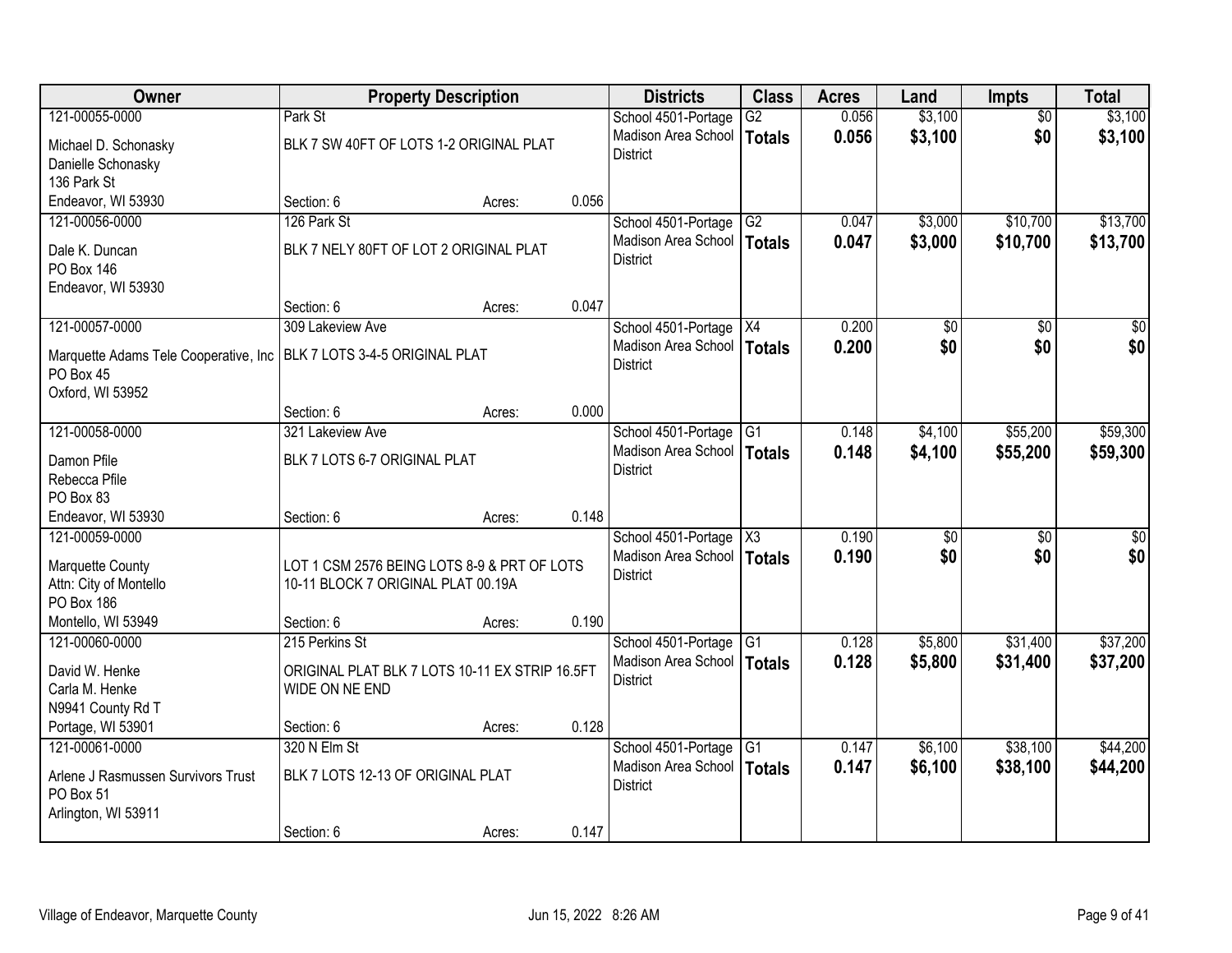| Owner                               | <b>Property Description</b>                   |                 | <b>Districts</b>                       | <b>Class</b>    | <b>Acres</b> | Land    | <b>Impts</b>    | <b>Total</b> |
|-------------------------------------|-----------------------------------------------|-----------------|----------------------------------------|-----------------|--------------|---------|-----------------|--------------|
| 121-00062-0000                      | 312 N Elm St                                  |                 | School 4501-Portage                    | G1              | 0.183        | \$6,700 | \$52,500        | \$59,200     |
| James Davenport                     | BLK 7 LOTS 14-15 & PART LOT 16 ORIGINAL PLAT  |                 | Madison Area School<br><b>District</b> | Totals          | 0.183        | \$6,700 | \$52,500        | \$59,200     |
| Susan Davenport                     |                                               |                 |                                        |                 |              |         |                 |              |
| PO Box 242                          |                                               |                 |                                        |                 |              |         |                 |              |
| Endeavor, WI 53930-0148             | Section: 6                                    | 0.183<br>Acres: |                                        |                 |              |         |                 |              |
| 121-00063-0000                      | Park St                                       |                 | School 4501-Portage                    | IG1             | 0.036        | \$1,000 | $\overline{50}$ | \$1,000      |
| Michael D. Schonasky                | BLK 7 PART OF LOT 16 ORIGINAL PLAT            |                 | Madison Area School<br><b>District</b> | <b>Totals</b>   | 0.036        | \$1,000 | \$0             | \$1,000      |
| Danielle Schonasky                  |                                               |                 |                                        |                 |              |         |                 |              |
| 136 Park St                         |                                               |                 |                                        |                 |              |         |                 |              |
| Endeavor, WI 53930                  | Section: 6                                    | 0.036<br>Acres: |                                        |                 |              |         |                 |              |
| 121-00064-0000                      | 136 Park St                                   |                 | School 4501-Portage G1                 |                 | 0.146        | \$6,100 | \$96,100        | \$102,200    |
| Michael D. Schonasky                | NURSING HOME BLK 7 LOTS 17-18 ORIGINAL PLAT   |                 | Madison Area School   Totals           |                 | 0.146        | \$6,100 | \$96,100        | \$102,200    |
| Danielle Schonasky                  |                                               |                 | <b>District</b>                        |                 |              |         |                 |              |
| 136 Park St                         |                                               |                 |                                        |                 |              |         |                 |              |
| Endeavor, WI 53930                  | Section: 6                                    | 0.146<br>Acres: |                                        |                 |              |         |                 |              |
| 121-00065-0000                      | 329 N Elm St                                  |                 | School 4501-Portage                    | G1              | 0.267        | \$7,800 | \$66,800        | \$74,600     |
| Wesley E. Konieczny                 | BLK 8 LOTS 1-6 EX CSM 1312 ORIGINAL PLAT      |                 | Madison Area School                    | <b>Totals</b>   | 0.267        | \$7,800 | \$66,800        | \$74,600     |
| PO Box 63                           |                                               |                 | <b>District</b>                        |                 |              |         |                 |              |
| Endeavor, WI 53930                  |                                               |                 |                                        |                 |              |         |                 |              |
|                                     | Section: 6                                    | 0.267<br>Acres: |                                        |                 |              |         |                 |              |
| 121-00066-0000                      | 234 W Prospect Ave                            |                 | School 4501-Portage                    | $\overline{G1}$ | 0.200        | \$7,000 | \$45,100        | \$52,100     |
|                                     | CSM 1312 BEING PART OF LOTS 1-6 ORIGINAL PLAT |                 | Madison Area School   Totals           |                 | 0.200        | \$7,000 | \$45,100        | \$52,100     |
| George S. Cordray<br>Connie Cordray | .20A                                          |                 | <b>District</b>                        |                 |              |         |                 |              |
| W8380 State Rd 23                   |                                               |                 |                                        |                 |              |         |                 |              |
| Briggsville, WI 53920               | Section: 6                                    | 0.200<br>Acres: |                                        |                 |              |         |                 |              |
| 121-00067-0000                      | 517 W Fairview Ave                            |                 | School 4501-Portage                    | $\overline{G1}$ | 0.197        | \$6,900 | \$33,600        | \$40,500     |
|                                     |                                               |                 | Madison Area School                    | <b>Totals</b>   | 0.197        | \$6,900 | \$33,600        | \$40,500     |
| Richard A. Myers                    | <b>ACADEMY ADDITION LOTS 1-2</b>              |                 | <b>District</b>                        |                 |              |         |                 |              |
| Attn: Nathan Haley<br>PO Box 22     |                                               |                 |                                        |                 |              |         |                 |              |
| Endeavor, WI 53930                  | Section: 7                                    | 0.197<br>Acres: |                                        |                 |              |         |                 |              |
| 121-00068-0000                      | 509 W Fairview Ave                            |                 | School 4501-Portage                    | IG <sub>1</sub> | 0.197        | \$6,900 | \$58,500        | \$65,400     |
|                                     |                                               |                 | Madison Area School                    | <b>Totals</b>   | 0.197        | \$6,900 | \$58,500        | \$65,400     |
| Nicole A. Mueller                   | <b>ACADEMY ADDITION LOTS 3-4</b>              |                 | <b>District</b>                        |                 |              |         |                 |              |
| 509 W Fairview Ave                  |                                               |                 |                                        |                 |              |         |                 |              |
| Endeavor, WI 53930                  |                                               |                 |                                        |                 |              |         |                 |              |
|                                     | Section: 7                                    | 0.197<br>Acres: |                                        |                 |              |         |                 |              |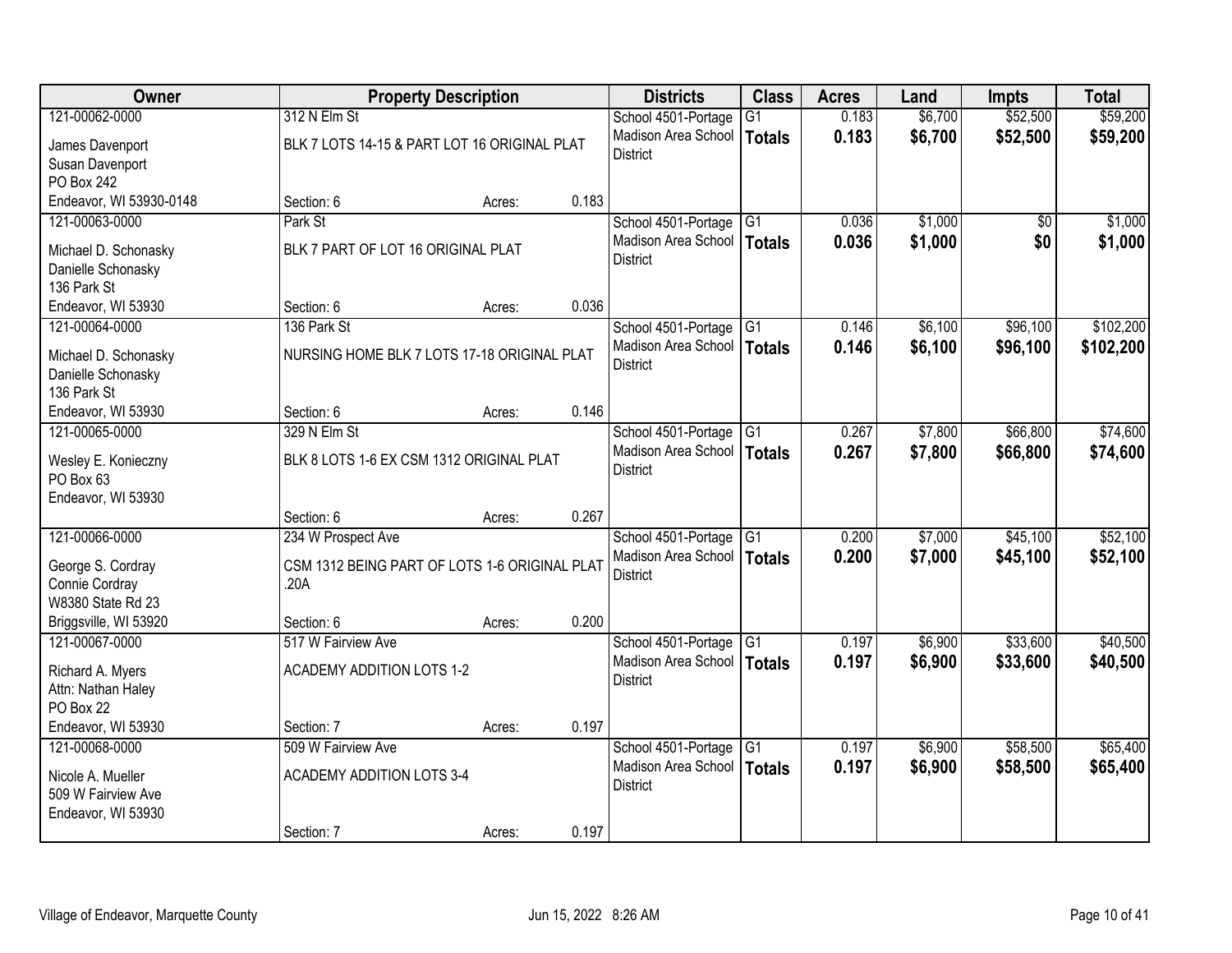| Owner                                                                   |                                                                                                                      | <b>Property Description</b> |       | <b>Districts</b>                                | <b>Class</b>    | <b>Acres</b> | Land    | <b>Impts</b>    | <b>Total</b> |
|-------------------------------------------------------------------------|----------------------------------------------------------------------------------------------------------------------|-----------------------------|-------|-------------------------------------------------|-----------------|--------------|---------|-----------------|--------------|
| 121-00069-0000                                                          | 503 W Fairview Ave                                                                                                   |                             |       | School 4501-Portage                             | $\overline{G1}$ | 0.200        | \$7,000 | \$62,200        | \$69,200     |
| Tara M. Medina<br>503 W Fairview Ave<br>Endeavor, WI 53930              | ACADEMY ADDITION LOTS 5-6 & W1/2 OF VACATED<br>ALLEY 00.20A                                                          |                             |       | Madison Area School<br><b>District</b>          | <b>Totals</b>   | 0.200        | \$7,000 | \$62,200        | \$69,200     |
|                                                                         | Section: 7                                                                                                           | Acres:                      | 0.200 |                                                 |                 |              |         |                 |              |
| 121-00070-0000                                                          | 421 Fairview Ave                                                                                                     |                             |       | School 4501-Portage                             | G1              | 0.200        | \$7,000 | \$78,900        | \$85,900     |
| William T. Cogburn et al<br>Attn: Julia Rutherford<br>E8693 County Rd P | ACADEMY ADDITION LOTS 7-8 & E1/2 OF VACATED<br><b>ALLEY 00.20A</b>                                                   |                             |       | Madison Area School<br><b>District</b>          | Totals          | 0.200        | \$7,000 | \$78,900        | \$85,900     |
| Wisconsin Dells, WI 53965                                               | Section: 7                                                                                                           | Acres:                      | 0.200 |                                                 |                 |              |         |                 |              |
| 121-00071-0000                                                          | 209 Academy Blvd                                                                                                     |                             |       | School 4501-Portage G1                          |                 | 0.325        | \$8,400 | \$86,500        | \$94,900     |
| Jack F. Aker<br>Carey M. Gallagher<br>209 Academy Blvd                  | ACADEMY ADDITION LOTS 9-10-11-12                                                                                     |                             |       | Madison Area School<br><b>District</b>          | Totals          | 0.325        | \$8,400 | \$86,500        | \$94,900     |
| Endeavor, WI 53930                                                      | Section: 7                                                                                                           | Acres:                      | 0.325 |                                                 |                 |              |         |                 |              |
| 121-00072-0000                                                          | 331 Academy Blvd                                                                                                     |                             |       | School 4501-Portage                             | G1              | 0.364        | \$8,700 | \$87,000        | \$95,700     |
| Kari K. Brinkman<br>331 Academy Blvd<br>Endeavor, WI 53930              | ACADEMY ADDITION LOTS 13-14-15 & 16                                                                                  |                             |       | Madison Area School<br><b>District</b>          | <b>Totals</b>   | 0.364        | \$8,700 | \$87,000        | \$95,700     |
|                                                                         | Section: 6                                                                                                           | Acres:                      | 0.364 |                                                 |                 |              |         |                 |              |
| 121-00073-0005                                                          | 331 Academy Blvd                                                                                                     |                             |       | School 4501-Portage   X4                        |                 | 0.750        | \$0     | $\overline{50}$ | \$0          |
| Village of Endeavor<br>PO Box 228<br>Endeavor, WI 53930                 | <b>ACADEMY ADDITION LOTS 17-25</b>                                                                                   |                             |       | Madison Area School   Totals<br><b>District</b> |                 | 0.750        | \$0     | \$0             | \$0          |
|                                                                         | Section: 6                                                                                                           | Acres:                      | 0.750 |                                                 |                 |              |         |                 |              |
| 121-00074-0000                                                          | 429 Academy Blvd                                                                                                     |                             |       | School 4501-Portage                             | $\overline{G1}$ | 0.375        | \$8,900 | \$88,600        | \$97,500     |
| Eugene Russell<br>PO Box 152<br>Endeavor, WI 53930                      | ACADEMY ADDITION LOTS 26-27-28-29 & S 1/2 LOT<br>30                                                                  |                             |       | Madison Area School<br><b>District</b>          | Totals          | 0.375        | \$8,900 | \$88,600        | \$97,500     |
|                                                                         | Section: 6                                                                                                           | Acres:                      | 0.375 |                                                 |                 |              |         |                 |              |
| 121-00075-0000                                                          | <b>Academy Blvd</b>                                                                                                  |                             |       | School 4501-Portage                             | G1              | 0.125        | \$5,800 | $\overline{30}$ | \$5,800      |
| Laura J. Achterberg<br>431 N Academy Blvd<br>PO Box 45                  | ACADEMY ADDITION N 1/2 OF LOT 30 & ALL OF LOT<br>31 & A 4FT STRIP ON S SIDE OF OUTLOT B OF<br><b>FOREST ADDITION</b> |                             |       | Madison Area School<br><b>District</b>          | Totals          | 0.125        | \$5,800 | \$0             | \$5,800      |
| Endeavor, WI 53930                                                      | Section: 6                                                                                                           | Acres:                      | 0.125 |                                                 |                 |              |         |                 |              |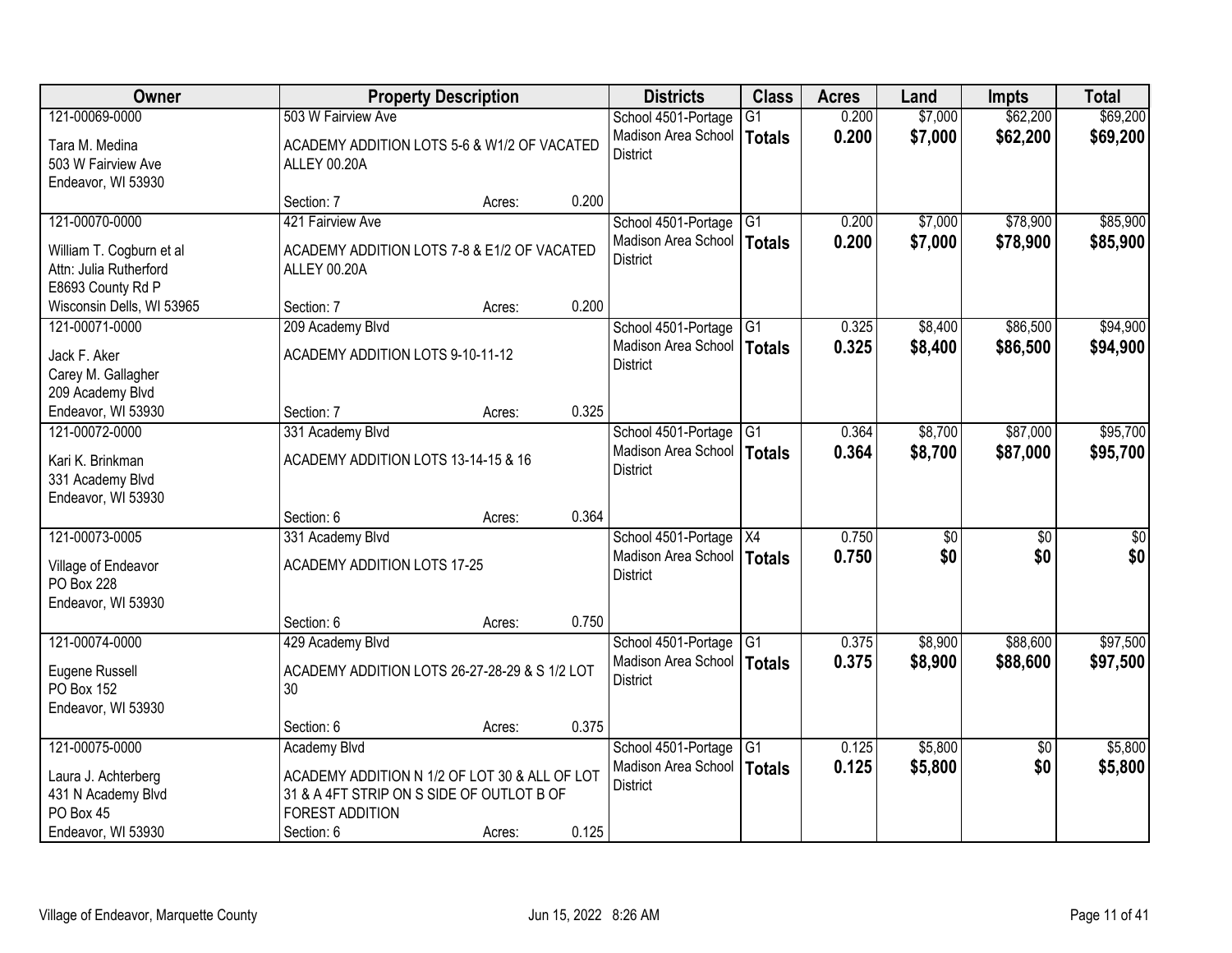| Owner                            |                                                | <b>Property Description</b> |       | <b>Districts</b>             | <b>Class</b>    | <b>Acres</b> | Land       | <b>Impts</b>    | <b>Total</b>    |
|----------------------------------|------------------------------------------------|-----------------------------|-------|------------------------------|-----------------|--------------|------------|-----------------|-----------------|
| 121-00076-0000                   | 129 Academy Blvd                               |                             |       | School 4501-Portage          | $\overline{G1}$ | 0.490        | \$10,000   | \$67,300        | \$77,300        |
| Duke W. Crook                    | ACADEMY ADDITION A PRT LOTS 1-2 & PRT OF       |                             |       | Madison Area School          | <b>Totals</b>   | 0.490        | \$10,000   | \$67,300        | \$77,300        |
| Victoria K. Lange                | VACATED ST * NKA CSM 3627* 00.49A              |                             |       | <b>District</b>              |                 |              |            |                 |                 |
| 129 Academy Blvd                 |                                                |                             |       |                              |                 |              |            |                 |                 |
| Endeavor, WI 53930               | Section: 7                                     | Acres:                      | 0.490 |                              |                 |              |            |                 |                 |
| 121-00077-0000                   | 409 Prairie St                                 |                             |       | School 4501-Portage          | $\overline{X4}$ | 1.220        | $\sqrt{6}$ | $\overline{30}$ | $\overline{50}$ |
| Wisconsin's Original Our Lady of | ACADEMY ADDITION A LOTS 3-4-5 & PRT OF LOTS 2  |                             |       | Madison Area School          | <b>Totals</b>   | 1.220        | \$0        | \$0             | \$0             |
| Guadalupe Shrine, LLC            | & 6 & A PARCEL OF NE-NE & NW-NE LY DIR S       |                             |       | <b>District</b>              |                 |              |            |                 |                 |
| 1211 W Main St                   | THEREOF 1.22A                                  |                             |       |                              |                 |              |            |                 |                 |
| Princeton, WI 54968              | Section: 7                                     | Acres:                      | 1.220 |                              |                 |              |            |                 |                 |
| 121-00078-0000                   | 515 W Logan St                                 |                             |       | School 4501-Portage G1       |                 | 1.050        | \$15,100   | \$44,200        | \$59,300        |
|                                  |                                                |                             |       | Madison Area School          | <b>Totals</b>   | 1.050        | \$15,100   | \$44,200        | \$59,300        |
| Timothy D. Lerum                 | LOT 1 CSM 2340 BEING ACADEMY ADDITION A PRT    |                             |       | <b>District</b>              |                 |              |            |                 |                 |
| 515 Logan St                     | LOT 6 ALL LOT 7 & 8 & PRT OF NW-NE 1.05A       |                             |       |                              |                 |              |            |                 |                 |
| Endeavor, WI 53930               | Section: 7                                     | Acres:                      | 1.050 |                              |                 |              |            |                 |                 |
| 121-00079-0000                   | <b>Fairview Ave</b>                            |                             |       | School 4501-Portage          | X4              | 3.000        | \$0        | \$0             | \$0             |
|                                  |                                                |                             |       | Madison Area School          | <b>Totals</b>   | 3.000        | \$0        | \$0             | \$0             |
| <b>Hillcrest Cemetery</b>        | ACADEMY ADDITION A LOTS 9-10-11-12-13-14-15 &  |                             |       | <b>District</b>              |                 |              |            |                 |                 |
| Bobbie Jo John= Sexton           | PART LOT 16                                    |                             |       |                              |                 |              |            |                 |                 |
| 411 Lakeview Ave                 |                                                |                             |       |                              |                 |              |            |                 |                 |
| Endeavor, WI 53930               | Section: 7                                     | Acres:                      | 3.000 |                              |                 |              |            |                 |                 |
| 121-00080-0000                   | 708 W Fairview Ave                             |                             |       | School 4501-Portage          | $\overline{G1}$ | 1.700        | \$16,800   | \$50,900        | \$67,700        |
| David W. Henke                   | ACADEMY ADDITION A W 4FT OF LOT 16, E 29FT OF  |                             |       | Madison Area School   Totals |                 | 1.700        | \$16,800   | \$50,900        | \$67,700        |
| N9941 County Rd T                | LOT 18 & ALL LOT 17 ALSO A PARCEL OF NW-NE AS  |                             |       | District                     |                 |              |            |                 |                 |
| Portage, WI 53901                | SHOWN OF PLAT OF SURVEY 1.70A                  |                             |       |                              |                 |              |            |                 |                 |
|                                  | Section: 7                                     | Acres:                      | 1.700 |                              |                 |              |            |                 |                 |
| 121-00081-0000                   | 717 W Fairview Ave                             |                             |       | School 4501-Portage          | G1              | 0.960        | \$14,500   | \$63,700        | \$78,200        |
| Jeffrey A. Franklin              | ACADEMY ADDITION A LOTS 19-20-21, W 4FT LOT 18 |                             |       | Madison Area School          | <b>Totals</b>   | 0.960        | \$14,500   | \$63,700        | \$78,200        |
| Carol J. Franklin                | & E 19FT LOT 22 ALSO A PARCEL OF NW-NE AS      |                             |       | <b>District</b>              |                 |              |            |                 |                 |
| 717 W Fairview Ave               | SHOWN ON TWO PLATS OF SURVEY 00.96A            |                             |       |                              |                 |              |            |                 |                 |
| Endeavor, WI 53930               | Section: 7                                     | Acres:                      | 0.960 |                              |                 |              |            |                 |                 |
| 121-00082-0000                   | <b>Fairview Ave</b>                            |                             |       | School 4501-Portage          | IG1             | 0.034        | \$1,000    | $\overline{50}$ | \$1,000         |
| Jessica L. Sutter                | ACADEMY ADDITION A W 14FT OF LOT 22            |                             |       | Madison Area School          | <b>Totals</b>   | 0.034        | \$1,000    | \$0             | \$1,000         |
| 729 W Fairview Ave               |                                                |                             |       | <b>District</b>              |                 |              |            |                 |                 |
| Endeavor, WI 53930               |                                                |                             |       |                              |                 |              |            |                 |                 |
|                                  | Section: 7                                     | Acres:                      | 0.034 |                              |                 |              |            |                 |                 |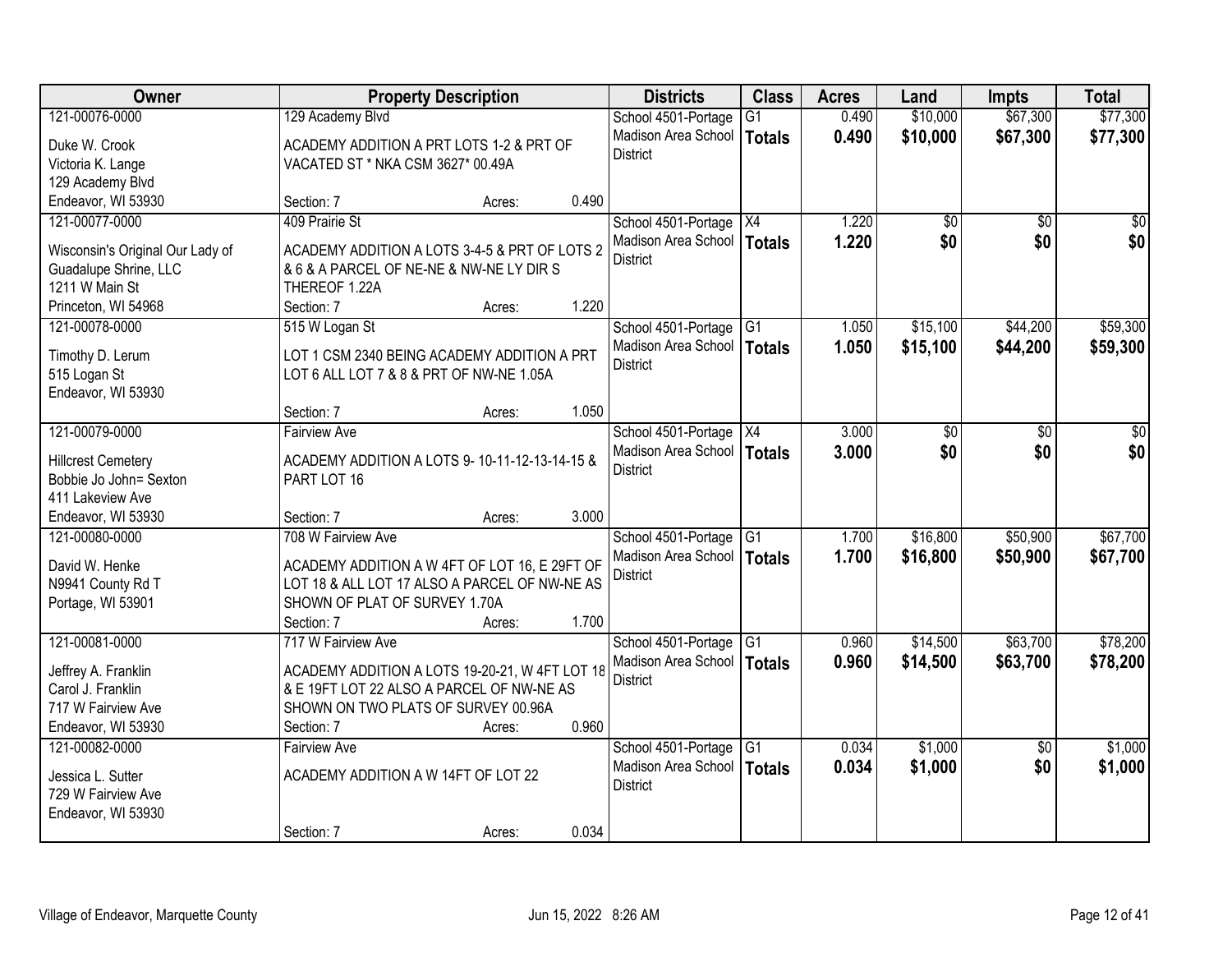| Owner                                                                         | <b>Property Description</b>                                                  | <b>Districts</b>                                              | <b>Class</b>              | <b>Acres</b>   | Land               | <b>Impts</b>         | <b>Total</b>         |
|-------------------------------------------------------------------------------|------------------------------------------------------------------------------|---------------------------------------------------------------|---------------------------|----------------|--------------------|----------------------|----------------------|
| 121-00083-0000                                                                | 706 W Fairview Ave                                                           | School 4501-Portage                                           | $\overline{G1}$           | 0.624          | \$11,200           | \$65,800             | \$77,000             |
| Gary G. Olson<br>706 W Fairview Ave<br>Endeavor, WI 53930                     | ACADEMY ADDITION A LOTS 23-24-25 & S 1/2 OF<br><b>LOT 26</b>                 | Madison Area School<br><b>District</b>                        | Totals                    | 0.624          | \$11,200           | \$65,800             | \$77,000             |
|                                                                               | 0.624<br>Section: 6<br>Acres:                                                |                                                               |                           |                |                    |                      |                      |
| 121-00084-0000                                                                | 315 N Harvard Ave                                                            | School 4501-Portage                                           | G1                        | 0.431          | \$9,400            | \$75,800             | \$85,200             |
| Larry C. La Sure<br>315 N Harvard Ave<br>Endeavor, WI 53930                   | ACADEMY ADDITION A N 1/2 LOT 26 & ALL LOTS<br>$27 - 28$                      | Madison Area School<br><b>District</b>                        | Totals                    | 0.431          | \$9,400            | \$75,800             | \$85,200             |
|                                                                               | 0.431<br>Section: 6<br>Acres:                                                |                                                               |                           |                |                    |                      |                      |
| 121-00085-0000                                                                | 401 Harvard Ave                                                              | School 4501-Portage                                           | G <sub>1</sub>            | 0.517          | \$10,200           | \$102,600            | \$112,800            |
| James G. Gaunt<br>Trina M. Gaunt<br>401 Harvard Ave                           | ACADEMY ADDITION A LOTS 29-30 & 31                                           | Madison Area School<br><b>District</b>                        | Totals                    | 0.517          | \$10,200           | \$102,600            | \$112,800            |
| Endeavor, WI 53930                                                            | 0.517<br>Section: 6<br>Acres:                                                |                                                               |                           |                |                    |                      |                      |
| 121-00086-0000                                                                | 415 N Harvard Ave                                                            | School 4501-Portage                                           | G1                        | 0.518          | \$10,200           | \$95,600             | \$105,800            |
| Gregory A. Sayles<br>Lori A. Sayles<br>PO Box 164                             | ACADEMY ADDITION A LOTS 32-33-34                                             | Madison Area School<br><b>District</b>                        | <b>Totals</b>             | 0.518          | \$10,200           | \$95,600             | \$105,800            |
| Endeavor, WI 53930                                                            | 0.518<br>Section: 6<br>Acres:                                                |                                                               |                           |                |                    |                      |                      |
| 121-00087-0000                                                                | 418 N Smith St                                                               | School 4501-Portage                                           | G1                        | 0.400          | \$9,100            | \$77,800             | \$86,900             |
| Peggy A. Alf<br>Edward J. Alf<br>418 N Smith St                               | PART CSM 83 ACADEMY ADDITION A LOTS 35-36<br>.40A                            | Madison Area School   Totals<br><b>District</b>               |                           | 0.400          | \$9,100            | \$77,800             | \$86,900             |
| Endeavor, WI 53930                                                            | 0.400<br>Section: 6<br>Acres:                                                |                                                               |                           |                |                    |                      |                      |
| 121-00088-0000<br>Gmf Properties, LLC<br>N570 6th Ct<br>Endeavor, WI 53930    | 408 N Smith St<br>PART CSM 83 ACADEMY ADDITION A LOTS 37-38<br>.40A          | School 4501-Portage<br>Madison Area School<br><b>District</b> | $\overline{G1}$<br>Totals | 0.400<br>0.400 | \$9,100<br>\$9,100 | \$88,000<br>\$88,000 | \$97,100<br>\$97,100 |
|                                                                               | 0.400<br>Section: 6<br>Acres:                                                |                                                               |                           |                |                    |                      |                      |
| 121-00089-0000<br>Michael M. Bourdeau<br>324 N Smith St<br>Endeavor, WI 53930 | 324 N Smith St<br>PART CSM 83 ACADEMY ADDITION A LOTS 39-40<br>.40A<br>0.400 | School 4501-Portage<br>Madison Area School<br><b>District</b> | $\overline{G1}$<br>Totals | 0.400<br>0.400 | \$9,100<br>\$9,100 | \$52,300<br>\$52,300 | \$61,400<br>\$61,400 |
|                                                                               | Section: 6<br>Acres:                                                         |                                                               |                           |                |                    |                      |                      |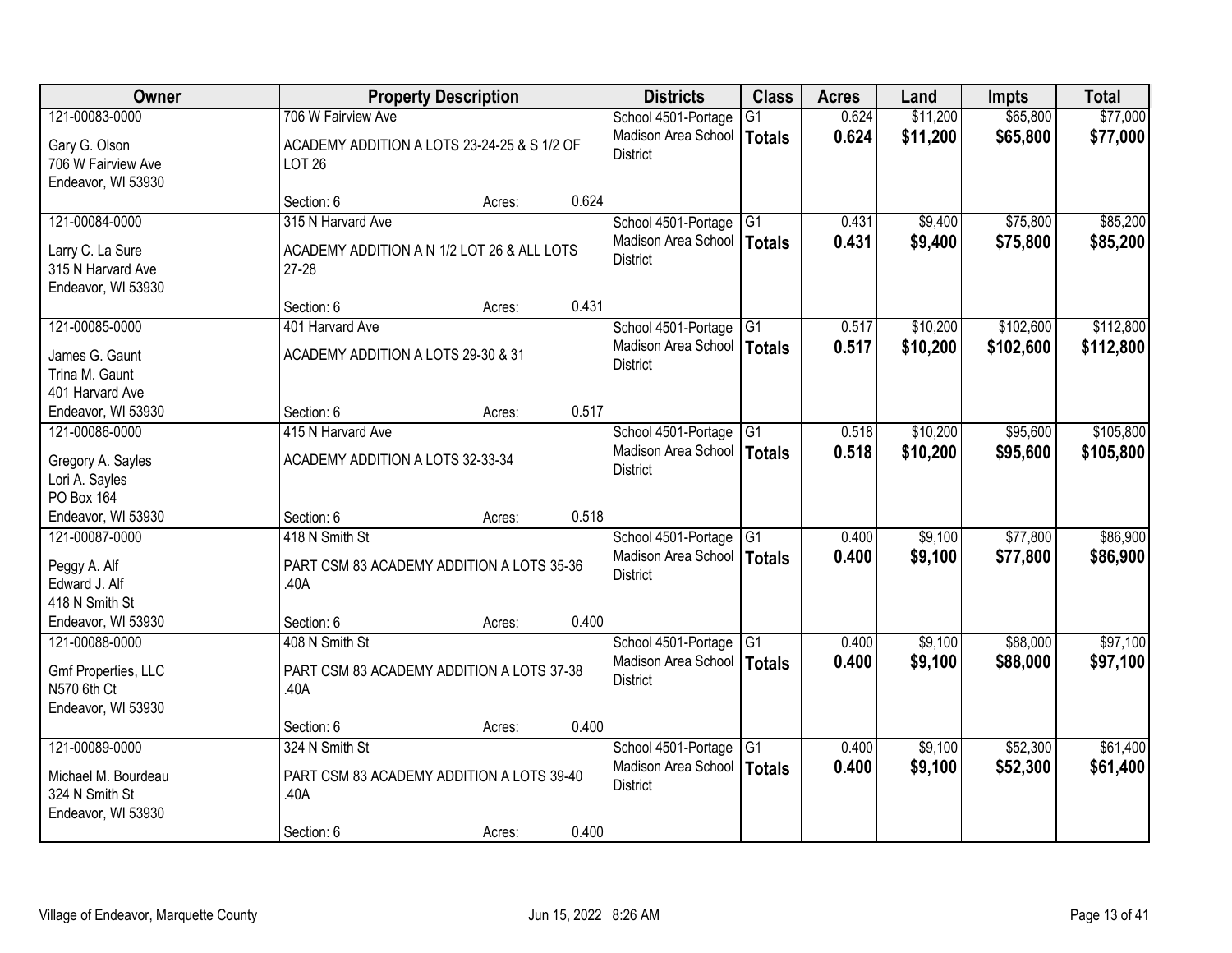| Owner                                                         | <b>Property Description</b>                                                           |                 | <b>Districts</b>                                                       | <b>Class</b>    | <b>Acres</b>   | Land       | <b>Impts</b>    | <b>Total</b>           |
|---------------------------------------------------------------|---------------------------------------------------------------------------------------|-----------------|------------------------------------------------------------------------|-----------------|----------------|------------|-----------------|------------------------|
| 121-00090-0000                                                | Smith St                                                                              |                 | School 4501-Portage                                                    | G1              | 0.400          | \$7,700    | $\overline{50}$ | \$7,700                |
| Michael M. Bourdeau<br>324 N Smith St<br>Endeavor, WI 53930   | PART CSM 83 ACADEMY ADDITION A LOTS 41-42<br>0.40A                                    |                 | Madison Area School<br><b>District</b>                                 | Totals          | 0.400          | \$7,700    | \$0             | \$7,700                |
|                                                               | Section: 6                                                                            | 0.400<br>Acres: |                                                                        |                 |                |            |                 |                        |
| 121-00091-0000                                                | 734 W Fairview Ave                                                                    |                 | School 4501-Portage                                                    | G1              | 0.820          | \$10,500   | \$87,500        | \$98,000               |
| Lisa A. Considine<br>734 W Fairview Ave<br>Endeavor, WI 53930 | PART CSM 83 ACADEMY ADDITION A W 80FT OF<br>LOTS 43-44-45-46 .82A                     |                 | Madison Area School<br><b>District</b>                                 | Totals          | 0.820          | \$10,500   | \$87,500        | \$98,000               |
|                                                               | Section: 6                                                                            | 0.820<br>Acres: |                                                                        |                 |                |            |                 |                        |
| 121-00092-0000                                                | 722 W Fairview Ave                                                                    |                 | School 4501-Portage                                                    | G <sub>1</sub>  | 0.640          | \$11,400   | \$64,200        | \$75,600               |
| Bobbie J. John<br>Neal M. John<br>722 W Fairview Ave          | LOT 1 CSM 2935 BEING PRT OF LOTS 43-44-45-46<br>ACADEMY ADDITION A & ADJ ALLEY 00.64A |                 | Madison Area School<br><b>District</b>                                 | Totals          | 0.640          | \$11,400   | \$64,200        | \$75,600               |
| Endeavor, WI 53930                                            | Section: 6                                                                            | 0.640<br>Acres: |                                                                        |                 |                |            |                 |                        |
| 121-00093-0000                                                | 729 W Fairview Ave                                                                    |                 | School 4501-Portage                                                    | G1              | 0.327          | \$6,300    | \$66,400        | \$72,700               |
| Jessica L. Sutter<br>729 W Fairview Ave<br>Endeavor, WI 53930 | ACADEMY ADDITION A LOTS 47-48-49-50                                                   |                 | Madison Area School<br><b>District</b>                                 | Totals          | 0.327          | \$6,300    | \$66,400        | \$72,700               |
|                                                               | Section: 7                                                                            | 0.327<br>Acres: |                                                                        |                 |                |            |                 |                        |
| 121-00094-0000<br>Marquette County                            | ACADEMY ADDITION A LOTS 51-52-53-54-55-56                                             |                 | School 4501-Portage<br>Madison Area School   Totals<br><b>District</b> | X3              | 0.500<br>0.500 | \$0<br>\$0 | \$0<br>\$0      | $\overline{50}$<br>\$0 |
| Attn: City of Montello<br>77 W Park St                        |                                                                                       |                 |                                                                        |                 |                |            |                 |                        |
| Montello, WI 53949                                            | Section: 7                                                                            | 0.000<br>Acres: |                                                                        |                 |                |            |                 |                        |
| 121-00095-0001                                                | Smith St                                                                              |                 | School 4501-Portage                                                    | G <sub>1</sub>  | 0.450          | \$7,200    | \$0             | \$7,200                |
| Alan N. Trimble<br>730 W Doyan St<br>Endeavor, WI 53930       | LOT 4 CSM 2641 BEING PRT OF LOTS 60-62 OF<br>ACADEMY ADDITION A 00.45A                |                 | Madison Area School<br><b>District</b>                                 | Totals          | 0.450          | \$7,200    | \$0             | \$7,200                |
|                                                               | Section: 6                                                                            | 0.450<br>Acres: |                                                                        |                 |                |            |                 |                        |
| 121-00095-0002                                                | Smith St                                                                              |                 | School 4501-Portage                                                    | $\overline{G1}$ | 0.460          | \$7,300    | $\overline{50}$ | \$7,300                |
| Alan N. Trimble<br>730 W Doyan St<br>Endeavor, WI 53930       | LOT 3 CSM 2641 BEING PRT OF LOTS 63-64 OF<br>ACADEMY ADDITION A 00.46A                |                 | Madison Area School<br><b>District</b>                                 | Totals          | 0.460          | \$7,300    | \$0             | \$7,300                |
|                                                               | Section: 6                                                                            | 0.460<br>Acres: |                                                                        |                 |                |            |                 |                        |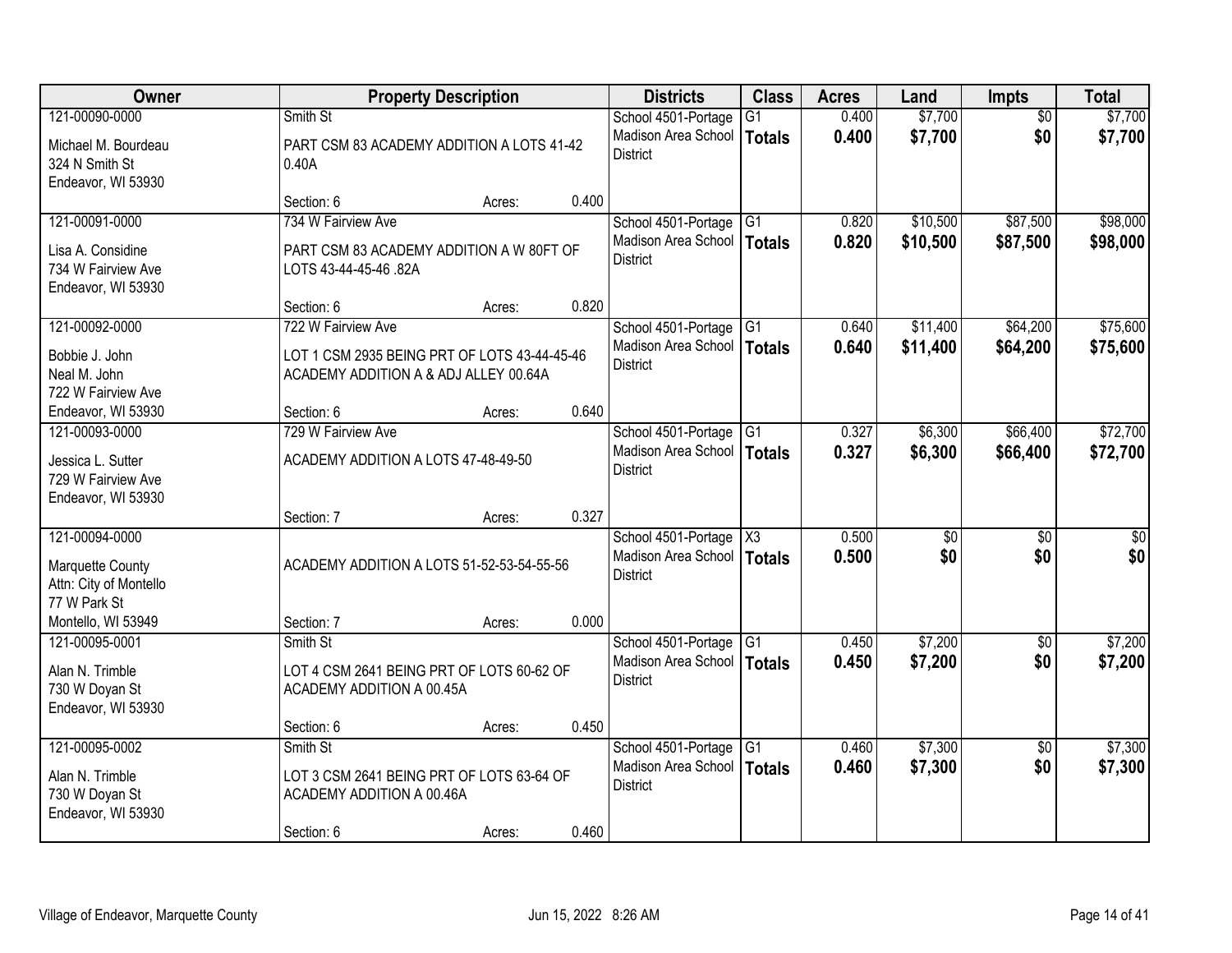| Owner                                                         | <b>Property Description</b>                                                           |        | <b>Districts</b>                                | <b>Class</b>    | <b>Acres</b> | Land     | <b>Impts</b>    | <b>Total</b> |
|---------------------------------------------------------------|---------------------------------------------------------------------------------------|--------|-------------------------------------------------|-----------------|--------------|----------|-----------------|--------------|
| 121-00095-0003                                                | 529 Smith St                                                                          |        | School 4501-Portage                             | G1              | 0.570        | \$8,000  | \$108,900       | \$116,900    |
| Charles Trimble Jr<br>PO Box 203<br>Endeavor, WI 53930        | LOT 2 CSM 2641 BEING PRT OF LOTS 65-66 OF<br>ACADEMY ADDITION A 00.57A                |        | Madison Area School<br><b>District</b>          | Totals          | 0.570        | \$8,000  | \$108,900       | \$116,900    |
|                                                               | Section: 6                                                                            | Acres: | 0.570                                           |                 |              |          |                 |              |
| 121-00095-0004                                                | Smith St                                                                              |        | School 4501-Portage                             | IG1             | 0.760        | \$9,400  | $\overline{30}$ | \$9,400      |
| Charles Trimble Jr<br>PO Box 203<br>Endeavor, WI 53930        | LOT 1 CSM 2641 BEING PRT OF LOTS 67-68 OF<br>ACADEMY ADDITION A & PRT OF SW-SE 00.76A |        | Madison Area School<br>District                 | Totals          | 0.760        | \$9,400  | \$0             | \$9,400      |
|                                                               | Section: 6                                                                            | Acres: | 0.760                                           |                 |              |          |                 |              |
| 121-00095-0005                                                | Smith St                                                                              |        | School 4501-Portage G1                          |                 | 0.270        | \$5,900  | \$2,700         | \$8,600      |
| Lisa A. Considine<br>734 W Fairview Ave<br>Endeavor, WI 53930 | ACADEMY ADDITION A PRT OF LOTS 57-60 00.27A                                           |        | Madison Area School<br><b>District</b>          | <b>Totals</b>   | 0.270        | \$5,900  | \$2,700         | \$8,600      |
|                                                               | Section: 6                                                                            | Acres: | 0.270                                           |                 |              |          |                 |              |
| 121-00096-0000                                                | <b>Fairview Ave</b>                                                                   |        | School 4501-Portage                             | $\overline{X4}$ | 8.251        | \$0      | \$0             | \$0          |
| Village of Endeavor<br>PO Box 228<br>Endeavor, WI 53930       | ACADEMY ADDITION A THE CAMPUS                                                         |        | Madison Area School<br><b>District</b>          | <b>Totals</b>   | 8.251        | \$0      | \$0             | \$0          |
|                                                               | Section: 6                                                                            | Acres: | 8.251                                           |                 |              |          |                 |              |
| 121-00097-0000                                                | 412 N Harvard Ave                                                                     |        | School 4501-Portage G1                          |                 | 0.917        | \$11,900 | \$64,700        | \$76,600     |
| Bethany Thome<br><b>Richard Dornfeld</b><br>412 N Harvard Ave | PARCEL OF NW COR OF CAMPUS 00.917A                                                    |        | Madison Area School   Totals<br><b>District</b> |                 | 0.917        | \$11,900 | \$64,700        | \$76,600     |
| Endeavor, WI 53930                                            | Section: 6                                                                            | Acres: | 0.917                                           |                 |              |          |                 |              |
| 121-00098-0000                                                | Smith St                                                                              |        | School 4501-Portage                             | G <sub>1</sub>  | 0.940        | \$14,300 | \$0             | \$14,300     |
| Jonathan Robertson<br>Hope Robertson<br>531 N Smith Ave       | A PARCEL OF SW-SE COMM AT SW COR OF LOT 48<br>OF FOREST ADDITION A 00.94A             |        | Madison Area School<br><b>District</b>          | Totals          | 0.940        | \$14,300 | \$0             | \$14,300     |
| Endeavor, WI 53930                                            | Section: 6                                                                            | Acres: | 0.940                                           |                 |              |          |                 |              |
| 121-00099-0000                                                | 829 W Gail Ave                                                                        |        | School 4501-Portage                             | $\overline{G1}$ | 1.200        | \$11,600 | \$75,300        | \$86,900     |
| Robert A. Cuff<br>829 W Gail Ln<br>Endeavor, WI 53930         | CSM 2074 BEING PART OF SW-SE & SE-SW IN<br>COONS ADDITION 1.20A                       |        | Madison Area School<br><b>District</b>          | <b>Totals</b>   | 1.200        | \$11,600 | \$75,300        | \$86,900     |
|                                                               | Section: 6                                                                            | Acres: | 1.200                                           |                 |              |          |                 |              |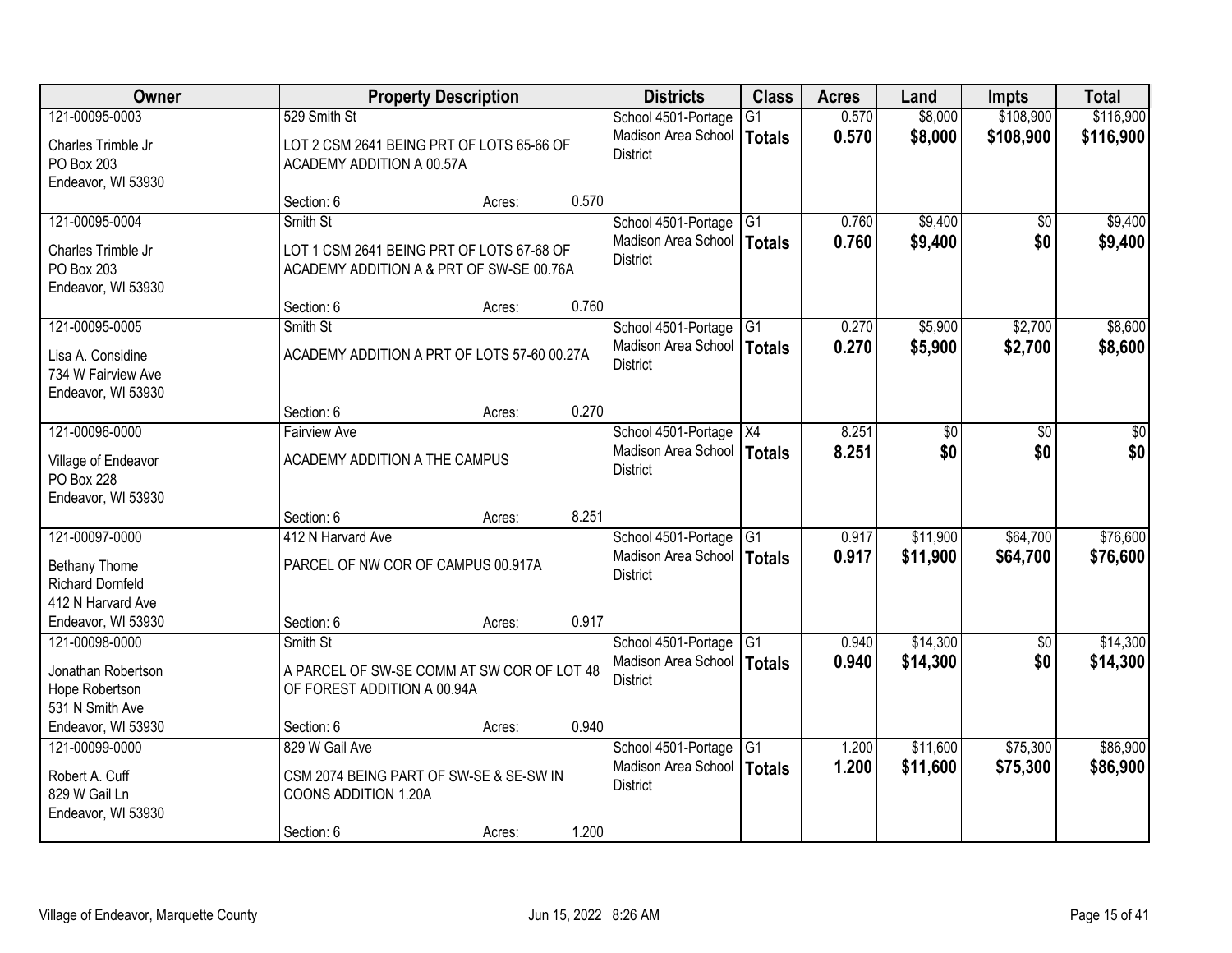| Owner                                      |                                                | <b>Property Description</b> |       | <b>Districts</b>                       | <b>Class</b>    | <b>Acres</b> | Land     | <b>Impts</b>    | <b>Total</b> |
|--------------------------------------------|------------------------------------------------|-----------------------------|-------|----------------------------------------|-----------------|--------------|----------|-----------------|--------------|
| 121-00099-0005                             | Gail Ave                                       |                             |       | School 4501-Portage                    | $\overline{G1}$ | 1.240        | \$11,700 | $\overline{50}$ | \$11,700     |
| Robert A. Cuff<br>829 W Gail Ln            | A PARCEL OF SE-SW IN COONS ADDITION 1.24A      |                             |       | Madison Area School<br><b>District</b> | <b>Totals</b>   | 1.240        | \$11,700 | \$0             | \$11,700     |
| Endeavor, WI 53930                         |                                                |                             |       |                                        |                 |              |          |                 |              |
|                                            | Section: 6                                     | Acres:                      | 1.240 |                                        |                 |              |          |                 |              |
| 121-00100-0000                             | 431 Academy Blvd                               |                             |       | School 4501-Portage                    | G <sub>1</sub>  | 0.234        | \$7,500  | \$86,300        | \$93,800     |
|                                            | FOREST ADDITION LOT 1                          |                             |       | Madison Area School                    | Totals          | 0.234        | \$7,500  | \$86,300        | \$93,800     |
| Laura J. Achterberg<br>431 N Academy Blvd  |                                                |                             |       | <b>District</b>                        |                 |              |          |                 |              |
| PO Box 45                                  |                                                |                             |       |                                        |                 |              |          |                 |              |
| Endeavor, WI 53930                         | Section: 6                                     | Acres:                      | 0.234 |                                        |                 |              |          |                 |              |
| 121-00101-0000                             | 439 Doyan St                                   |                             |       | School 4501-Portage                    | IG <sub>1</sub> | 0.230        | \$7,500  | \$99,000        | \$106,500    |
|                                            |                                                |                             |       | Madison Area School                    | Totals          | 0.230        | \$7,500  | \$99,000        | \$106,500    |
| Jonathan M. Norcross<br>Joshua R. Norcross | FOREST ADDITION PRT LOT 2                      |                             |       | <b>District</b>                        |                 |              |          |                 |              |
| PO Box 52                                  |                                                |                             |       |                                        |                 |              |          |                 |              |
| Endeavor, WI 53930                         | Section: 6                                     | Acres:                      | 0.230 |                                        |                 |              |          |                 |              |
| 121-00102-0000                             | Elm St                                         |                             |       | School 4501-Portage                    | G1              | 0.162        | \$1,600  | $\overline{50}$ | \$1,600      |
|                                            |                                                |                             |       | Madison Area School                    | Totals          | 0.162        | \$1,600  | \$0             | \$1,600      |
| <b>Ruth Martinez</b>                       | FOREST ADDITION LOTS 3-4                       |                             |       | <b>District</b>                        |                 |              |          |                 |              |
| PO Box 196                                 |                                                |                             |       |                                        |                 |              |          |                 |              |
| Endeavor, WI 53930                         | Section: 6                                     | Acres:                      | 0.162 |                                        |                 |              |          |                 |              |
| 121-00103-0000                             | 431 N Elm St                                   |                             |       | School 4501-Portage                    | $\overline{G1}$ | 0.484        | \$9,900  | \$64,300        | \$74,200     |
|                                            |                                                |                             |       | Madison Area School   Totals           |                 | 0.484        | \$9,900  | \$64,300        | \$74,200     |
| Davilee K. Firari                          | LOT 1 CSM 2391 BEING FOREST ADD L5-6-7 & L8 EX |                             |       | <b>District</b>                        |                 |              |          |                 |              |
| Maxon C. Firari                            | NW 6FT & BEING PRT LOT 4 & ALL OF LOT 5 FOREST |                             |       |                                        |                 |              |          |                 |              |
| 431 Elm St                                 | ADD A 00.484A                                  |                             |       |                                        |                 |              |          |                 |              |
| Endeavor, WI 53930                         | Section: 6                                     | Acres:                      | 0.484 |                                        |                 |              |          |                 |              |
| 121-00104-0000                             | 523 N Elm St                                   |                             |       | School 4501-Portage                    | $\overline{G1}$ | 0.190        | \$6,800  | \$62,500        | \$69,300     |
| Heather J. Bortz                           | FOREST ADDITION LOTS 9-10 & 6FT ALG NW LN LOT  |                             |       | Madison Area School<br><b>District</b> | Totals          | 0.190        | \$6,800  | \$62,500        | \$69,300     |
| 523 N Elm St                               | 8 00.19A                                       |                             |       |                                        |                 |              |          |                 |              |
| Endeavor, WI 53930                         |                                                |                             |       |                                        |                 |              |          |                 |              |
|                                            | Section: 6                                     | Acres:                      | 0.190 |                                        |                 |              |          |                 |              |
| 121-00105-0000                             | 615 N Forest St                                |                             |       | School 4501-Portage                    | G1              | 0.250        | \$7,700  | \$41,100        | \$48,800     |
| Julie A. Schott                            | FOREST ADDITION LOTS 11-12-13                  |                             |       | Madison Area School                    | <b>Totals</b>   | 0.250        | \$7,700  | \$41,100        | \$48,800     |
| Attn: Lawrence F Mc Tier                   |                                                |                             |       | <b>District</b>                        |                 |              |          |                 |              |
| 615 N Forest St                            |                                                |                             |       |                                        |                 |              |          |                 |              |
| Endeavor, WI 53930                         | Section: 6                                     | Acres:                      | 0.250 |                                        |                 |              |          |                 |              |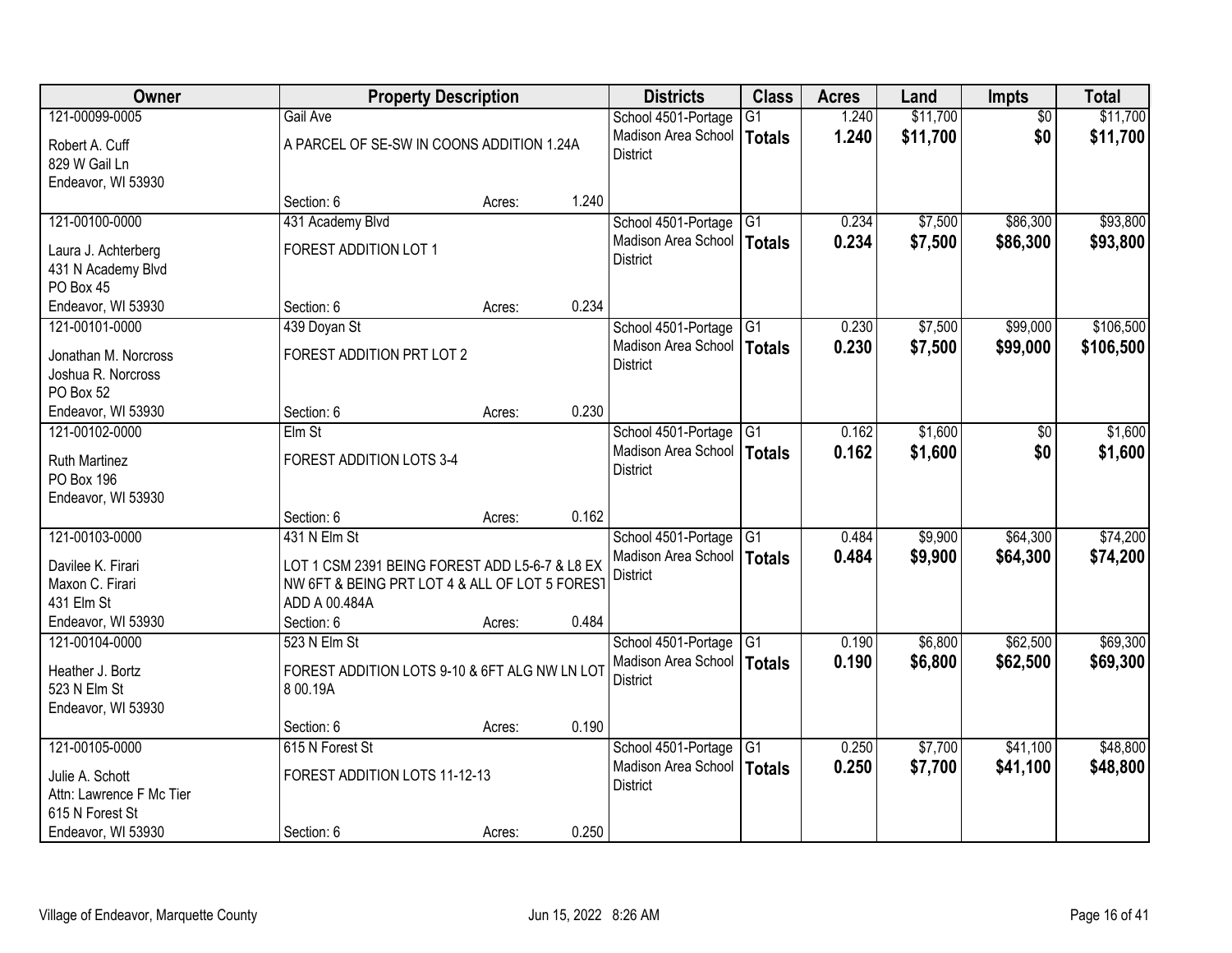| Owner                                                                   |                                     | <b>Property Description</b> |       | <b>Districts</b>                                | <b>Class</b>    | <b>Acres</b> | Land    | <b>Impts</b>    | <b>Total</b> |
|-------------------------------------------------------------------------|-------------------------------------|-----------------------------|-------|-------------------------------------------------|-----------------|--------------|---------|-----------------|--------------|
| 121-00106-0000                                                          | 655 N Elm St                        |                             |       | School 4501-Portage                             | G1              | 0.417        | \$9,300 | \$75,800        | \$85,100     |
| Robert A. Witte<br>655 N Elm St                                         | FOREST ADDITION LOTS 14-15-16-17-18 |                             |       | Madison Area School<br><b>District</b>          | <b>Totals</b>   | 0.417        | \$9,300 | \$75,800        | \$85,100     |
| Endeavor, WI 53930                                                      |                                     |                             |       |                                                 |                 |              |         |                 |              |
|                                                                         | Section: 6                          | Acres:                      | 0.417 |                                                 |                 |              |         |                 |              |
| 121-00107-0000                                                          | 623 N Forest St                     |                             |       | School 4501-Portage                             | G1              | 0.295        | \$8,100 | \$105,200       | \$113,300    |
| Charlotte M Millard Rev Trust<br>623 N Forest Ave<br>Endeavor, WI 53930 | FOREST ADDITION LOTS 19-20-21-22-23 |                             |       | Madison Area School<br><b>District</b>          | <b>Totals</b>   | 0.295        | \$8,100 | \$105,200       | \$113,300    |
|                                                                         | Section: 6                          | Acres:                      | 0.295 |                                                 |                 |              |         |                 |              |
| 121-00108-0000                                                          | 624 N Forest St                     |                             |       | School 4501-Portage G1                          |                 | 0.234        | \$7,500 | \$82,200        | \$89,700     |
| Gary G. Fulmer<br>624 N Forest St                                       | FOREST ADDITION LOTS 24-25-37       |                             |       | Madison Area School<br><b>District</b>          | <b>Totals</b>   | 0.234        | \$7,500 | \$82,200        | \$89,700     |
| Endeavor, WI 53930-9658                                                 |                                     |                             | 0.234 |                                                 |                 |              |         |                 |              |
| 121-00109-0000                                                          | Section: 6<br>Elm St                | Acres:                      |       | School 4501-Portage                             | $\overline{G1}$ | 0.264        | \$2,500 | \$0             | \$2,500      |
|                                                                         |                                     |                             |       | Madison Area School                             |                 | 0.264        |         | \$0             | \$2,500      |
| Gary G. Fulmer                                                          | FOREST ADDITION LOTS 26-27-36       |                             |       | <b>District</b>                                 | <b>Totals</b>   |              | \$2,500 |                 |              |
| 624 N Forest St                                                         |                                     |                             |       |                                                 |                 |              |         |                 |              |
| Endeavor, WI 53930-9658                                                 |                                     |                             |       |                                                 |                 |              |         |                 |              |
|                                                                         | Section: 6                          | Acres:                      | 0.264 |                                                 |                 |              |         |                 |              |
| 121-00110-0000                                                          | $E$ Im St                           |                             |       | School 4501-Portage G1                          |                 | 0.152        | \$1,500 | $\overline{50}$ | \$1,500      |
| Gary G. Fulmer                                                          | FOREST ADDITION LOTS 28-29          |                             |       | Madison Area School   Totals<br><b>District</b> |                 | 0.152        | \$1,500 | \$0             | \$1,500      |
| Kathleen M. Fulmer                                                      |                                     |                             |       |                                                 |                 |              |         |                 |              |
| 624 Forest St                                                           |                                     |                             |       |                                                 |                 |              |         |                 |              |
| Endeavor, WI 53930                                                      | Section: 6                          | Acres:                      | 0.152 |                                                 |                 |              |         |                 |              |
| 121-00111-0000                                                          | 500 N Elm St                        |                             |       | School 4501-Portage                             | $\overline{G1}$ | 0.152        | \$6,200 | \$68,100        | \$74,300     |
| Joshua W. Johnson<br>500 N Elm St                                       | FOREST ADDITION LOTS 30-31          |                             |       | Madison Area School<br><b>District</b>          | <b>Totals</b>   | 0.152        | \$6,200 | \$68,100        | \$74,300     |
| Endeavor, WI 53930                                                      |                                     |                             |       |                                                 |                 |              |         |                 |              |
|                                                                         | Section: 6                          | Acres:                      | 0.152 |                                                 |                 |              |         |                 |              |
| 121-00112-0000                                                          | 505 Gail Ln                         |                             |       | School 4501-Portage                             | G <sub>1</sub>  | 0.360        | \$8,700 | \$84,000        | \$92,700     |
|                                                                         | FOREST ADDITION LOTS 32-33-34-35    |                             |       | Madison Area School                             | <b>Totals</b>   | 0.360        | \$8,700 | \$84,000        | \$92,700     |
| Matthew M. Jordan<br>Sherry L. Jordan                                   |                                     |                             |       | <b>District</b>                                 |                 |              |         |                 |              |
| 505 Gail Ln                                                             |                                     |                             |       |                                                 |                 |              |         |                 |              |
| Endeavor, WI 53930                                                      | Section: 6                          | Acres:                      | 0.360 |                                                 |                 |              |         |                 |              |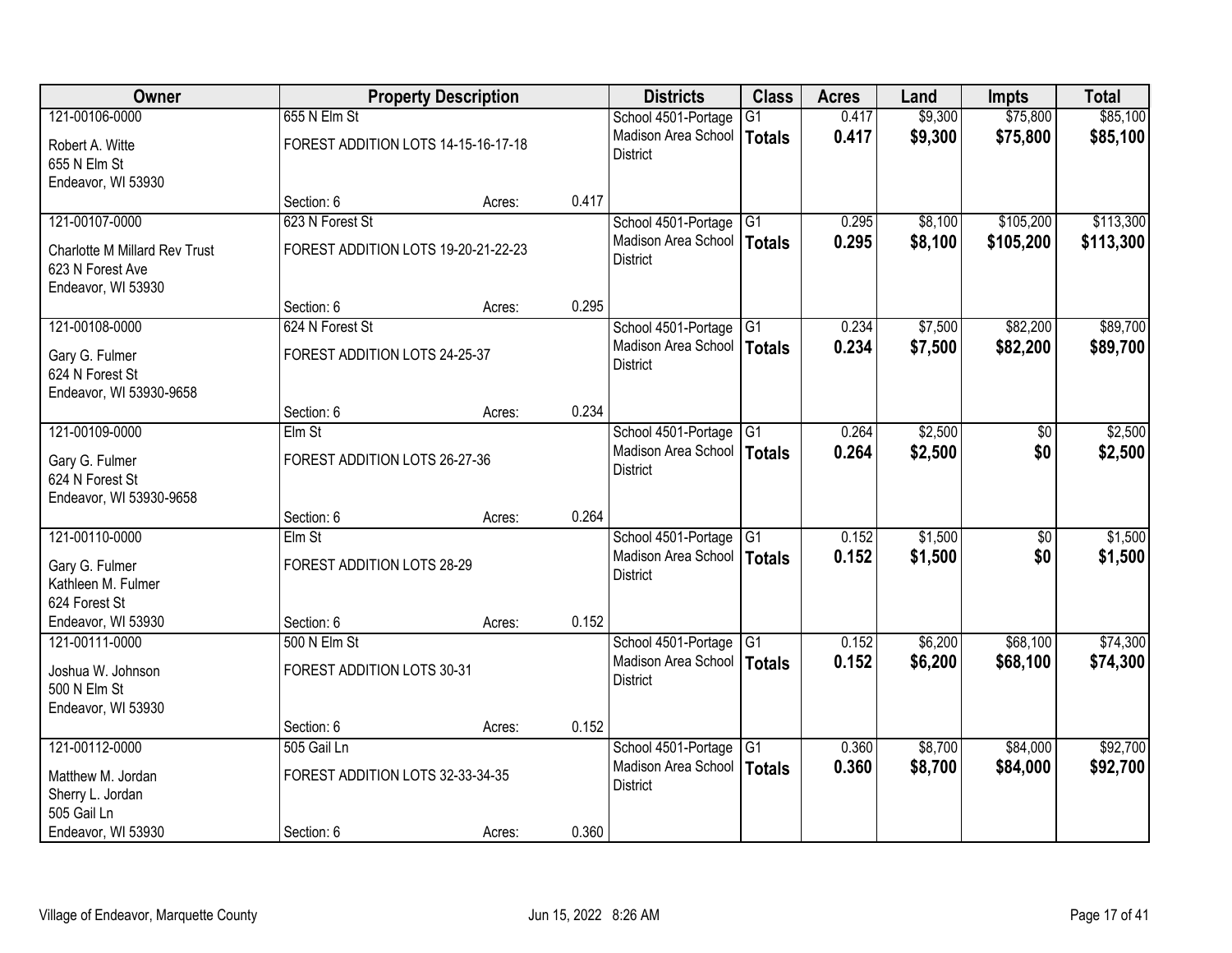| Owner                                                                  |                                                           | <b>Property Description</b> |       | <b>Districts</b>                                | <b>Class</b>    | <b>Acres</b> | Land    | <b>Impts</b>    | <b>Total</b> |
|------------------------------------------------------------------------|-----------------------------------------------------------|-----------------------------|-------|-------------------------------------------------|-----------------|--------------|---------|-----------------|--------------|
| 121-00113-0000                                                         | Doyan St                                                  |                             |       | School 4501-Portage                             | $\overline{G1}$ | 0.310        | \$8,200 | $\overline{50}$ | \$8,200      |
| Lawrence Mc Tier<br>615 N Forest St<br>Endeavor, WI 53930              | LOT 2 CSM 2391 BEING FOREST ADDITION A LOTS<br>1-2 00.31A |                             |       | Madison Area School<br><b>District</b>          | <b>Totals</b>   | 0.310        | \$8,200 | \$0             | \$8,200      |
|                                                                        | Section: 6                                                | Acres:                      | 0.310 |                                                 |                 |              |         |                 |              |
| 121-00114-0000                                                         | 438 Doyan St                                              |                             |       | School 4501-Portage                             | G <sub>1</sub>  | 0.283        | \$8,000 | \$61,700        | \$69,700     |
| <b>Ruth Martinez</b><br><b>PO Box 196</b><br>Endeavor, WI 53930        | FOREST ADDITION A LOT 3 & S 1/2 OF LOT 4                  |                             |       | Madison Area School<br><b>District</b>          | Totals          | 0.283        | \$8,000 | \$61,700        | \$69,700     |
|                                                                        | Section: 6                                                | Acres:                      | 0.283 |                                                 |                 |              |         |                 |              |
| 121-00116-0000                                                         | 615 Forest St                                             |                             |       | School 4501-Portage                             | G <sub>1</sub>  | 0.325        | \$8,400 | \$5,000         | \$13,400     |
| Julie A. Schott<br>Attn: Lawrence F Mc Tier<br>615 N Forest St         | FOREST ADDITION A LOTS 6-7                                |                             |       | Madison Area School<br><b>District</b>          | Totals          | 0.325        | \$8,400 | \$5,000         | \$13,400     |
| Endeavor, WI 53930                                                     | Section: 6                                                | Acres:                      | 0.325 |                                                 |                 |              |         |                 |              |
| 121-00117-0000                                                         | <b>Forest St</b>                                          |                             |       | School 4501-Portage                             | G1              | 0.488        | \$9,900 | \$200           | \$10,100     |
| Julie A. Schott<br>Attn: Lawrence F Mc Tier<br>615 N Forest St         | FOREST ADDITION A LOTS 8-9-10                             |                             |       | Madison Area School<br><b>District</b>          | <b>Totals</b>   | 0.488        | \$9,900 | \$200           | \$10,100     |
| Endeavor, WI 53930                                                     | Section: 6                                                | Acres:                      | 0.488 |                                                 |                 |              |         |                 |              |
| 121-00118-0000                                                         | 523 Forest St                                             |                             |       | School 4501-Portage                             | $\overline{G1}$ | 0.365        | \$8,800 | \$15,300        | \$24,100     |
| Julie A. Schott<br>Attn: Lawrence F Mc Tier<br>615 N Forest St         | FOREST ADDITION A LOT 11 & S 1/2 OF LOT 12                |                             |       | Madison Area School   Totals<br><b>District</b> |                 | 0.365        | \$8,800 | \$15,300        | \$24,100     |
| Endeavor, WI 53930                                                     | Section: 6                                                | Acres:                      | 0.365 |                                                 |                 |              |         |                 |              |
| 121-00119-0000                                                         | 514 N Harvard Ave                                         |                             |       | School 4501-Portage                             | $\overline{G1}$ | 0.487        | \$9,900 | \$110,800       | \$120,700    |
| Ronald J. Bernat Jr<br>Sarah B. Bernat<br>514 N Harvard Ave            | FOREST ADDITION A LOTS 13-14-15                           |                             |       | Madison Area School<br><b>District</b>          | Totals          | 0.487        | \$9,900 | \$110,800       | \$120,700    |
| Endeavor, WI 53930                                                     | Section: 6                                                | Acres:                      | 0.487 |                                                 |                 |              |         |                 |              |
| 121-00120-0000                                                         | 516 N Harvard Ave                                         |                             |       | School 4501-Portage                             | G1              | 0.325        | \$8,400 | \$104,700       | \$113,100    |
| Caroline R. Schraufnagel<br>James D. Schraufnagel<br>516 N Harvard Ave | FOREST ADDITION A LOTS 16-17                              |                             |       | Madison Area School<br><b>District</b>          | <b>Totals</b>   | 0.325        | \$8,400 | \$104,700       | \$113,100    |
| Endeavor, WI 53930                                                     | Section: 6                                                | Acres:                      | 0.325 |                                                 |                 |              |         |                 |              |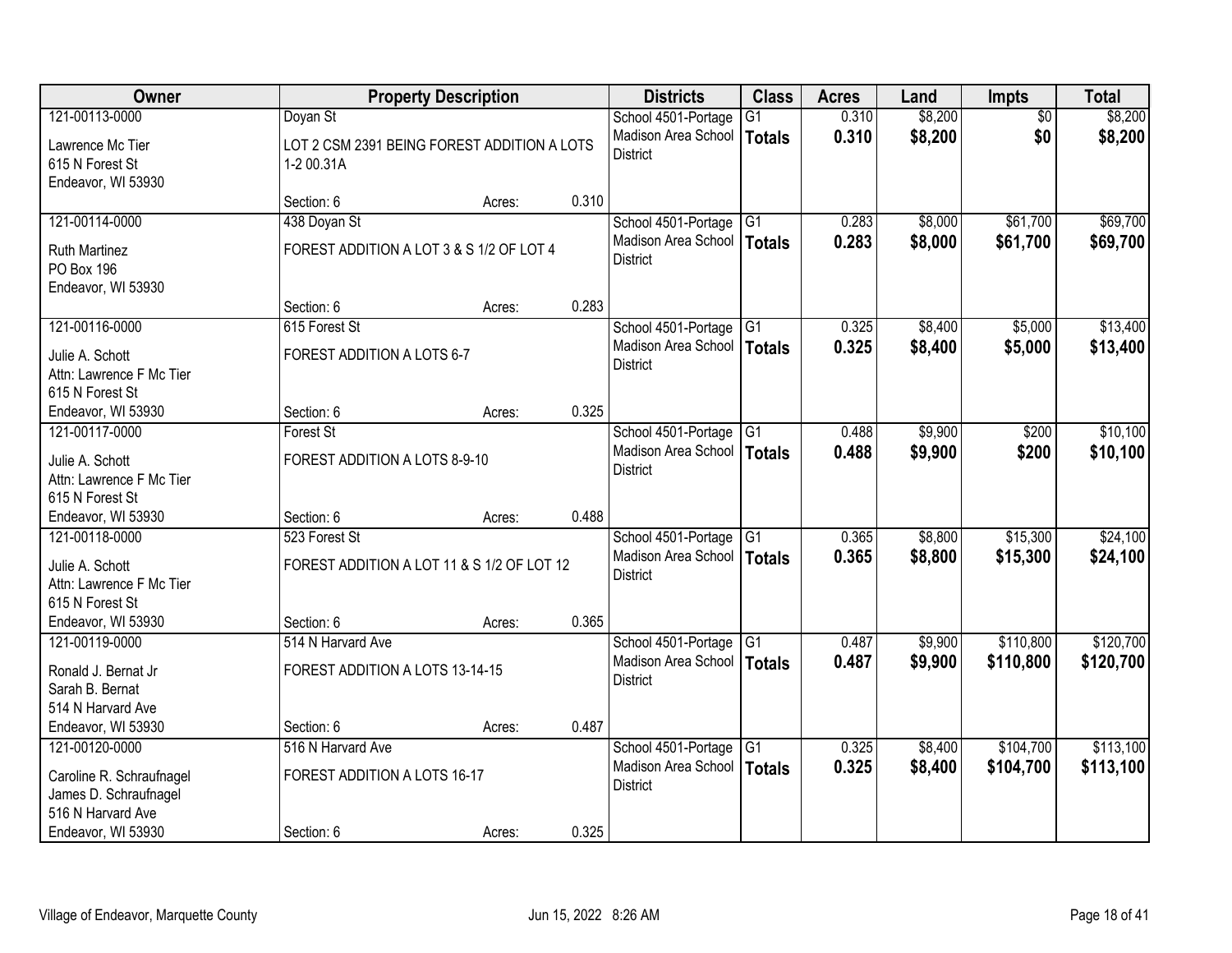| Owner                         |                                               | <b>Property Description</b> |       | <b>Districts</b>             | <b>Class</b>    | <b>Acres</b> | Land     | <b>Impts</b>    | <b>Total</b> |
|-------------------------------|-----------------------------------------------|-----------------------------|-------|------------------------------|-----------------|--------------|----------|-----------------|--------------|
| 121-00120-0005                | 554 N Harvard Ave                             |                             |       | School 4501-Portage          | G1              | 0.358        | \$8,700  | \$99,200        | \$107,900    |
| Jacob D. Koch                 | FOREST ADDITION A LOTS 18-19                  |                             |       | Madison Area School          | <b>Totals</b>   | 0.358        | \$8,700  | \$99,200        | \$107,900    |
| 554 N Harvard Ave             |                                               |                             |       | <b>District</b>              |                 |              |          |                 |              |
| Endeavor, WI 53930            |                                               |                             |       |                              |                 |              |          |                 |              |
|                               | Section: 6                                    | Acres:                      | 0.358 |                              |                 |              |          |                 |              |
| 121-00121-0000                | 612 N Harvard Ave                             |                             |       | School 4501-Portage          | G1              | 0.294        | \$8,100  | \$11,800        | \$19,900     |
| Michael T. Fennigkoh          | FOREST ADDITION A LOT 20 & PART OF LOT 21     |                             |       | Madison Area School          | <b>Totals</b>   | 0.294        | \$8,100  | \$11,800        | \$19,900     |
| PO Box 14                     |                                               |                             |       | <b>District</b>              |                 |              |          |                 |              |
| Endeavor, WI 53930            |                                               |                             |       |                              |                 |              |          |                 |              |
|                               | Section: 6                                    | Acres:                      | 0.294 |                              |                 |              |          |                 |              |
| 121-00122-0000                | Harvard Ave                                   |                             |       | School 4501-Portage G1       |                 | 0.706        | \$6,800  | $\overline{50}$ | \$6,800      |
| Robert A. Witte               | FOREST ADDITION A N 1/2 OF LOT 12 PART LOT 21 |                             |       | Madison Area School          | <b>Totals</b>   | 0.706        | \$6,800  | \$0             | \$6,800      |
| 655 N Elm St                  | & ALL LOTS 22-23-24                           |                             |       | <b>District</b>              |                 |              |          |                 |              |
| Endeavor, WI 53930            |                                               |                             |       |                              |                 |              |          |                 |              |
|                               | Section: 6                                    | Acres:                      | 0.706 |                              |                 |              |          |                 |              |
| 121-00123-0000                | 733 W Gail Ln                                 |                             |       | School 4501-Portage          | G1              | 0.485        | \$9,900  | \$97,300        | \$107,200    |
| Rebecca D. Timme              | FOREST ADDITION A LOTS 25-26-27 LESS .07A HWY |                             |       | Madison Area School          | <b>Totals</b>   | 0.485        | \$9,900  | \$97,300        | \$107,200    |
| 733 W Gail Ln                 |                                               |                             |       | <b>District</b>              |                 |              |          |                 |              |
| Endeavor, WI 53930            |                                               |                             |       |                              |                 |              |          |                 |              |
|                               | Section: 6                                    | Acres:                      | 0.485 |                              |                 |              |          |                 |              |
| 121-00123-0005                | N Harvard St                                  |                             |       | School 4501-Portage          | $\overline{G1}$ | 0.346        | \$8,600  | $\overline{50}$ | \$8,600      |
| Gmf Properties, LLC           | FOREST ADDITION A LOTS 28 & 29 0.346A         |                             |       | Madison Area School   Totals |                 | 0.346        | \$8,600  | \$0             | \$8,600      |
| N570 6th Ct                   |                                               |                             |       | <b>District</b>              |                 |              |          |                 |              |
| Endeavor, WI 53930            |                                               |                             |       |                              |                 |              |          |                 |              |
|                               | Section: 6                                    | Acres:                      | 0.346 |                              |                 |              |          |                 |              |
| 121-00124-0000                | 525 Harvard Ave                               |                             |       | School 4501-Portage          | G2              | 0.345        | \$8,600  | \$117,100       | \$125,700    |
| Gmf Properties, LLC           | FOREST ADDITION A LOTS 30 & 31 0.345A         |                             |       | Madison Area School          | <b>Totals</b>   | 0.345        | \$8,600  | \$117,100       | \$125,700    |
| N570 6th Ct                   |                                               |                             |       | <b>District</b>              |                 |              |          |                 |              |
| Endeavor, WI 53930            |                                               |                             |       |                              |                 |              |          |                 |              |
|                               | Section: 6                                    | Acres:                      | 0.345 |                              |                 |              |          |                 |              |
| 121-00125-0000                | 517 N Harvard Ave                             |                             |       | School 4501-Portage          | G1              | 0.516        | \$10,200 | \$46,500        | \$56,700     |
| Alan Trimble Real Estate, LLC | FOREST ADDITION A LOTS 32-33-34               |                             |       | Madison Area School          | <b>Totals</b>   | 0.516        | \$10,200 | \$46,500        | \$56,700     |
| 730 W Doyan St                |                                               |                             |       | <b>District</b>              |                 |              |          |                 |              |
| Endeavor, WI 53930            |                                               |                             |       |                              |                 |              |          |                 |              |
|                               | Section: 6                                    | Acres:                      | 0.516 |                              |                 |              |          |                 |              |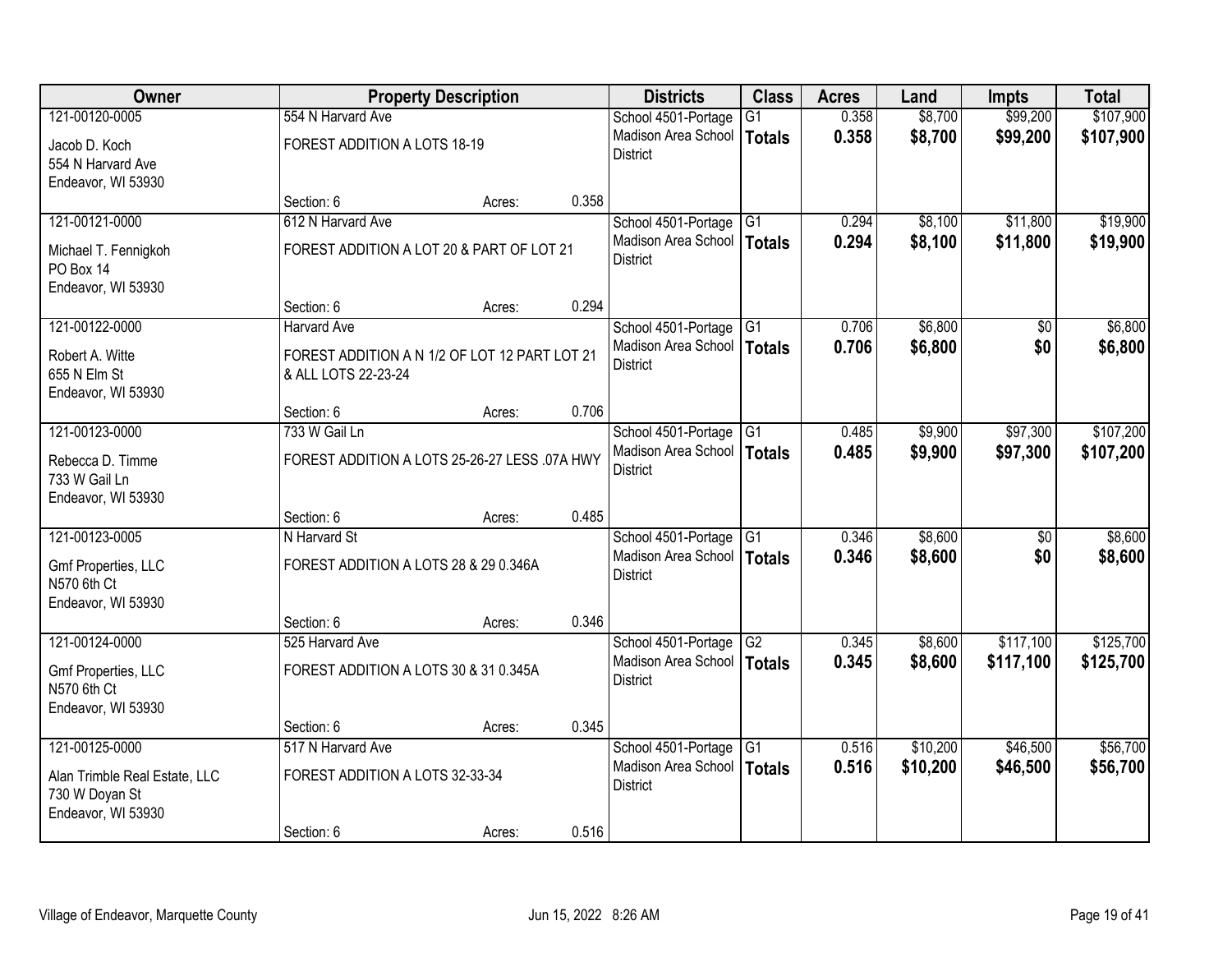| Owner                                                                     |                                                                                | <b>Property Description</b> |       | <b>Districts</b>                                | <b>Class</b>    | <b>Acres</b> | Land     | Impts     | <b>Total</b> |
|---------------------------------------------------------------------------|--------------------------------------------------------------------------------|-----------------------------|-------|-------------------------------------------------|-----------------|--------------|----------|-----------|--------------|
| 121-00126-0000                                                            | <b>Harvard Ave</b>                                                             |                             |       | School 4501-Portage                             | $\overline{G1}$ | 0.343        | \$8,500  | \$7,000   | \$15,500     |
| Alan Trimble Real Estate, LLC<br>730 W Doyan St<br>Endeavor, WI 53930     | FOREST ADDITION A LOTS 35-36                                                   |                             |       | Madison Area School<br><b>District</b>          | <b>Totals</b>   | 0.343        | \$8,500  | \$7,000   | \$15,500     |
|                                                                           | Section: 6                                                                     | Acres:                      | 0.343 |                                                 |                 |              |          |           |              |
| 121-00127-0000                                                            | 730 W Doyan St                                                                 |                             |       | School 4501-Portage                             | G1              | 1.365        | \$15,900 | \$131,900 | \$147,800    |
| Alan N. Trimble<br>730 W Doyan St<br>Endeavor, WI 53930                   | FOREST ADDITION A LOTS 37-40-41                                                |                             |       | Madison Area School<br><b>District</b>          | Totals          | 1.365        | \$15,900 | \$131,900 | \$147,800    |
|                                                                           | Section: 6                                                                     | Acres:                      | 1.365 |                                                 |                 |              |          |           |              |
| 121-00128-0000                                                            | 512 N Smith St                                                                 |                             |       | School 4501-Portage                             | G <sub>1</sub>  | 1.375        | \$15,900 | \$63,400  | \$79,300     |
| Sergiu Varzaru<br>512 N Smith St<br>Endeavor, WI 53930                    | FOREST ADDITION A PART OF LOTS 38-39-42                                        |                             |       | Madison Area School<br><b>District</b>          | Totals          | 1.375        | \$15,900 | \$63,400  | \$79,300     |
|                                                                           | Section: 6                                                                     | Acres:                      | 1.375 |                                                 |                 |              |          |           |              |
| 121-00129-0000                                                            |                                                                                |                             |       | School 4501-Portage                             | X <sup>2</sup>  | 0.062        | \$0      | \$0       | \$0          |
| Dept of Transportation<br>1681 Second Ave S<br>Wisconsin Rapids, WI 54495 | FOREST ADDITION A PART OF LOTS 38-39-42                                        |                             |       | Madison Area School<br><b>District</b>          | Totals          | 0.062        | \$0      | \$0       | \$0          |
|                                                                           | Section: 6                                                                     | Acres:                      | 0.062 |                                                 |                 |              |          |           |              |
| 121-00130-0000                                                            | 809 W Gail Ave                                                                 |                             |       | School 4501-Portage                             | TG1             | 0.829        | \$13,200 | \$57,800  | \$71,000     |
|                                                                           | FOREST ADDITION A LOTS 43 & 46 EX .06A FOR<br><b>HWY</b>                       |                             |       | Madison Area School   Totals<br><b>District</b> |                 | 0.829        | \$13,200 | \$57,800  | \$71,000     |
|                                                                           | Section: 6                                                                     | Acres:                      | 0.829 |                                                 |                 |              |          |           |              |
| 121-00131-0000                                                            | 531 Smith St                                                                   |                             |       | School 4501-Portage                             | $\overline{G1}$ | 1.360        | \$15,900 | \$84,100  | \$100,000    |
| Jonathan Robertson<br>Hope Robertson                                      | FOREST ADDITION A LOTS 44-45-48 1.36A                                          |                             |       | Madison Area School<br><b>District</b>          | <b>Totals</b>   | 1.360        | \$15,900 | \$84,100  | \$100,000    |
| 531 N Smith Ave                                                           |                                                                                |                             | 1.360 |                                                 |                 |              |          |           |              |
| Endeavor, WI 53930<br>121-00132-0000                                      | Section: 6<br>819 W Gail Ave                                                   | Acres:                      |       | School 4501-Portage                             | G1              | 0.572        | \$10,700 | \$76,800  | \$87,500     |
| William H. Timme<br>819 Gail Ave<br>Endeavor, WI 53930                    | FOREST ADDITION A LOT 47 ALSO PART OF COONS<br>ADDITION LY ADJ TO 19FT X 300FT |                             |       | Madison Area School<br><b>District</b>          | <b>Totals</b>   | 0.572        | \$10,700 | \$76,800  | \$87,500     |
|                                                                           | Section: 6                                                                     | Acres:                      | 0.572 |                                                 |                 |              |          |           |              |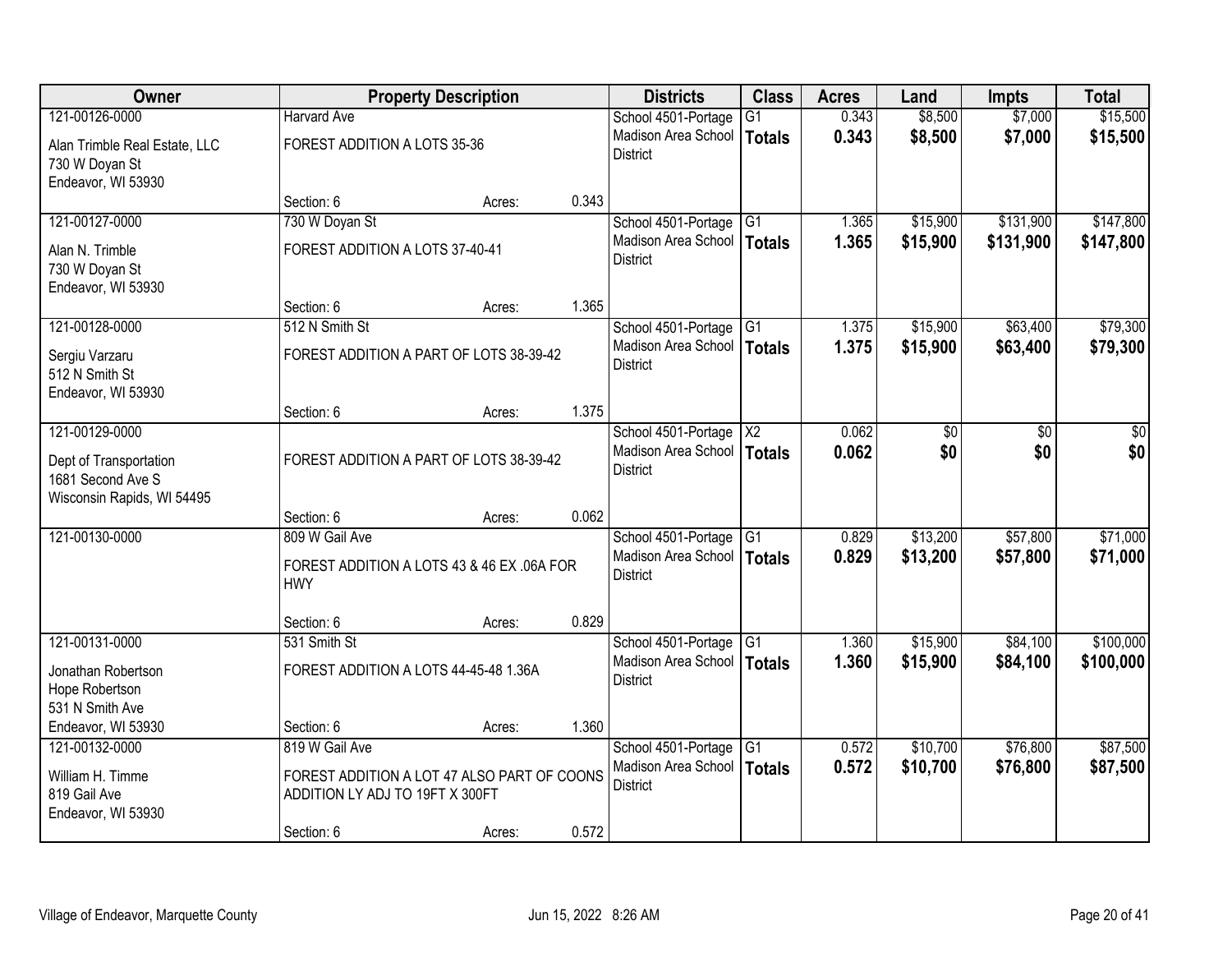| <b>Owner</b>                          |                                                                | <b>Property Description</b> |       | <b>Districts</b>             | <b>Class</b>    | <b>Acres</b> | Land     | <b>Impts</b>    | <b>Total</b> |
|---------------------------------------|----------------------------------------------------------------|-----------------------------|-------|------------------------------|-----------------|--------------|----------|-----------------|--------------|
| 121-00133-0000                        | 411 Lakeview Ave                                               |                             |       | School 4501-Portage          | $\overline{G1}$ | 0.459        | \$9,700  | \$48,800        | \$58,500     |
| David M. Sigman                       | HEITKES ADDITION LOTS 1-2-3-4-5                                |                             |       | Madison Area School          | Totals          | 0.459        | \$9,700  | \$48,800        | \$58,500     |
| Juanita R. Sigman                     |                                                                |                             |       | <b>District</b>              |                 |              |          |                 |              |
| 411 Lakeview Ave                      |                                                                |                             |       |                              |                 |              |          |                 |              |
| Endeavor, WI 53930                    | Section: 6                                                     | Acres:                      | 0.459 |                              |                 |              |          |                 |              |
| 121-00134-0000                        | Elm St                                                         |                             |       | School 4501-Portage          | G1              | 0.362        | \$8,700  | $\overline{50}$ | \$8,700      |
|                                       |                                                                |                             |       | Madison Area School          | Totals          | 0.362        | \$8,700  | \$0             | \$8,700      |
| David M. Sigman                       | HEITKES ADDITION LOTS 6-7-8-9                                  |                             |       | <b>District</b>              |                 |              |          |                 |              |
| Juanita R. Sigman<br>411 Lakeview Ave |                                                                |                             |       |                              |                 |              |          |                 |              |
| Endeavor, WI 53930                    | Section: 6                                                     | Acres:                      | 0.362 |                              |                 |              |          |                 |              |
| 121-00135-0000                        | 350 N Elm St                                                   |                             |       | School 4501-Portage          | G <sub>1</sub>  | 0.460        | \$9,700  | \$57,000        | \$66,700     |
|                                       |                                                                |                             |       | Madison Area School          | Totals          | 0.460        | \$9,700  | \$57,000        | \$66,700     |
| Dean D. Webb                          | HEITKES ADDITION BLK 6 LOT 10                                  |                             |       | <b>District</b>              |                 |              |          |                 |              |
| Colleen K. Webb                       |                                                                |                             |       |                              |                 |              |          |                 |              |
| PO Box 193                            |                                                                |                             |       |                              |                 |              |          |                 |              |
| Endeavor, WI 53930-0193               | Section: 6                                                     | Acres:                      | 0.460 |                              |                 |              |          |                 |              |
| 121-00136-0000                        | Elm St                                                         |                             |       | School 4501-Portage          | G1              | 0.143        | \$6,100  | $\sqrt[6]{}$    | \$6,100      |
| Kimberly A. Baker-Myers               | A STRIP BEG AT NE COR LOT 3 49.5FT X 138FT                     |                             |       | Madison Area School          | <b>Totals</b>   | 0.143        | \$6,100  | \$0             | \$6,100      |
| PO Box 106                            |                                                                |                             |       | <b>District</b>              |                 |              |          |                 |              |
| Endeavor, WI 53930                    |                                                                |                             |       |                              |                 |              |          |                 |              |
|                                       | Section: 6                                                     | Acres:                      | 0.143 |                              |                 |              |          |                 |              |
| 121-00137-0000                        | 415 Lakeview Ave                                               |                             |       | School 4501-Portage          | G1              | 0.133        | \$5,900  | \$77,500        | \$83,400     |
| Jeremy J. Murray                      | PERKINS LOT & S6FT LOT 2 BLK 6 ORIGINAL PLAT                   |                             |       | Madison Area School   Totals |                 | 0.133        | \$5,900  | \$77,500        | \$83,400     |
| Jennifer J. Murray                    |                                                                |                             |       | <b>District</b>              |                 |              |          |                 |              |
| 415 Lakeview Ave                      |                                                                |                             |       |                              |                 |              |          |                 |              |
| Endeavor, WI 53930                    | Section: 6                                                     | Acres:                      | 0.133 |                              |                 |              |          |                 |              |
| 121-00138-0000                        | 137 River St                                                   |                             |       | School 4501-Portage          | $\overline{G1}$ | 0.532        | \$10,400 | \$41,600        | \$52,000     |
|                                       |                                                                |                             |       | Madison Area School          | Totals          | 0.532        | \$10,400 | \$41,600        | \$52,000     |
| Patrick T. Lennon<br>Debra S. Lennon  | MERRITTS ADDITION LOT 1 & STRIP OF LAND WLY<br><b>100FT SQ</b> |                             |       | <b>District</b>              |                 |              |          |                 |              |
| 137 River Rd                          |                                                                |                             |       |                              |                 |              |          |                 |              |
| Endeavor, WI 53930                    | Section: 8                                                     | Acres:                      | 0.532 |                              |                 |              |          |                 |              |
| 121-00139-0000                        | 121 S River Rd                                                 |                             |       | School 4501-Portage          | $\overline{G1}$ | 0.380        | \$8,900  | \$85,200        | \$94,100     |
|                                       |                                                                |                             |       | Madison Area School          | Totals          | 0.380        | \$8,900  | \$85,200        | \$94,100     |
| Gary W. Thome                         | LOT 2 OF MERRITTS ADDITION 00.38A                              |                             |       | <b>District</b>              |                 |              |          |                 |              |
| 121 S River Rd                        |                                                                |                             |       |                              |                 |              |          |                 |              |
| Endeavor, WI 53930                    |                                                                |                             |       |                              |                 |              |          |                 |              |
|                                       | Section: 8                                                     | Acres:                      | 0.380 |                              |                 |              |          |                 |              |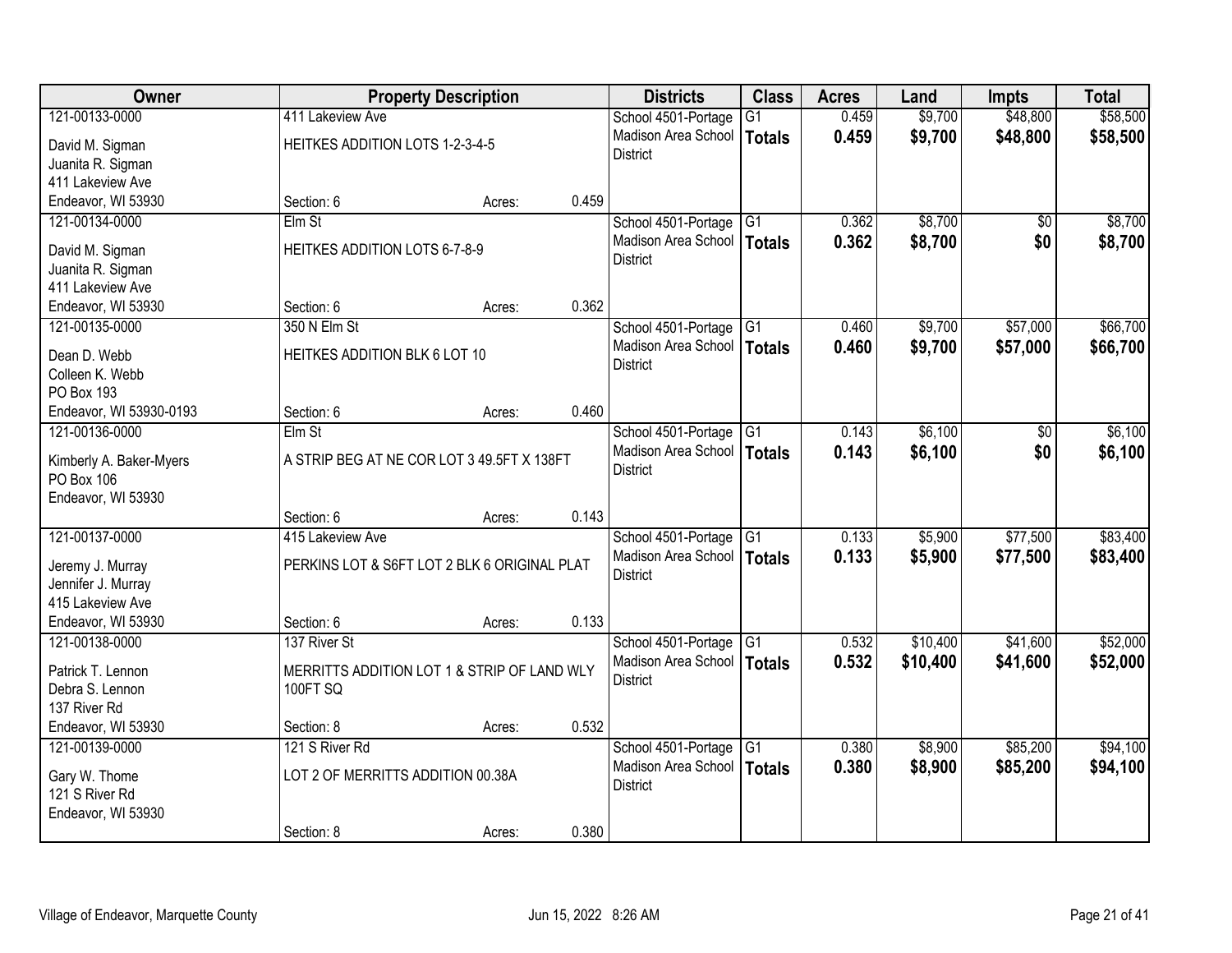| Owner                                 |                                               | <b>Property Description</b> |       | <b>Districts</b>             | <b>Class</b>    | <b>Acres</b> | Land     | <b>Impts</b> | <b>Total</b> |
|---------------------------------------|-----------------------------------------------|-----------------------------|-------|------------------------------|-----------------|--------------|----------|--------------|--------------|
| 121-00139-0005                        | 115 S River Rd                                |                             |       | School 4501-Portage          | $\overline{G1}$ | 0.350        | \$8,600  | \$112,600    | \$121,200    |
| Artem Bondarenko                      | SELY 90FT OF LOT 3 MERRITTS ADDITION 00.35A   |                             |       | Madison Area School          | <b>Totals</b>   | 0.350        | \$8,600  | \$112,600    | \$121,200    |
| <b>Emily Caston</b>                   |                                               |                             |       | <b>District</b>              |                 |              |          |              |              |
| 115 S River Rd                        |                                               |                             |       |                              |                 |              |          |              |              |
| Endeavor, WI 53930                    | Section: 8                                    | Acres:                      | 0.350 |                              |                 |              |          |              |              |
| 121-00139-0010                        | 109 S River Rd                                |                             |       | School 4501-Portage          | G1              | 0.430        | \$9,400  | \$48,400     | \$57,800     |
| Ellen E. Beutler                      | ALL OF LOT 4 & NWLY 10FT OF LOT 3 OF MERRITTS |                             |       | Madison Area School          | <b>Totals</b>   | 0.430        | \$9,400  | \$48,400     | \$57,800     |
| 109 S River Rd                        | ADDITION 00.43A                               |                             |       | <b>District</b>              |                 |              |          |              |              |
| Endeavor, WI 53930                    |                                               |                             |       |                              |                 |              |          |              |              |
|                                       | Section: 8                                    | Acres:                      | 0.430 |                              |                 |              |          |              |              |
| 121-00140-0005                        | 102 E Prairie St                              |                             |       | School 4501-Portage G1       |                 | 0.420        | \$9,300  | \$95,200     | \$104,500    |
| Robby L. Nelson                       | LOT 1 CSM 2085 BEING PRT OF LOTS 5-6 MERRITTS |                             |       | Madison Area School          | <b>Totals</b>   | 0.420        | \$9,300  | \$95,200     | \$104,500    |
| 102 E Prairie St                      | ADDITION .42A                                 |                             |       | <b>District</b>              |                 |              |          |              |              |
| Endeavor, WI 53930-9766               |                                               |                             |       |                              |                 |              |          |              |              |
|                                       | Section: 8                                    | Acres:                      | 0.420 |                              |                 |              |          |              |              |
| 121-00140-0010                        | 103 N River Rd                                |                             |       | School 4501-Portage          | G1              | 0.430        | \$9,400  | \$66,100     | \$75,500     |
| Debra A. Schultz                      | LOT 2 CSM 2085 BEING PRT OF LOTS 6-7 MERRITTS |                             |       | Madison Area School          | <b>Totals</b>   | 0.430        | \$9,400  | \$66,100     | \$75,500     |
| 103 N River Rd                        | ADDITION .43A                                 |                             |       | <b>District</b>              |                 |              |          |              |              |
| Endeavor, WI 53930                    |                                               |                             |       |                              |                 |              |          |              |              |
|                                       | Section: 8                                    | Acres:                      | 0.430 |                              |                 |              |          |              |              |
| 121-00140-0015                        | 105 N River Rd                                |                             |       | School 4501-Portage G1       |                 | 0.420        | \$9,300  | \$96,500     | \$105,800    |
|                                       | LOT 3 CSM 2085 BEING PRT OF LOT 7 & ALL LOT 8 |                             |       | Madison Area School   Totals |                 | 0.420        | \$9,300  | \$96,500     | \$105,800    |
| Kelsey A. Pastorius<br>105 N River Rd | <b>MERRITTS ADDITION .42A</b>                 |                             |       | <b>District</b>              |                 |              |          |              |              |
| Endeavor, WI 53930                    |                                               |                             |       |                              |                 |              |          |              |              |
|                                       | Section: 8                                    | Acres:                      | 0.420 |                              |                 |              |          |              |              |
| 121-00140-0020                        | 107 N River Rd                                |                             |       | School 4501-Portage          | $\overline{G1}$ | 0.440        | \$9,500  | \$106,800    | \$116,300    |
| Dennis C. Dorn                        | PART OF LOT 9 OF MERRITTS ADDITION LOT LY W   |                             |       | Madison Area School          | <b>Totals</b>   | 0.440        | \$9,500  | \$106,800    | \$116,300    |
| 107 N River St                        | OF LOT 3 OF CSM 2085 .44A                     |                             |       | <b>District</b>              |                 |              |          |              |              |
| Endeavor, WI 53930                    |                                               |                             |       |                              |                 |              |          |              |              |
|                                       | Section: 8                                    | Acres:                      | 0.440 |                              |                 |              |          |              |              |
| 121-00141-0000                        | 216 N River Rd                                |                             |       | School 4501-Portage          | $\overline{G1}$ | 1.446        | \$46,000 | \$96,500     | \$142,500    |
| Patrick D. Walsh                      | OAK GROVE PLAT LOTS 1-2                       |                             |       | Madison Area School          | <b>Totals</b>   | 1.446        | \$46,000 | \$96,500     | \$142,500    |
| Roetta R. Walsh                       |                                               |                             |       | <b>District</b>              |                 |              |          |              |              |
| 1104 Country Dr                       |                                               |                             |       |                              |                 |              |          |              |              |
| Shorewood, IL 60404                   | Section: 5                                    | Acres:                      | 1.446 |                              |                 |              |          |              |              |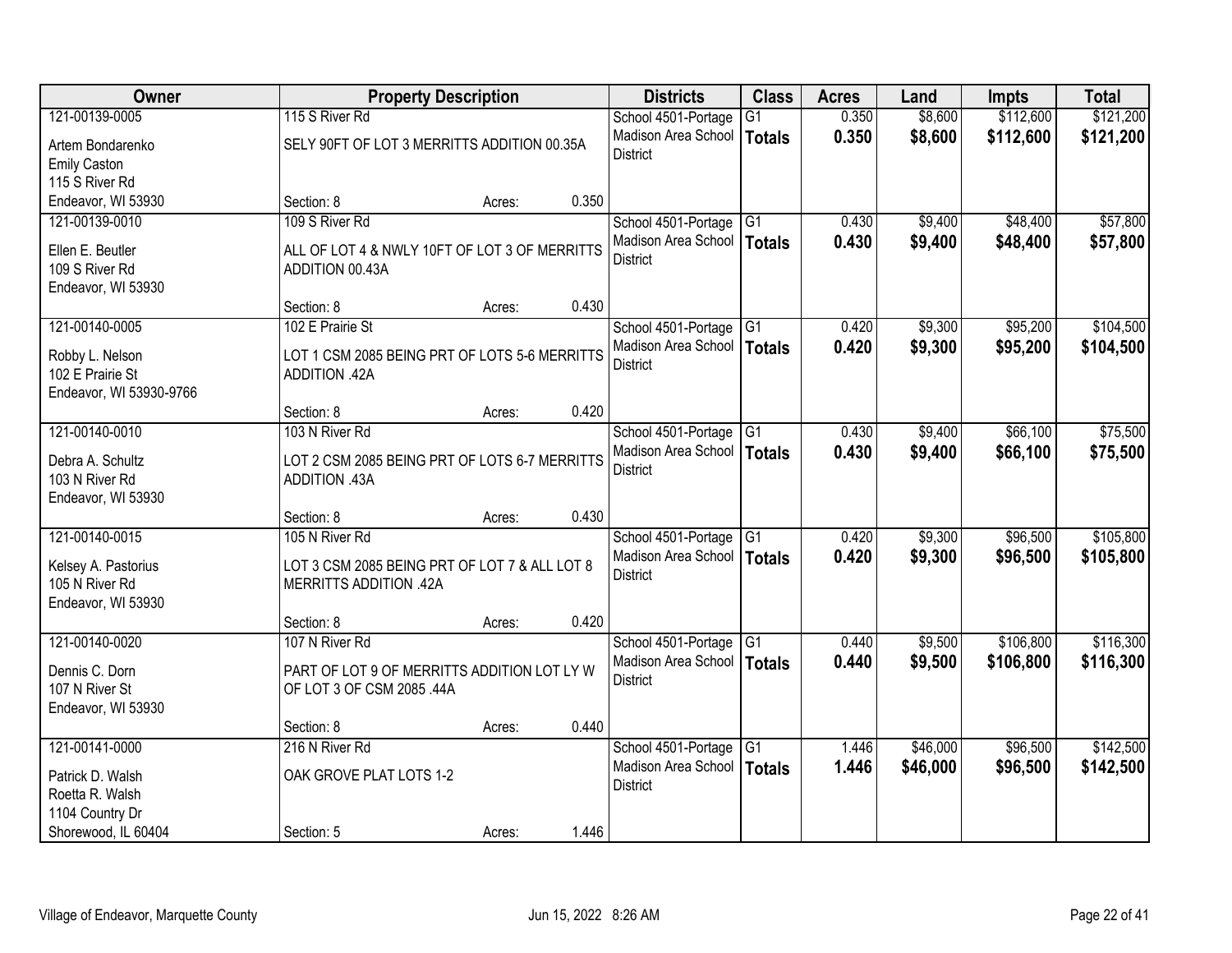| 121-00142-0000<br>\$23,900<br><b>River Rd</b><br>0.713<br>School 4501-Portage<br>$\overline{G1}$<br>$\overline{50}$<br>0.713<br>\$23,900<br>\$0<br>Madison Area School<br>Totals<br>OAK GROVE PLAT LOT 3<br>Nella K. Lucia<br><b>District</b><br>926 Northport Dr<br>Madison, WI 53704-1634<br>0.713<br>Section: 5<br>Acres:<br>224 N River Rd<br>\$23,400<br>\$64,200<br>121-00143-0000<br>School 4501-Portage<br>0.679<br>G1<br>Madison Area School<br>0.679<br>\$23,400<br>\$64,200<br>Totals<br>OAK GROVE PLAT LOT 4<br>Judith Ann Mossburg<br><b>District</b><br>224 N River Rd<br>Endeavor, WI 53930<br>0.679<br>Section: 5<br>Acres:<br>\$27,000<br>\$83,500<br>121-00144-0000<br>230 N River Rd<br>$\overline{G1}$<br>0.680<br>School 4501-Portage<br>Madison Area School<br>\$27,000<br>Totals<br>0.680<br>\$83,500<br>OAK GROVE PLAT LOT 5<br>Leonard L. Vander Werff<br><b>District</b><br>Catherine R. Vander Werff<br>230 N River Rd | Owner | <b>Property Description</b> |  | <b>Districts</b> | <b>Class</b> | <b>Acres</b> | Land | <b>Impts</b> | <b>Total</b> |
|---------------------------------------------------------------------------------------------------------------------------------------------------------------------------------------------------------------------------------------------------------------------------------------------------------------------------------------------------------------------------------------------------------------------------------------------------------------------------------------------------------------------------------------------------------------------------------------------------------------------------------------------------------------------------------------------------------------------------------------------------------------------------------------------------------------------------------------------------------------------------------------------------------------------------------------------------|-------|-----------------------------|--|------------------|--------------|--------------|------|--------------|--------------|
|                                                                                                                                                                                                                                                                                                                                                                                                                                                                                                                                                                                                                                                                                                                                                                                                                                                                                                                                                   |       |                             |  |                  |              |              |      |              | \$23,900     |
|                                                                                                                                                                                                                                                                                                                                                                                                                                                                                                                                                                                                                                                                                                                                                                                                                                                                                                                                                   |       |                             |  |                  |              |              |      |              | \$23,900     |
|                                                                                                                                                                                                                                                                                                                                                                                                                                                                                                                                                                                                                                                                                                                                                                                                                                                                                                                                                   |       |                             |  |                  |              |              |      |              |              |
|                                                                                                                                                                                                                                                                                                                                                                                                                                                                                                                                                                                                                                                                                                                                                                                                                                                                                                                                                   |       |                             |  |                  |              |              |      |              |              |
|                                                                                                                                                                                                                                                                                                                                                                                                                                                                                                                                                                                                                                                                                                                                                                                                                                                                                                                                                   |       |                             |  |                  |              |              |      |              |              |
|                                                                                                                                                                                                                                                                                                                                                                                                                                                                                                                                                                                                                                                                                                                                                                                                                                                                                                                                                   |       |                             |  |                  |              |              |      |              | \$87,600     |
|                                                                                                                                                                                                                                                                                                                                                                                                                                                                                                                                                                                                                                                                                                                                                                                                                                                                                                                                                   |       |                             |  |                  |              |              |      |              | \$87,600     |
|                                                                                                                                                                                                                                                                                                                                                                                                                                                                                                                                                                                                                                                                                                                                                                                                                                                                                                                                                   |       |                             |  |                  |              |              |      |              |              |
|                                                                                                                                                                                                                                                                                                                                                                                                                                                                                                                                                                                                                                                                                                                                                                                                                                                                                                                                                   |       |                             |  |                  |              |              |      |              |              |
|                                                                                                                                                                                                                                                                                                                                                                                                                                                                                                                                                                                                                                                                                                                                                                                                                                                                                                                                                   |       |                             |  |                  |              |              |      |              |              |
|                                                                                                                                                                                                                                                                                                                                                                                                                                                                                                                                                                                                                                                                                                                                                                                                                                                                                                                                                   |       |                             |  |                  |              |              |      |              | \$110,500    |
|                                                                                                                                                                                                                                                                                                                                                                                                                                                                                                                                                                                                                                                                                                                                                                                                                                                                                                                                                   |       |                             |  |                  |              |              |      |              | \$110,500    |
|                                                                                                                                                                                                                                                                                                                                                                                                                                                                                                                                                                                                                                                                                                                                                                                                                                                                                                                                                   |       |                             |  |                  |              |              |      |              |              |
|                                                                                                                                                                                                                                                                                                                                                                                                                                                                                                                                                                                                                                                                                                                                                                                                                                                                                                                                                   |       |                             |  |                  |              |              |      |              |              |
| 0.680<br>Endeavor, WI 53930<br>Section: 5<br>Acres:                                                                                                                                                                                                                                                                                                                                                                                                                                                                                                                                                                                                                                                                                                                                                                                                                                                                                               |       |                             |  |                  |              |              |      |              |              |
| \$22,700<br>121-00145-0000<br>242 N River Rd<br>School 4501-Portage<br>0.625<br>\$81,000<br>G <sub>1</sub>                                                                                                                                                                                                                                                                                                                                                                                                                                                                                                                                                                                                                                                                                                                                                                                                                                        |       |                             |  |                  |              |              |      |              | \$103,700    |
| Madison Area School<br>0.625<br>\$22,700<br><b>Totals</b><br>\$81,000<br>OAK GROVE PLAT LOT 6                                                                                                                                                                                                                                                                                                                                                                                                                                                                                                                                                                                                                                                                                                                                                                                                                                                     |       |                             |  |                  |              |              |      |              | \$103,700    |
| Krzysztof M. Osinski<br><b>District</b><br>242 N River Rd                                                                                                                                                                                                                                                                                                                                                                                                                                                                                                                                                                                                                                                                                                                                                                                                                                                                                         |       |                             |  |                  |              |              |      |              |              |
| Endeavor, WI 53930                                                                                                                                                                                                                                                                                                                                                                                                                                                                                                                                                                                                                                                                                                                                                                                                                                                                                                                                |       |                             |  |                  |              |              |      |              |              |
| 0.625<br>Section: 5<br>Acres:                                                                                                                                                                                                                                                                                                                                                                                                                                                                                                                                                                                                                                                                                                                                                                                                                                                                                                                     |       |                             |  |                  |              |              |      |              |              |
| 121-00146-0000<br>250 N River Rd<br>\$21,500<br>\$35,400<br>School 4501-Portage<br>G <sub>1</sub><br>0.540                                                                                                                                                                                                                                                                                                                                                                                                                                                                                                                                                                                                                                                                                                                                                                                                                                        |       |                             |  |                  |              |              |      |              | \$56,900     |
| Madison Area School<br>0.540<br>\$21,500<br>\$35,400<br>Totals                                                                                                                                                                                                                                                                                                                                                                                                                                                                                                                                                                                                                                                                                                                                                                                                                                                                                    |       |                             |  |                  |              |              |      |              | \$56,900     |
| OAK GROVE PLAT LOT 7<br>Janice Kwiatkowski<br><b>District</b><br>Louis Kwiatkowski                                                                                                                                                                                                                                                                                                                                                                                                                                                                                                                                                                                                                                                                                                                                                                                                                                                                |       |                             |  |                  |              |              |      |              |              |
| 3383 Siggelkow Rd                                                                                                                                                                                                                                                                                                                                                                                                                                                                                                                                                                                                                                                                                                                                                                                                                                                                                                                                 |       |                             |  |                  |              |              |      |              |              |
| Mc Farland, WI 53558<br>0.540<br>Section: 5<br>Acres:                                                                                                                                                                                                                                                                                                                                                                                                                                                                                                                                                                                                                                                                                                                                                                                                                                                                                             |       |                             |  |                  |              |              |      |              |              |
| \$5,400<br>\$15,700<br>121-00147-0000<br>127 N Church St<br>G2<br>0.285<br>School 4501-Portage                                                                                                                                                                                                                                                                                                                                                                                                                                                                                                                                                                                                                                                                                                                                                                                                                                                    |       |                             |  |                  |              |              |      |              | \$21,100     |
| Madison Area School<br>Totals<br>0.285<br>\$5,400<br>\$15,700                                                                                                                                                                                                                                                                                                                                                                                                                                                                                                                                                                                                                                                                                                                                                                                                                                                                                     |       |                             |  |                  |              |              |      |              | \$21,100     |
| SCHOOL ADDITION LOTS 1-2-3 EXCEPT THE S 4FT<br>Adam Henke<br><b>District</b>                                                                                                                                                                                                                                                                                                                                                                                                                                                                                                                                                                                                                                                                                                                                                                                                                                                                      |       |                             |  |                  |              |              |      |              |              |
| N9941 County Rd T<br>GARAGE 0.285A                                                                                                                                                                                                                                                                                                                                                                                                                                                                                                                                                                                                                                                                                                                                                                                                                                                                                                                |       |                             |  |                  |              |              |      |              |              |
| Portage, WI 53901<br>0.285<br>Section: 7<br>Acres:                                                                                                                                                                                                                                                                                                                                                                                                                                                                                                                                                                                                                                                                                                                                                                                                                                                                                                |       |                             |  |                  |              |              |      |              |              |
| 121-00148-0000<br>Church St<br>0.014<br>\$200<br>School 4501-Portage<br>$\overline{G1}$<br>$\overline{50}$                                                                                                                                                                                                                                                                                                                                                                                                                                                                                                                                                                                                                                                                                                                                                                                                                                        |       |                             |  |                  |              |              |      |              | \$200        |
| Madison Area School<br>0.014<br>\$200<br>\$0<br>Totals                                                                                                                                                                                                                                                                                                                                                                                                                                                                                                                                                                                                                                                                                                                                                                                                                                                                                            |       |                             |  |                  |              |              |      |              | \$200        |
| SCHOOL ADDITION THE S4FT OF LOTS 1-2-3<br>Claude A. Wood<br><b>District</b>                                                                                                                                                                                                                                                                                                                                                                                                                                                                                                                                                                                                                                                                                                                                                                                                                                                                       |       |                             |  |                  |              |              |      |              |              |
| Monica Wood<br>119 N Church St                                                                                                                                                                                                                                                                                                                                                                                                                                                                                                                                                                                                                                                                                                                                                                                                                                                                                                                    |       |                             |  |                  |              |              |      |              |              |
| 0.014<br>Endeavor, WI 53930<br>Section: 7<br>Acres:                                                                                                                                                                                                                                                                                                                                                                                                                                                                                                                                                                                                                                                                                                                                                                                                                                                                                               |       |                             |  |                  |              |              |      |              |              |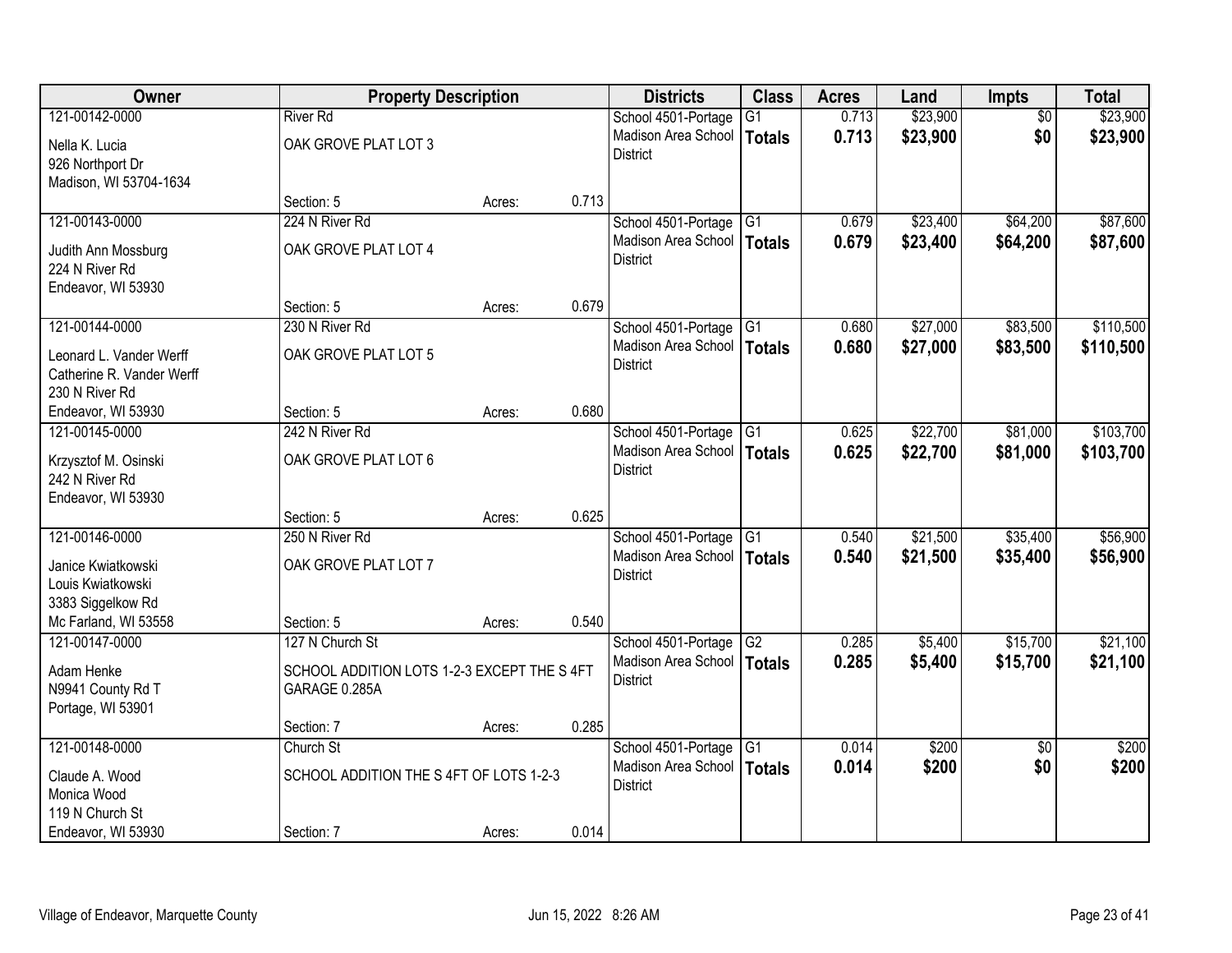| Owner              |                                                | <b>Property Description</b> |       |                              | <b>Class</b>    | <b>Acres</b> | Land     | <b>Impts</b> | <b>Total</b> |
|--------------------|------------------------------------------------|-----------------------------|-------|------------------------------|-----------------|--------------|----------|--------------|--------------|
| 121-00149-0000     | 127 W Logan St                                 |                             |       | School 4501-Portage          | $\overline{G1}$ | 0.478        | \$9,800  | \$54,800     | \$64,600     |
| Dean A. Shaw       | SCHOOL ADDITION LOTS 4-5 & 6 EX W 9FT          |                             |       | Madison Area School          | <b>Totals</b>   | 0.478        | \$9,800  | \$54,800     | \$64,600     |
| Flora M. Shaw      |                                                |                             |       | <b>District</b>              |                 |              |          |              |              |
| PO Box 26          |                                                |                             |       |                              |                 |              |          |              |              |
| Endeavor, WI 53930 | Section: 7                                     | Acres:                      | 0.478 |                              |                 |              |          |              |              |
| 121-00150-0000     | 137 W Logan St                                 |                             |       | School 4501-Portage          | G1              | 0.236        | \$7,500  | \$71,500     | \$79,000     |
| Terry T. Dixon     | SCHOOL ADDITION W 9FT OF LOT 6 & ALL OF LOT 7  |                             |       | Madison Area School          | Totals          | 0.236        | \$7,500  | \$71,500     | \$79,000     |
| Peggy E. Dixon     | <b>LOGAN ST</b>                                |                             |       | <b>District</b>              |                 |              |          |              |              |
| 137 W Logan St     |                                                |                             |       |                              |                 |              |          |              |              |
| Endeavor, WI 53930 | Section: 7                                     | Acres:                      | 0.236 |                              |                 |              |          |              |              |
| 121-00151-0000     | 207 W Logan St                                 |                             |       | School 4501-Portage G1       |                 | 1.051        | \$15,100 | \$79,100     | \$94,200     |
| Cynthia L. Strong  | SCHOOL ADDITION LOTS 8-9-10 & E 5FT 7IN OF LOT |                             |       | Madison Area School          | <b>Totals</b>   | 1.051        | \$15,100 | \$79,100     | \$94,200     |
| PO Box 118         | 11                                             |                             |       | <b>District</b>              |                 |              |          |              |              |
| Endeavor, WI 53930 |                                                |                             |       |                              |                 |              |          |              |              |
|                    | Section: 7                                     | Acres:                      | 1.051 |                              |                 |              |          |              |              |
| 121-00152-0000     | 221 W Logan St                                 |                             |       | School 4501-Portage          | G1              | 0.207        | \$7,100  | \$56,900     | \$64,000     |
| Dean C. Achterberg | SCHOOL ADDITION E 10FT OF LOT 12 & LOT 11      |                             |       | Madison Area School          | <b>Totals</b>   | 0.207        | \$7,100  | \$56,900     | \$64,000     |
| N8750 Currie Rd    | LESS THE E 5FT 7IN 0.207                       |                             |       | <b>District</b>              |                 |              |          |              |              |
| Portage, WI 53901  |                                                |                             |       |                              |                 |              |          |              |              |
|                    | Section: 7                                     | Acres:                      | 0.207 |                              |                 |              |          |              |              |
| 121-00153-0000     | 225 W Logan St                                 |                             |       | School 4501-Portage          | $\overline{G1}$ | 0.237        | \$7,500  | \$42,700     | \$50,200     |
| Dennis C. Dorn     | SCHOOL ADDITION 1/2 ALLEY & LOT 12 EX THE E    |                             |       | Madison Area School   Totals |                 | 0.237        | \$7,500  | \$42,700     | \$50,200     |
| 107 N River St     | 10FT                                           |                             |       | <b>District</b>              |                 |              |          |              |              |
| Endeavor, WI 53930 |                                                |                             |       |                              |                 |              |          |              |              |
|                    | Section: 7                                     | Acres:                      | 0.237 |                              |                 |              |          |              |              |
| 121-00154-0000     | 311 W Logan St                                 |                             |       | School 4501-Portage          | G1              | 0.565        | \$10,700 | \$81,300     | \$92,000     |
| Gary H. Dee Sr     | SCHOOL ADDITION LOTS 13-14 & 15                |                             |       | Madison Area School          | <b>Totals</b>   | 0.565        | \$10,700 | \$81,300     | \$92,000     |
| Pamela M. Dee      |                                                |                             |       | <b>District</b>              |                 |              |          |              |              |
| PO Box 44          |                                                |                             |       |                              |                 |              |          |              |              |
| Endeavor, WI 53930 | Section: 7                                     | Acres:                      | 0.565 |                              |                 |              |          |              |              |
| 121-00155-0000     | 323 W Logan St                                 |                             |       | School 4501-Portage          | $\overline{G1}$ | 0.310        | \$8,200  | \$66,400     | \$74,600     |
| Becky L. Bennett   | SCHOOL ADDITION LOT 16 & LOT 17 EX W 10FT      |                             |       | Madison Area School          | <b>Totals</b>   | 0.310        | \$8,200  | \$66,400     | \$74,600     |
| PO Box 207         |                                                |                             |       | <b>District</b>              |                 |              |          |              |              |
| Baraboo, WI 53913  |                                                |                             |       |                              |                 |              |          |              |              |
|                    | Section: 7                                     | Acres:                      | 0.310 |                              |                 |              |          |              |              |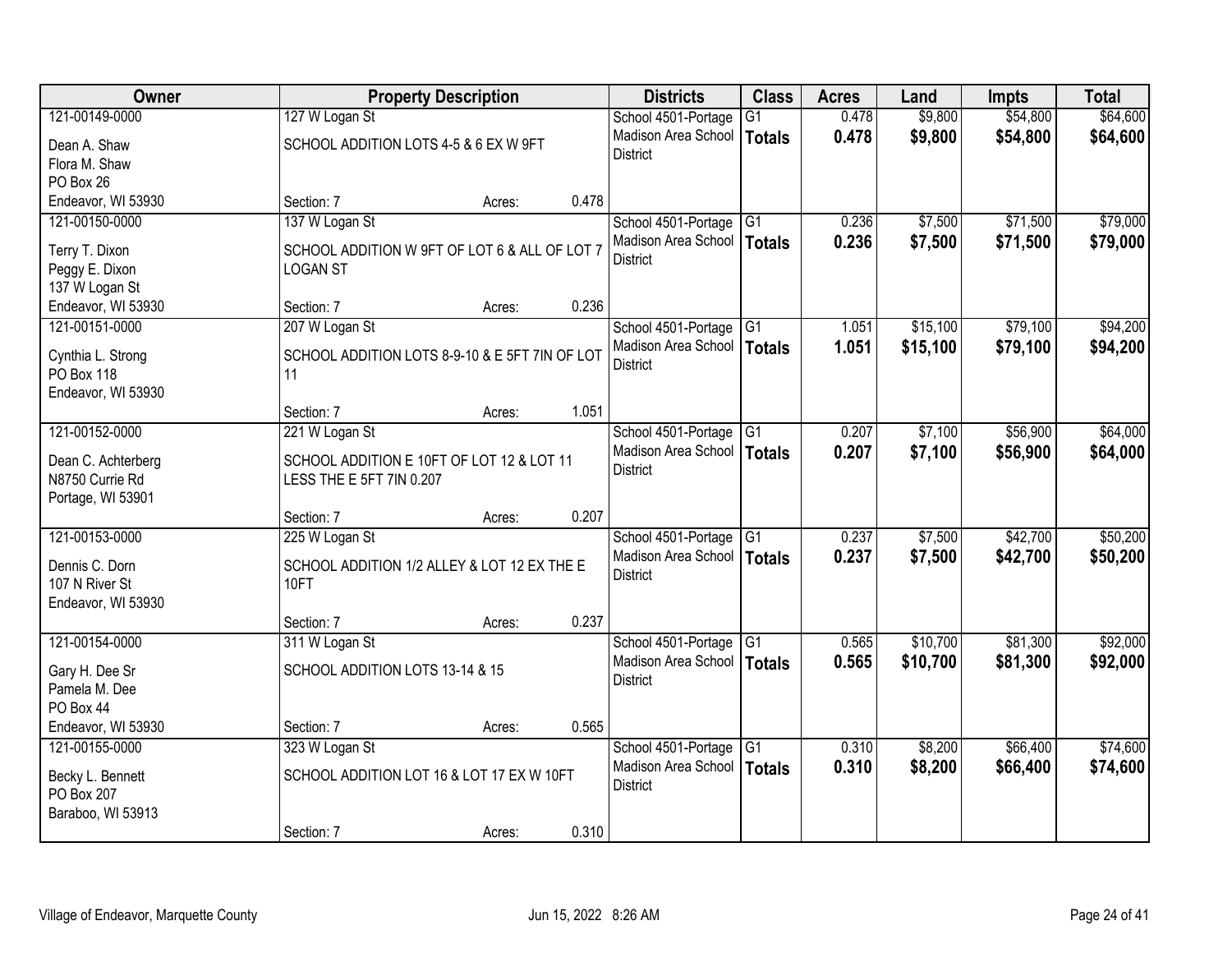| Owner                                                             |                                                                       | <b>Property Description</b> |       | <b>Districts</b>                       | <b>Class</b>    | <b>Acres</b> | Land    | <b>Impts</b>   | <b>Total</b> |
|-------------------------------------------------------------------|-----------------------------------------------------------------------|-----------------------------|-------|----------------------------------------|-----------------|--------------|---------|----------------|--------------|
| 121-00156-0000                                                    | 320 W Prairie St                                                      |                             |       | School 4501-Portage                    | $\overline{G1}$ | 0.310        | \$8,200 | \$53,200       | \$61,400     |
| Curtis H. Metzger<br>320 W Prairie St<br>Endeavor, WI 53930       | SCHOOL ADDITION LOT 18 EX W10FT & ALL LOT 19<br><b>W PRAIRIE ST</b>   |                             |       | Madison Area School<br><b>District</b> | Totals          | 0.310        | \$8,200 | \$53,200       | \$61,400     |
|                                                                   | Section: 7                                                            | Acres:                      | 0.310 |                                        |                 |              |         |                |              |
| 121-00157-0000                                                    | 312 W Prairie St                                                      |                             |       | School 4501-Portage                    | G1              | 0.344        | \$8,600 | \$73,200       | \$81,800     |
| Katelynn B. Lange<br>Wojtek M. Pulchny<br>312 W Prairie St        | SCHOOL ADDITION LOTS 20-21                                            |                             |       | Madison Area School<br><b>District</b> | Totals          | 0.344        | \$8,600 | \$73,200       | \$81,800     |
| Endeavor, WI 53930                                                | Section: 7                                                            | Acres:                      | 0.344 |                                        |                 |              |         |                |              |
| 121-00158-0000                                                    | <b>Prairie St</b>                                                     |                             |       | School 4501-Portage                    | G1              | 0.454        | \$9,600 | $\sqrt[6]{30}$ | \$9,600      |
| Dennis C. Dorn<br>107 N River St<br>Endeavor, WI 53930            | SCHOOL ADDITION W 35FT OF LOT 23 ALL LOT 22 &<br><b>ALLEY BETWEEN</b> |                             |       | Madison Area School<br><b>District</b> | Totals          | 0.454        | \$9,600 | \$0            | \$9,600      |
|                                                                   | Section: 7                                                            | Acres:                      | 0.454 |                                        |                 |              |         |                |              |
| 121-00159-0000                                                    | <b>Prairie St</b>                                                     |                             |       | School 4501-Portage                    | G <sub>1</sub>  | 0.398        | \$9,100 | \$0            | \$9,100      |
| Dean C. Achterberg<br>N8750 Currie Rd<br>Portage, WI 53901        | SCHOOL ADDITION LOTS 24-25 & E 15.59FT OF LOT<br>23 0.398             |                             |       | Madison Area School<br><b>District</b> | <b>Totals</b>   | 0.398        | \$9,100 | \$0            | \$9,100      |
|                                                                   | Section: 7                                                            | Acres:                      | 0.398 |                                        |                 |              |         |                |              |
| 121-00160-0000                                                    | 111 Oak St                                                            |                             |       | School 4501-Portage                    | G <sub>1</sub>  | 0.344        | \$8,600 | \$57,000       | \$65,600     |
| Sherri K. Malston<br>234 Mc7082<br>Flippin, AR 72634              | SCHOOL ADDITION LOTS 26-27                                            |                             |       | Madison Area School<br><b>District</b> | Totals          | 0.344        | \$8,600 | \$57,000       | \$65,600     |
|                                                                   | Section: 7                                                            | Acres:                      | 0.344 |                                        |                 |              |         |                |              |
| 121-00161-0000                                                    | Prairie St                                                            |                             |       | School 4501-Portage                    | $\overline{G1}$ | 0.236        | \$7,500 | \$0            | \$7,500      |
| G Karl Enterprises, LLC<br>126 W Prairie St<br>Endeavor, WI 53930 | SCHOOL ADDITION LOT 28 & W 3FT OF LOT 29                              |                             |       | Madison Area School<br><b>District</b> | Totals          | 0.236        | \$7,500 | \$0            | \$7,500      |
|                                                                   | Section: 7                                                            | Acres:                      | 0.236 |                                        |                 |              |         |                |              |
| 121-00162-0000                                                    | 126 W Prairie St                                                      |                             |       | School 4501-Portage                    | $\overline{G1}$ | 0.334        | \$8,500 | \$57,500       | \$66,000     |
| Douglas Bergh<br>Peggy Bergh<br>500 W Prairie St                  | SCHOOL ADDITION LOT 29 LESS W 3FT & ALL LOT<br>30                     |                             |       | Madison Area School<br><b>District</b> | Totals          | 0.334        | \$8,500 | \$57,500       | \$66,000     |
| Endeavor, WI 53930                                                | Section: 7                                                            | Acres:                      | 0.334 |                                        |                 |              |         |                |              |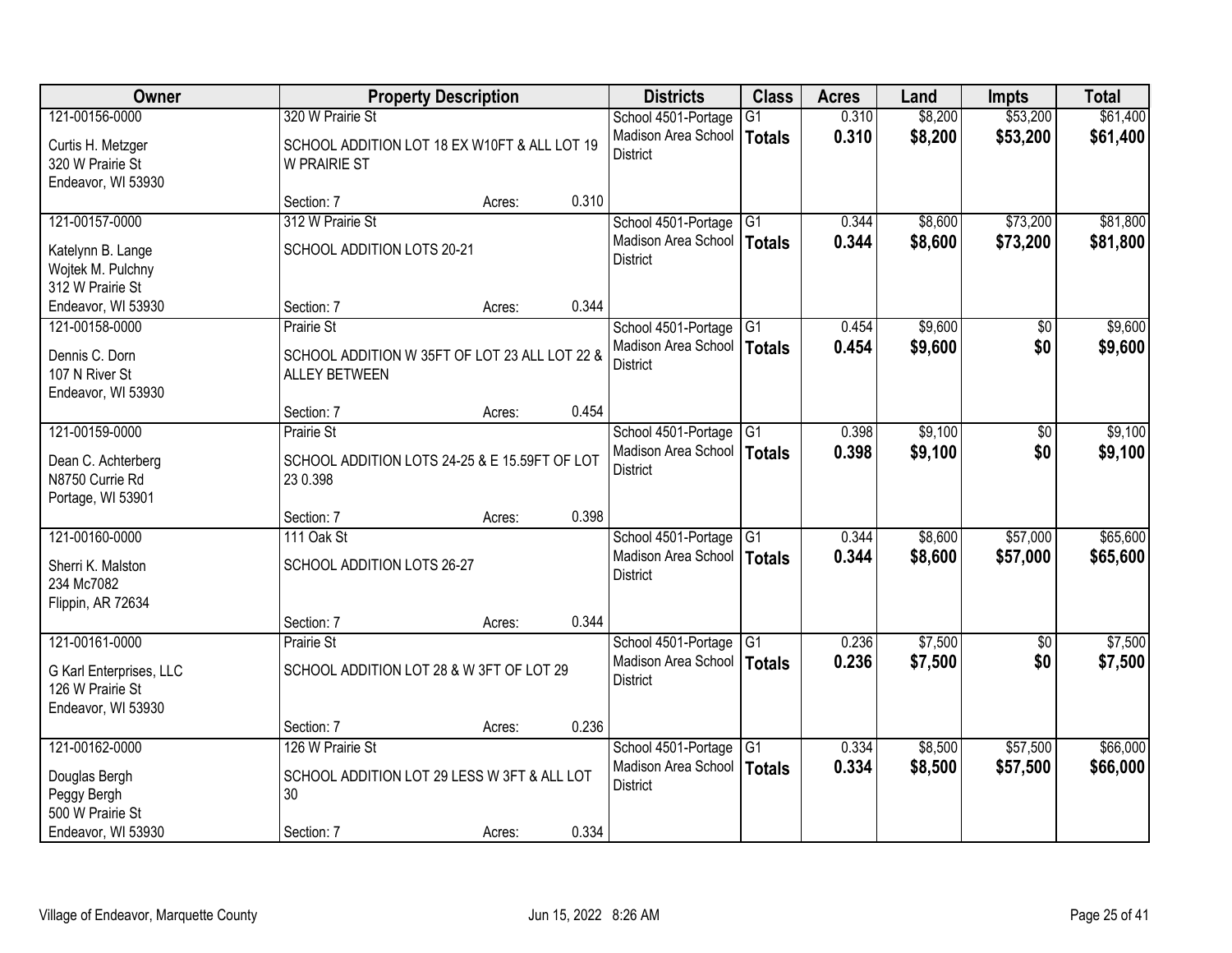| Owner                                  |                                                 | <b>Property Description</b> |       | <b>Districts</b>                       | <b>Class</b>    | <b>Acres</b> | Land     | Impts           | <b>Total</b> |
|----------------------------------------|-------------------------------------------------|-----------------------------|-------|----------------------------------------|-----------------|--------------|----------|-----------------|--------------|
| 121-00163-0000                         | 120 W Prairie St                                |                             |       | School 4501-Portage                    | G <sub>1</sub>  | 0.172        | \$6,500  | \$10,300        | \$16,800     |
| Neil W. Shortreed<br>6024 Saddle Ridge | SCHOOL ADDITION LOT 31                          |                             |       | Madison Area School<br><b>District</b> | <b>Totals</b>   | 0.172        | \$6,500  | \$10,300        | \$16,800     |
| Portage, WI 53901                      |                                                 |                             |       |                                        |                 |              |          |                 |              |
|                                        | Section: 7                                      | Acres:                      | 0.172 |                                        |                 |              |          |                 |              |
| 121-00164-0000                         | 119 N Church St                                 |                             |       | School 4501-Portage                    | G1              | 0.172        | \$6,500  | \$69,200        | \$75,700     |
| Claude A. Wood                         | SCHOOL ADDITION LOT 32                          |                             |       | Madison Area School                    | <b>Totals</b>   | 0.172        | \$6,500  | \$69,200        | \$75,700     |
| Monica Wood                            |                                                 |                             |       | <b>District</b>                        |                 |              |          |                 |              |
| 119 N Church St                        |                                                 |                             |       |                                        |                 |              |          |                 |              |
| Endeavor, WI 53930                     | Section: 7                                      | Acres:                      | 0.172 |                                        |                 |              |          |                 |              |
| 121-00165-0000                         | 115 N Church St                                 |                             |       | School 4501-Portage G1                 |                 | 0.516        | \$10,200 | \$65,800        | \$76,000     |
| Melanie R. Stahler                     | SCHOOL ADDITION LOTS 33-34-35                   |                             |       | Madison Area School                    | <b>Totals</b>   | 0.516        | \$10,200 | \$65,800        | \$76,000     |
| 115 N Church St                        |                                                 |                             |       | <b>District</b>                        |                 |              |          |                 |              |
| Endeavor, WI 53930                     |                                                 |                             |       |                                        |                 |              |          |                 |              |
|                                        | Section: 7                                      | Acres:                      | 0.516 |                                        |                 |              |          |                 |              |
| 121-00166-0000                         | Church St                                       |                             |       | School 4501-Portage                    | G1              | 0.258        | \$7,700  | $\sqrt[6]{}$    | \$7,700      |
| Douglas L. Thome                       | SCHOOL ADDITION LOT 36 & N1/2 OF LOT 37         |                             |       | Madison Area School                    | <b>Totals</b>   | 0.258        | \$7,700  | \$0             | \$7,700      |
| N1466 5th Rd                           |                                                 |                             |       | <b>District</b>                        |                 |              |          |                 |              |
| Endeavor, WI 53930                     |                                                 |                             |       |                                        |                 |              |          |                 |              |
|                                        | Section: 7                                      | Acres:                      | 0.258 |                                        |                 |              |          |                 |              |
| 121-00167-0000                         | 115 S Church St                                 |                             |       | School 4501-Portage                    | $\overline{G1}$ | 0.255        | \$7,700  | \$62,700        | \$70,400     |
| Brenda K. Schehr                       | SCHOOL ADDITION S 1/2 OF LOT 37 & ALL OF LOT 38 |                             |       | Madison Area School   Totals           |                 | 0.255        | \$7,700  | \$62,700        | \$70,400     |
| 115 S Church St                        |                                                 |                             |       | <b>District</b>                        |                 |              |          |                 |              |
| Endeavor, WI 53930                     |                                                 |                             |       |                                        |                 |              |          |                 |              |
|                                        | Section: 7                                      | Acres:                      | 0.255 |                                        |                 |              |          |                 |              |
| 121-00168-0000                         | 123 W Prairie St                                |                             |       | School 4501-Portage G1                 |                 | 0.496        | \$10,000 | \$106,500       | \$116,500    |
| Jer0me R Austin                        | SCHOOL ADDITION LOT 39-40-41 EX W 3FT LOT 41    |                             |       | TID <sub>1</sub>                       | <b>Totals</b>   | 0.496        | \$10,000 | \$106,500       | \$116,500    |
| 123 W Prairie St                       |                                                 |                             |       | Madison Area School<br><b>District</b> |                 |              |          |                 |              |
| Endeavor, WI 53930                     |                                                 |                             |       |                                        |                 |              |          |                 |              |
|                                        | Section: 7                                      | Acres:                      | 0.496 |                                        |                 |              |          |                 |              |
| 121-00169-0000                         | 203 W Prairie St                                |                             |       | School 4501-Portage                    | G1              | 0.430        | \$9,400  | $\overline{50}$ | \$9,400      |
| Christopher A. Christopherson          | LOT 4 CSM 3056 BEING PRT OF LOTS 41-42 &        |                             |       | TID 1                                  | <b>Totals</b>   | 0.430        | \$9,400  | \$0             | \$9,400      |
| Sharon A. Christopherson               | VACATED OAK ST IN SCHOOL ADDITION 00.43A        |                             |       | Madison Area School<br><b>District</b> |                 |              |          |                 |              |
| 203 W Prairie St                       |                                                 |                             |       |                                        |                 |              |          |                 |              |
| Endeavor, WI 53930                     | Section: 7                                      | Acres:                      | 0.430 |                                        |                 |              |          |                 |              |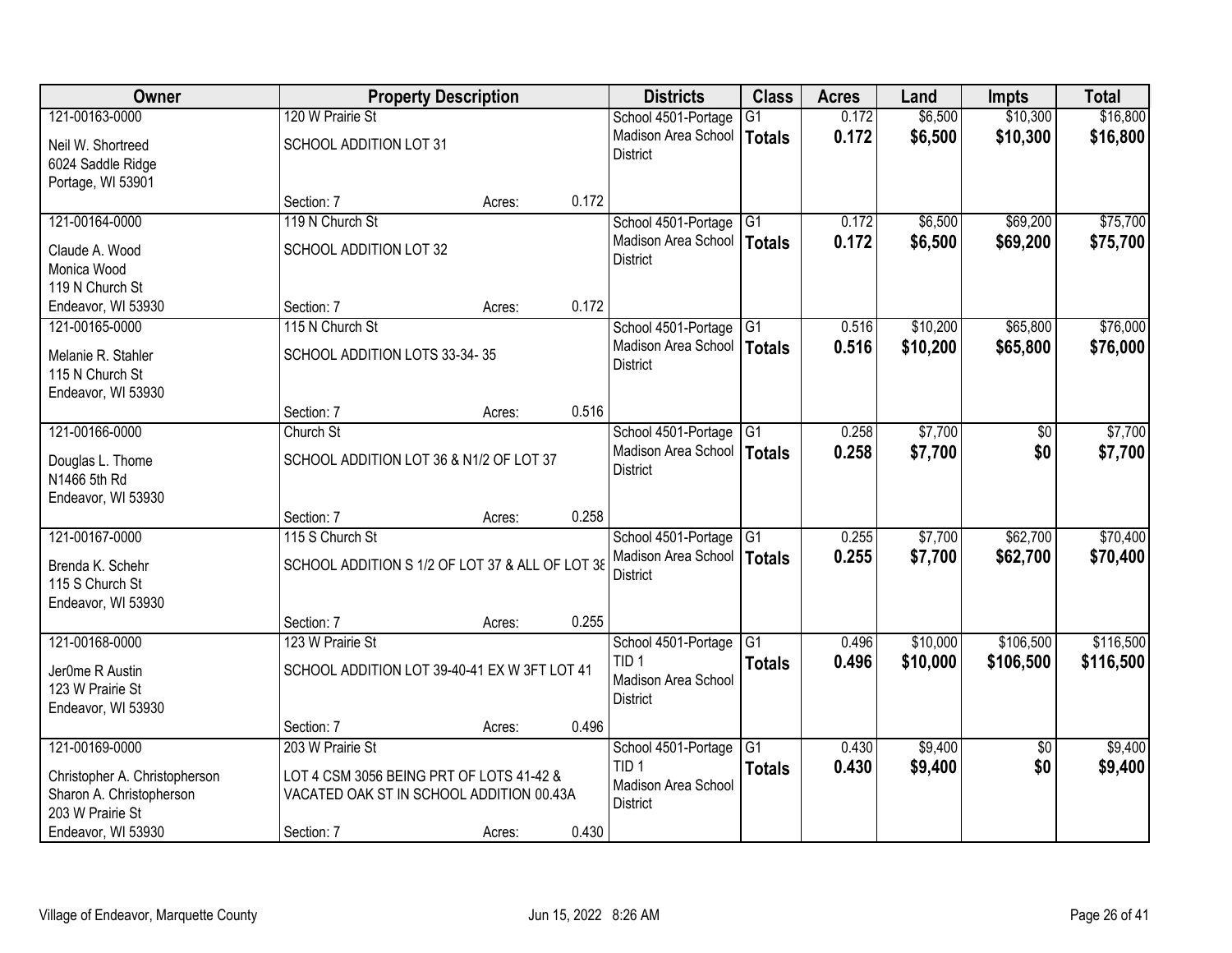| Owner                                |                                 | <b>Property Description</b>                    |       | <b>Districts</b>                           | <b>Class</b>    | <b>Acres</b>   | Land               | <b>Impts</b>           | <b>Total</b> |
|--------------------------------------|---------------------------------|------------------------------------------------|-------|--------------------------------------------|-----------------|----------------|--------------------|------------------------|--------------|
| 121-00169-0005                       | Prairie St                      |                                                |       | School 4501-Portage                        | $\overline{G1}$ | 0.430          | \$9,400            | \$97,300               | \$106,700    |
| Christopher A. Christopherson        |                                 | LOT 3 CSM 3056 BEING PRT OF LOTS 43-44 & 45 OF |       | TID <sub>1</sub><br>Madison Area School    | <b>Totals</b>   | 0.430          | \$9,400            | \$97,300               | \$106,700    |
| Sharon A. Christopherson             | SCHOOL ADDITION 00.43A          |                                                |       | <b>District</b>                            |                 |                |                    |                        |              |
| 203 W Prairie St                     |                                 |                                                |       |                                            |                 |                |                    |                        |              |
| Endeavor, WI 53930                   | Section: 7                      | Acres:                                         | 0.430 |                                            |                 |                |                    |                        |              |
| 121-00169-0010                       | Prairie St                      |                                                |       | School 4501-Portage<br>TID <sub>1</sub>    | G1              | 0.430<br>0.430 | \$9,400<br>\$9,400 | $\overline{50}$<br>\$0 | \$9,400      |
| Christopher A. Christopherson        |                                 | LOT 2 CSM 3056 BEING PRT OF LOTS 45-46 & 47 OF |       | Madison Area School                        | <b>Totals</b>   |                |                    |                        | \$9,400      |
| Sharon A. Christopherson             | SCHOOL ADDITION 00.43A          |                                                |       | District                                   |                 |                |                    |                        |              |
| 203 W Prairie St                     |                                 |                                                |       |                                            |                 |                |                    |                        |              |
| Endeavor, WI 53930<br>121-00170-0000 | Section: 7<br><b>Prairie St</b> | Acres:                                         | 0.430 |                                            |                 | 0.430          | \$9,400            |                        | \$9,400      |
|                                      |                                 |                                                |       | School 4501-Portage G1<br>TID <sub>1</sub> |                 | 0.430          | \$9,400            | \$0<br>\$0             | \$9,400      |
| Christopher A. Christopherson        |                                 | LOT 1 CSM 3056 BEING PRT OF LOTS 48-49 &       |       | Madison Area School                        | <b>Totals</b>   |                |                    |                        |              |
| Sharon A. Christopherson             |                                 | VACATED HOLMES LN IN SCHOOL ADDITION 00.43A    |       | <b>District</b>                            |                 |                |                    |                        |              |
| 203 W Prairie St                     |                                 |                                                |       |                                            |                 |                |                    |                        |              |
| Endeavor, WI 53930<br>121-00171-0000 | Section: 7<br>487 W Prairie St  | Acres:                                         | 0.430 | School 4501-Portage                        | G1              | 0.344          | \$8,600            | \$150,400              | \$159,000    |
|                                      |                                 |                                                |       | TID <sub>1</sub>                           | <b>Totals</b>   | 0.344          | \$8,600            | \$150,400              | \$159,000    |
| Jacob Pierson                        |                                 | LOT 1 CSM 1765 BEING PART OF NE-NE .344A       |       | Madison Area School                        |                 |                |                    |                        |              |
| 487 W Prairie St                     |                                 |                                                |       | <b>District</b>                            |                 |                |                    |                        |              |
| Endeavor, WI 53930                   |                                 |                                                | 0.344 |                                            |                 |                |                    |                        |              |
| 121-00172-0000                       | Section: 7<br>491 W Prairie St  | Acres:                                         |       |                                            | G1              | 0.345          | \$8,600            | \$150,400              | \$159,000    |
|                                      |                                 |                                                |       | School 4501-Portage<br>TID <sub>1</sub>    | <b>Totals</b>   | 0.345          | \$8,600            | \$150,400              | \$159,000    |
| Marcie J. Saye                       |                                 | LOT 2 CSM 1765 BEING PART OF NE-NE .345A       |       | Madison Area School                        |                 |                |                    |                        |              |
| 493 W Prairie St                     |                                 |                                                |       | <b>District</b>                            |                 |                |                    |                        |              |
| Endeavor, WI 53930                   |                                 |                                                | 0.345 |                                            |                 |                |                    |                        |              |
| 121-00173-0000                       | Section: 7<br>245 N River St    | Acres:                                         |       | School 4501-Portage                        | G1              | 0.350          | \$8,600            | \$103,800              | \$112,400    |
|                                      |                                 |                                                |       | Madison Area School                        | <b>Totals</b>   | 0.350          | \$8,600            | \$103,800              | \$112,400    |
| Aspen N. Paulsen                     |                                 | LOT 3 CSM 180 BEING PRT OF GOVT LOT 5 00.35A   |       | <b>District</b>                            |                 |                |                    |                        |              |
| 245 N River Rd                       |                                 |                                                |       |                                            |                 |                |                    |                        |              |
| Endeavor, WI 53930                   | Section: 5                      |                                                | 0.350 |                                            |                 |                |                    |                        |              |
| 121-00174-0000                       | 447 River Rd                    | Acres:                                         |       | School 4501-Portage                        | G <sub>1</sub>  | 0.100          | \$5,400            | \$7,500                | \$12,900     |
|                                      |                                 |                                                |       | Madison Area School                        | <b>Totals</b>   | 0.100          | \$5,400            | \$7,500                | \$12,900     |
| Daniel E. Downing                    |                                 | LOT 2 CSM 180 BEING PRT OF GOVT LOT 5 00.10A   |       | <b>District</b>                            |                 |                |                    |                        |              |
| Connie J. Downing                    |                                 |                                                |       |                                            |                 |                |                    |                        |              |
| W7002 Loveland Rd                    |                                 |                                                | 0.100 |                                            |                 |                |                    |                        |              |
| Poynette, WI 53955                   | Section: 5                      | Acres:                                         |       |                                            |                 |                |                    |                        |              |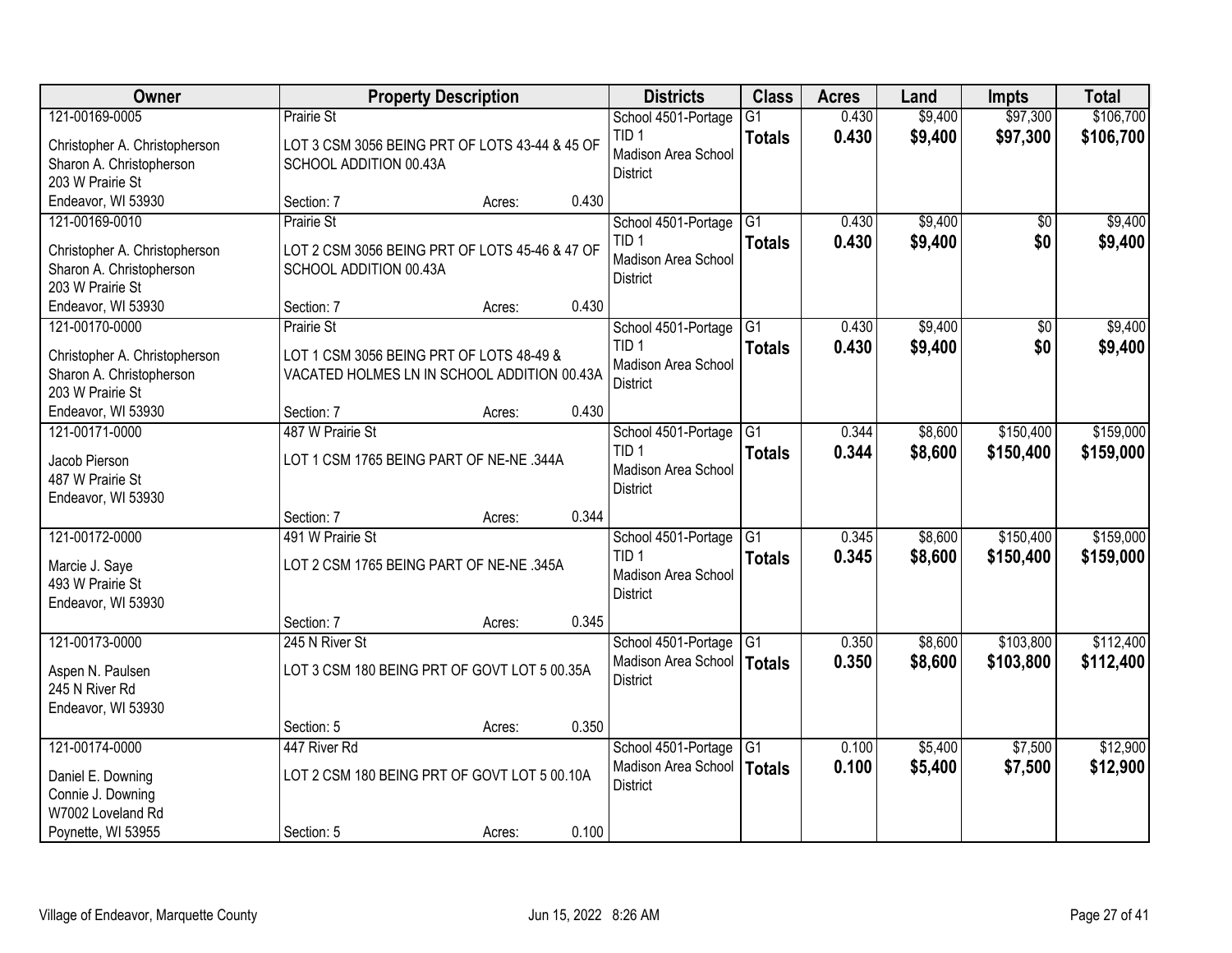| Owner                                                                        |                                              | <b>Property Description</b> |        | <b>Districts</b>    | <b>Class</b>    | <b>Acres</b> | Land            | <b>Impts</b>    | <b>Total</b>    |
|------------------------------------------------------------------------------|----------------------------------------------|-----------------------------|--------|---------------------|-----------------|--------------|-----------------|-----------------|-----------------|
| 121-00175-0000                                                               | <b>River St</b>                              |                             |        | School 4501-Portage | $\overline{G1}$ | 0.240        | \$7,600         | $\overline{50}$ | \$7,600         |
| Daniel E. Downing                                                            | LOT 1 CSM 180 BEING PRT OF GOVT LOT 5 00.24A |                             |        | Madison Area School | Totals          | 0.240        | \$7,600         | \$0             | \$7,600         |
| Connie J. Downing                                                            |                                              |                             |        | <b>District</b>     |                 |              |                 |                 |                 |
| W7002 Loveland Rd                                                            |                                              |                             |        |                     |                 |              |                 |                 |                 |
| Poynette, WI 53955                                                           | Section: 5                                   | Acres:                      | 0.240  |                     |                 |              |                 |                 |                 |
| 121-00175-0005                                                               | 234 Church St                                |                             |        | School 4501-Portage | $\overline{X4}$ | 1.560        | \$0             | $\overline{50}$ | $\overline{50}$ |
| <b>Trinity Congregational Church</b>                                         | THAT PRT OF SW-SW LY E OF CHURCH ST & S OF   |                             |        | Madison Area School | Totals          | 1.560        | \$0             | \$0             | \$0             |
| c/o Bev Mueller Treasurer                                                    | CENTERLINE OF ABANDONED RR R/W 1.56A         |                             |        | <b>District</b>     |                 |              |                 |                 |                 |
| PO Box 83                                                                    |                                              |                             |        |                     |                 |              |                 |                 |                 |
| Oxford, WI 53952                                                             | Section: 5                                   | Acres:                      | 1.560  |                     |                 |              |                 |                 |                 |
| 121-00176-0000                                                               | 100 Island Dr                                |                             |        | School 4501-Portage | G <sub>1</sub>  | 0.800        | \$31,400        | \$48,100        | \$79,500        |
| Michael J. Zolla                                                             | LOT 1 CSM 481 BEING PART GOVT LOT 3 170FT    |                             |        | Madison Area School | Totals          | 0.800        | \$31,400        | \$48,100        | \$79,500        |
| Jacqueli Zolla                                                               | FRONTAGE 0.80A                               |                             |        | <b>District</b>     |                 |              |                 |                 |                 |
| 813 State St                                                                 |                                              |                             |        |                     |                 |              |                 |                 |                 |
| Lemont, IL 60439                                                             | Section: 8                                   | Acres:                      | 0.800  |                     |                 |              |                 |                 |                 |
| 121-00177-0000                                                               | <b>Island Dr</b>                             |                             |        | School 4501-Portage | G1              | 1.400        | \$22,800        | \$0             | \$22,800        |
| Michael J. Zolla                                                             | CSM 566 LOT 1 BEING PART OF GOVT LOT 6 4.32A |                             |        | Madison Area School | G <sub>5</sub>  | 2.920        | \$2,200         | \$0             | \$2,200         |
| Jacqueli Zolla                                                               |                                              |                             |        | <b>District</b>     | <b>Totals</b>   | 4.320        | \$25,000        | \$0             | \$25,000        |
| 813 State St                                                                 |                                              |                             |        |                     |                 |              |                 |                 |                 |
| Lemont, IL 60439                                                             | Section: 8                                   | Acres:                      | 4.320  |                     |                 |              |                 |                 |                 |
| 121-00178-0000                                                               | 1 Mills St                                   |                             |        | School 4501-Portage | G2              | 13.000       | \$40,000        | \$91,600        | \$131,600       |
|                                                                              | PART OF NW-SE 23.00A                         |                             |        | Madison Area School | G <sub>5</sub>  | 10.000       | \$7,500         | \$0             | \$7,500         |
| Jbm Venture, LLC<br>N640 O'Keefe Rd                                          |                                              |                             |        | <b>District</b>     | <b>Totals</b>   | 23.000       | \$47,500        | \$91,600        | \$139,100       |
| Endeavor, WI 53930                                                           |                                              |                             |        |                     |                 |              |                 |                 |                 |
|                                                                              | Section: 6                                   | Acres:                      | 23.000 |                     |                 |              |                 |                 |                 |
| 121-00179-0000                                                               | 936 Lakeview Ave                             |                             |        | School 4501-Portage | G1              | 22.700       | \$50,200        | \$34,300        | \$84,500        |
|                                                                              |                                              |                             |        | Madison Area School | G <sub>5</sub>  | 6.000        | \$4,500         | \$0             | \$4,500         |
| Robert R. Ehlers<br>936 N Lakeview Ave                                       | PART OF SW-NE & SE-NW 28.70A                 |                             |        | <b>District</b>     | <b>Totals</b>   | 28.700       | \$54,700        | \$34,300        | \$89,000        |
| Endeavor, WI 53930                                                           |                                              |                             |        |                     |                 |              |                 |                 |                 |
|                                                                              | Section: 6                                   | Acres:                      | 28.700 |                     |                 |              |                 |                 |                 |
| 121-00180-0000                                                               | Lakeview Ave                                 |                             |        | School 4501-Portage | X4              | 0.080        | $\overline{30}$ | $\overline{30}$ | $\overline{30}$ |
|                                                                              |                                              |                             |        | Madison Area School | Totals          | 0.080        | \$0             | \$0             | \$0             |
| Endeavor-Moundville Fire District (Pump   A PARCEL OF NW-SE PUMP HOUSE 0.08A |                                              |                             |        | <b>District</b>     |                 |              |                 |                 |                 |
| House)<br>PO Box 47                                                          |                                              |                             |        |                     |                 |              |                 |                 |                 |
| Endeavor, WI 53930                                                           | Section: 6                                   | Acres:                      | 0.080  |                     |                 |              |                 |                 |                 |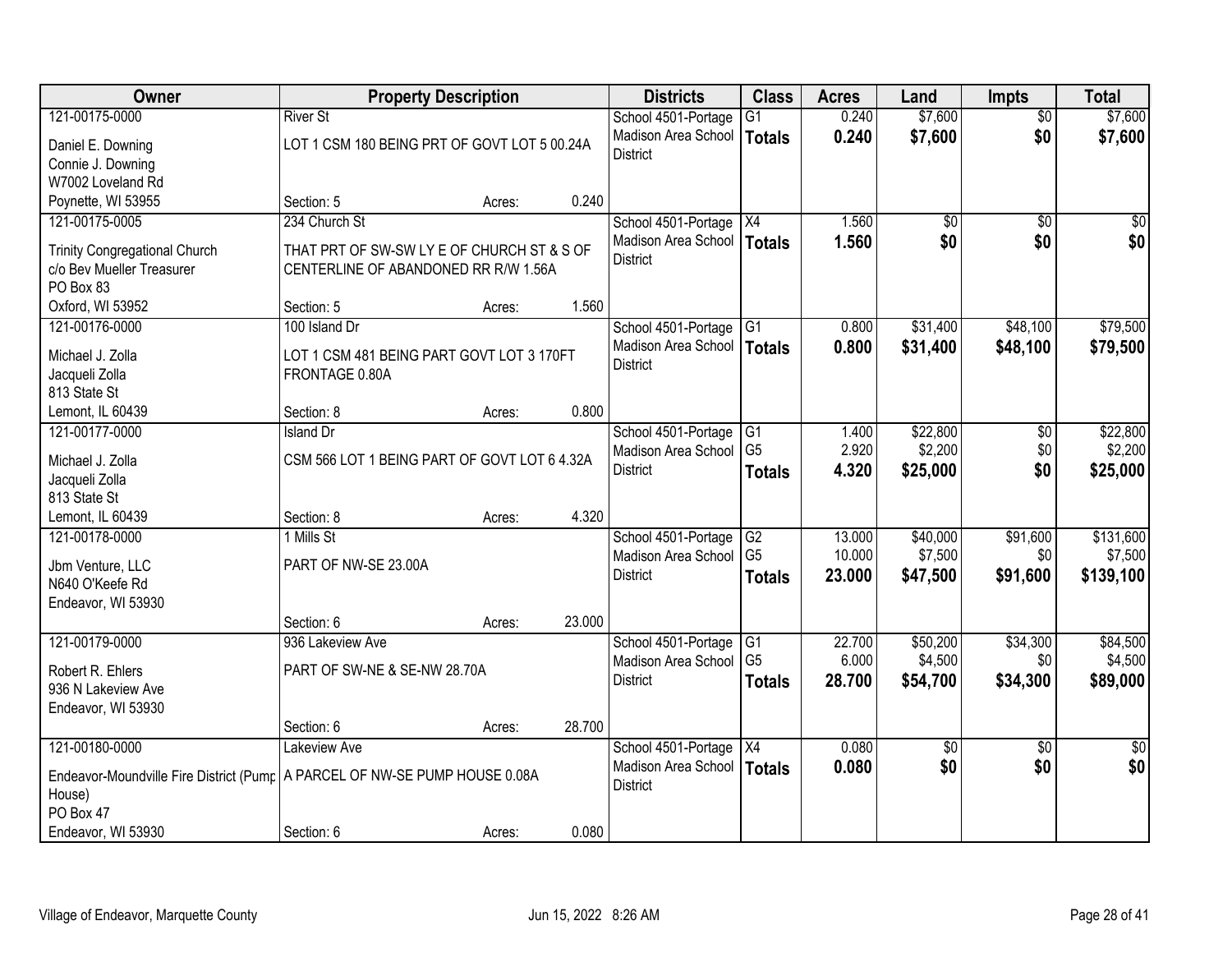| Owner                                                     |                                                      | <b>Property Description</b> |       | <b>Districts</b>                       | <b>Class</b>    | <b>Acres</b> | Land     | <b>Impts</b>    | <b>Total</b>    |
|-----------------------------------------------------------|------------------------------------------------------|-----------------------------|-------|----------------------------------------|-----------------|--------------|----------|-----------------|-----------------|
| 121-00181-0000                                            | 602 W Gail Ave                                       |                             |       | School 4501-Portage                    | $\overline{G1}$ | 0.550        | \$10,500 | \$38,200        | \$48,700        |
| John I. Ellis et al<br>N2402 County Rd Cx                 | PART OF NW-SE .55A                                   |                             |       | Madison Area School<br><b>District</b> | <b>Totals</b>   | 0.550        | \$10,500 | \$38,200        | \$48,700        |
| Endeavor, WI 53930                                        | Section: 6                                           | Acres:                      | 0.550 |                                        |                 |              |          |                 |                 |
| 121-00182-0000                                            |                                                      |                             |       | School 4501-Portage                    | G2              | 0.672        | \$7,900  | \$15,200        | \$23,100        |
| Wesley E. Konieczny<br>PO Box 63<br>Endeavor, WI 53930    | PART OF SE-SE                                        |                             |       | Madison Area School<br><b>District</b> | Totals          | 0.672        | \$7,900  | \$15,200        | \$23,100        |
|                                                           | Section: 6                                           | Acres:                      | 0.672 |                                        |                 |              |          |                 |                 |
| 121-00183-0000                                            |                                                      |                             |       | School 4501-Portage G1                 |                 | 0.570        | \$7,200  | \$1,000         | \$8,200         |
| Dale K. Duncan<br><b>PO Box 146</b><br>Endeavor, WI 53930 | PRT OF SE-SE 0.57A                                   |                             |       | Madison Area School<br><b>District</b> | <b>Totals</b>   | 0.570        | \$7,200  | \$1,000         | \$8,200         |
|                                                           | Section: 6                                           | Acres:                      | 0.570 |                                        |                 |              |          |                 |                 |
| 121-00184-0000                                            | 338 Lakeview Ave                                     |                             |       | School 4501-Portage                    | G2              | 0.340        | \$5,700  | \$14,400        | \$20,100        |
| Dale K. Duncan<br><b>PO Box 146</b><br>Endeavor, WI 53930 | PRT OF SE-SE 100FT X 140FT INCL PRT CSM 183<br>0.34A |                             |       | Madison Area School<br><b>District</b> | <b>Totals</b>   | 0.340        | \$5,700  | \$14,400        | \$20,100        |
|                                                           | Section: 6                                           | Acres:                      | 0.340 |                                        |                 |              |          |                 |                 |
| 121-00186-0000                                            | 422 Lakeview Ave                                     |                             |       | School 4501-Portage                    | G2              | 0.780        | \$7,800  | \$11,900        | \$19,700        |
| Dale K. Duncan<br><b>PO Box 146</b><br>Endeavor, WI 53930 | LOTS 1-2 CSM 3055 BEING PRT OF SE-SE 0.78A           |                             |       | Madison Area School<br><b>District</b> | <b>Totals</b>   | 0.780        | \$7,800  | \$11,900        | \$19,700        |
|                                                           | Section: 6                                           | Acres:                      | 0.780 |                                        |                 |              |          |                 |                 |
| 121-00186-0005                                            | Lakeview Ave                                         |                             |       | School 4501-Portage                    | G1              | 0.290        | \$2,900  | \$42,200        | \$45,100        |
| <b>Gerald Spears</b><br>Lisa Spears<br>W8891 County Rd P  | LOT 3 CSM 3055 BEING PRT OF SE-SE 0.29A              |                             |       | Madison Area School<br><b>District</b> | <b>Totals</b>   | 0.290        | \$2,900  | \$42,200        | \$45,100        |
| Oxford, WI 53952                                          | Section: 6                                           | Acres:                      | 0.290 |                                        |                 |              |          |                 |                 |
| 121-00187-0000                                            |                                                      |                             |       | School 4501-Portage                    | X4              | 0.000        | \$0      | $\overline{50}$ | $\overline{30}$ |
| Village of Endeavor<br>PO Box 228                         | PART OF SE-SE                                        |                             |       | Madison Area School<br><b>District</b> | <b>Totals</b>   | 0.000        | \$0      | \$0             | \$0             |
| Endeavor, WI 53930                                        | Section: 6                                           | Acres:                      | 0.000 |                                        |                 |              |          |                 |                 |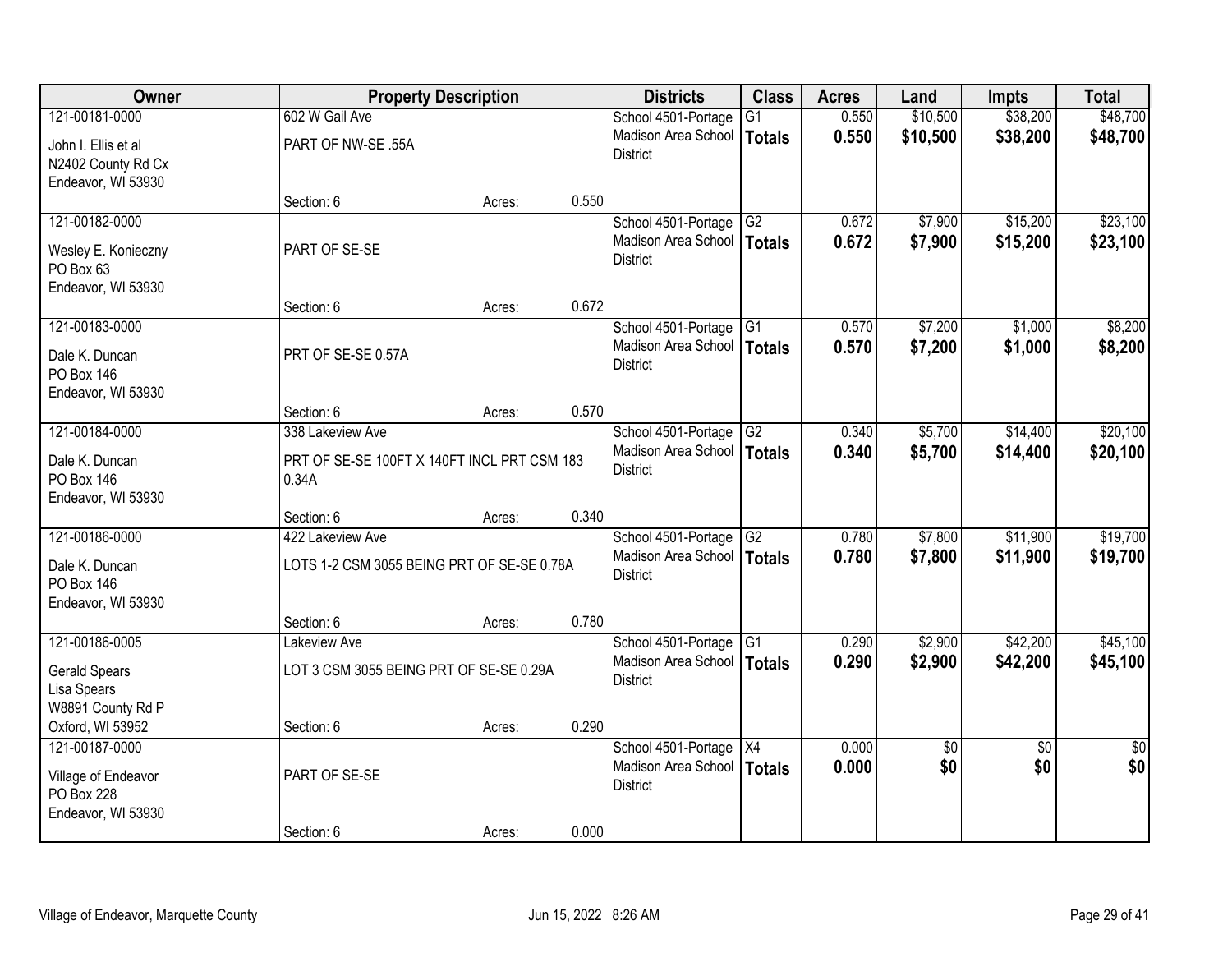| Owner                                                                |                                                                     | <b>Property Description</b> |        | <b>Districts</b>                                           | <b>Class</b>                    | <b>Acres</b>     | Land                | <b>Impts</b>     | <b>Total</b>         |
|----------------------------------------------------------------------|---------------------------------------------------------------------|-----------------------------|--------|------------------------------------------------------------|---------------------------------|------------------|---------------------|------------------|----------------------|
| 121-00188-0000                                                       | 308 N River Rd                                                      |                             |        | School 4501-Portage                                        | $\overline{G1}$                 | 0.960            | \$26,900            | \$140,500        | \$167,400            |
| John M. Braden<br>308 N River Rd<br>Endeavor, WI 53930               | PRT OF GOVT LOT 4 SEC 5 & PRT GOVT LOT 5 &<br>SE-SE OF SEC 6 10.96A |                             |        | TID <sub>1</sub><br>Madison Area School<br><b>District</b> | G <sub>5</sub><br><b>Totals</b> | 10.000<br>10.960 | \$7,500<br>\$34,400 | \$0<br>\$140,500 | \$7,500<br>\$174,900 |
|                                                                      | Section: 6                                                          | Acres:                      | 10.960 |                                                            |                                 |                  |                     |                  |                      |
| 121-00189-0000                                                       | <b>Lakeview Ave</b>                                                 |                             |        | School 4501-Portage                                        | G1                              | 0.280            | \$5,600             | $\overline{50}$  | \$5,600              |
| Dale K. Duncan<br><b>PO Box 146</b><br>Endeavor, WI 53930            | LOT 1 CSM 182 BEING PRT OF SE-SE 00.28A                             |                             |        | Madison Area School<br><b>District</b>                     | <b>Totals</b>                   | 0.280            | \$5,600             | \$0              | \$5,600              |
|                                                                      | Section: 6                                                          | Acres:                      | 0.280  |                                                            |                                 |                  |                     |                  |                      |
| 121-00190-0000                                                       | 452 Lakeview Ave                                                    |                             |        | School 4501-Portage G2                                     |                                 | 0.956            | \$9,600             | \$67,500         | \$77,100             |
| Achterberg Oasis, LLC<br>452 Lakeview Ave<br>Endeavor, WI 53930      | PRT OF SE-SE INCL LOT 4 CSM 3055 TAVERN 0.956A                      |                             |        | Madison Area School<br><b>District</b>                     | <b>Totals</b>                   | 0.956            | \$9,600             | \$67,500         | \$77,100             |
|                                                                      | Section: 6                                                          | Acres:                      | 0.956  |                                                            |                                 |                  |                     |                  |                      |
| 121-00191-0000                                                       | <b>Lakeview Ave</b>                                                 |                             |        | School 4501-Portage                                        | $\overline{G1}$                 | 0.516            | \$10,200            | \$0              | \$10,200             |
| Dale K. Duncan<br><b>PO Box 146</b><br>Endeavor, WI 53930            | PRT OF SE-SE 00.516A                                                |                             |        | Madison Area School<br><b>District</b>                     | <b>Totals</b>                   | 0.516            | \$10,200            | \$0              | \$10,200             |
|                                                                      | Section: 6                                                          | Acres:                      | 0.516  |                                                            |                                 |                  |                     |                  |                      |
| 121-00192-0000                                                       | Lakeview Ave                                                        |                             |        | School 4501-Portage                                        | G2                              | 10.000           | \$16,300            | \$0              | \$16,300             |
| <b>Edward Wachholder Trust</b><br>1241 Concord Dr<br>Elgin, IL 60120 | PART OF SE-SE 10.00A                                                |                             |        | Madison Area School   Totals<br><b>District</b>            |                                 | 10,000           | \$16,300            | \$0              | \$16,300             |
|                                                                      | Section: 6                                                          | Acres:                      | 10.000 |                                                            |                                 |                  |                     |                  |                      |
| 121-00193-0000                                                       | 103 Industrial Ln                                                   |                             |        | School 4501-Portage                                        | G <sub>2</sub>                  | 5.020            | \$20,800            | $\overline{50}$  | \$20,800             |
| Jacob Witte<br>324 W Prospect Ave<br>Endeavor, WI 53930              | LOT 1 CSM 3512 BEING PRT OF NE-NE 5.02A                             |                             |        | TID <sub>1</sub><br>Madison Area School<br><b>District</b> | <b>Totals</b>                   | 5.020            | \$20,800            | \$0              | \$20,800             |
|                                                                      | Section: 7                                                          | Acres:                      | 5.020  |                                                            |                                 |                  |                     |                  |                      |
| 121-00194-0000                                                       | 239 S Church St                                                     |                             |        | School 4501-Portage                                        | G1                              | 2.150            | \$17,900            | \$57,300         | \$75,200             |
| Bernard J. Schwochert<br>239 S Church St<br>Endeavor, WI 53930       | PART OF NE-NE 2.15A                                                 |                             |        | TID <sub>1</sub><br>Madison Area School<br><b>District</b> | <b>Totals</b>                   | 2.150            | \$17,900            | \$57,300         | \$75,200             |
|                                                                      | Section: 7                                                          | Acres:                      | 2.150  |                                                            |                                 |                  |                     |                  |                      |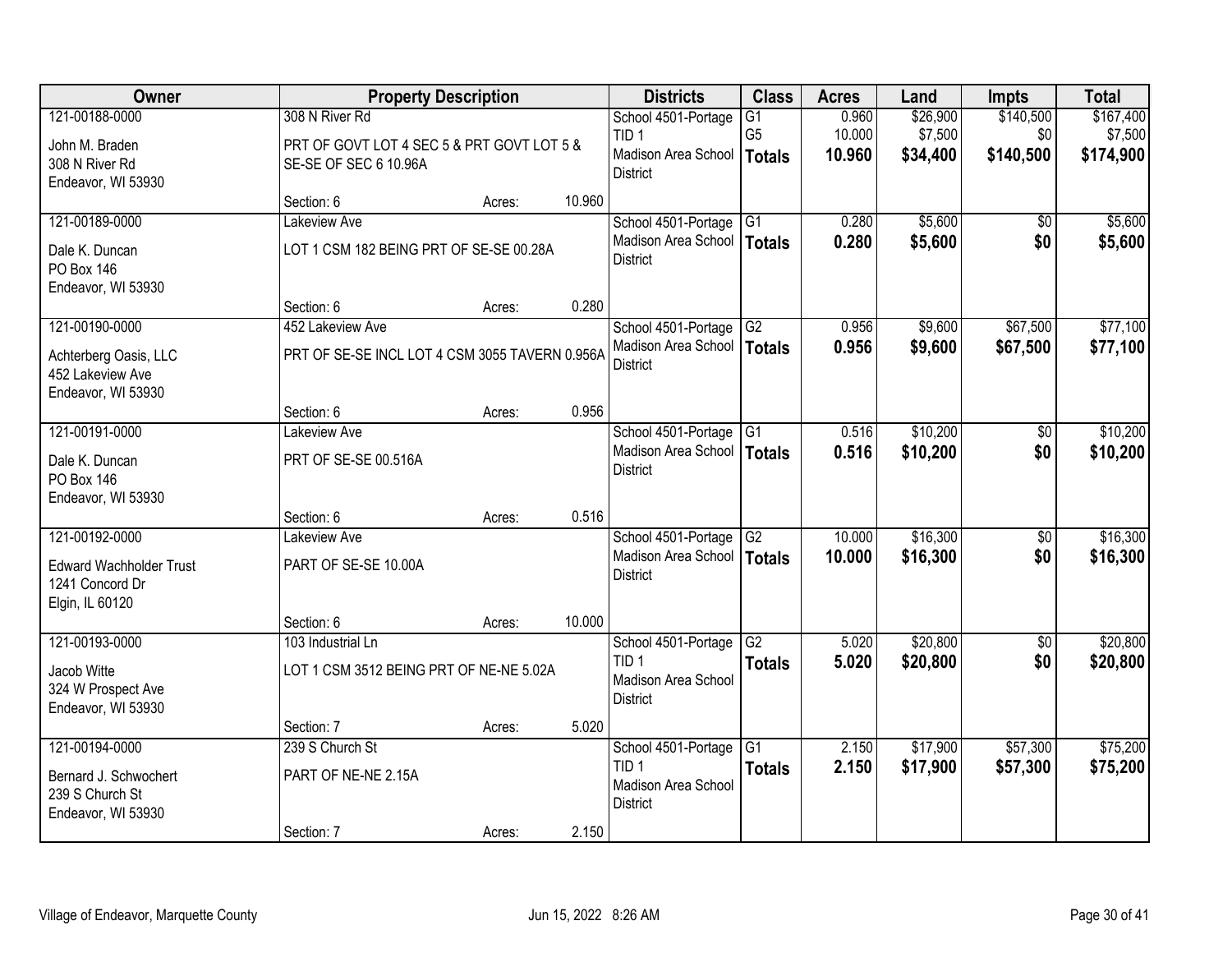| Owner                                                               | <b>Property Description</b>                  |        |       | <b>Districts</b>       | <b>Class</b>  | <b>Acres</b> | Land     | <b>Impts</b> | <b>Total</b> |
|---------------------------------------------------------------------|----------------------------------------------|--------|-------|------------------------|---------------|--------------|----------|--------------|--------------|
| 121-00195-0000                                                      | 215 S Church St                              |        |       | School 4501-Portage    | G1            | 1.260        | \$15,700 | \$78,000     | \$93,700     |
| Corinne A. Lennon                                                   | PART OF NE-NE BEG 33FT E 150FT N OF SE COR   |        |       | Madison Area School    | <b>Totals</b> | 1.260        | \$15,700 | \$78,000     | \$93,700     |
| 215 S Church St                                                     | 183FT X 300FT 1.26A                          |        |       | <b>District</b>        |               |              |          |              |              |
| Endeavor, WI 53930                                                  |                                              |        |       |                        |               |              |          |              |              |
|                                                                     | Section: 7                                   | Acres: | 1.260 |                        |               |              |          |              |              |
| 121-00196-0000                                                      | 111 Academy Blvd                             |        |       | School 4501-Portage    | G2            | 0.527        | \$10,300 | \$164,900    | \$175,200    |
| J C Elderly Housing Limited Partnership                             | CSM 1469 BEING PART OF NE-NE & PART LOTS 1-2 |        |       | TID <sub>1</sub>       | <b>Totals</b> | 0.527        | \$10,300 | \$164,900    | \$175,200    |
| 300 Water St                                                        | <b>ACADEMY ADDITION A .527A</b>              |        |       | Madison Area School    |               |              |          |              |              |
| Princeton, WI 54968                                                 |                                              |        |       | <b>District</b>        |               |              |          |              |              |
|                                                                     | Section: 7                                   | Acres: | 0.527 |                        |               |              |          |              |              |
| 121-00197-0005                                                      | <b>Prairie St</b>                            |        |       | School 4501-Portage G1 |               | 0.350        | \$8,600  | \$0          | \$8,600      |
| Douglas M. Bergh                                                    | LOT 3 CSM 3054 BEING PRT OF NE-NE & NW-NE    |        |       | TID <sub>1</sub>       | <b>Totals</b> | 0.350        | \$8,600  | \$0          | \$8,600      |
| Peggy A. Bergh                                                      | 00.35A                                       |        |       | Madison Area School    |               |              |          |              |              |
| 505 W Prairie St                                                    |                                              |        |       | <b>District</b>        |               |              |          |              |              |
| Endeavor, WI 53930                                                  | Section: 7                                   | Acres: | 0.350 |                        |               |              |          |              |              |
| 121-00197-0010                                                      | <b>Prairie St</b>                            |        |       | School 4501-Portage    | G1            | 0.350        | \$8,600  | \$0          | \$8,600      |
| Douglas M. Bergh                                                    | LOT 2 CSM 3054 BEING PRT OF NW-NE 00.35A     |        |       | TID <sub>1</sub>       | <b>Totals</b> | 0.350        | \$8,600  | \$0          | \$8,600      |
| Peggy A. Bergh                                                      |                                              |        |       | Madison Area School    |               |              |          |              |              |
| 505 W Prairie St                                                    |                                              |        |       | <b>District</b>        |               |              |          |              |              |
| Endeavor, WI 53930                                                  | Section: 7                                   | Acres: | 0.350 |                        |               |              |          |              |              |
| 121-00197-0015                                                      | 505 W Prairie St                             |        |       | School 4501-Portage    | G1            | 0.360        | \$8,700  | \$128,400    | \$137,100    |
| Douglas M. Bergh                                                    | LOT 1 CSM 3054 BEING PRT OF NW-NE 00.36A     |        |       | TID <sub>1</sub>       | <b>Totals</b> | 0.360        | \$8,700  | \$128,400    | \$137,100    |
| Peggy A. Bergh                                                      |                                              |        |       | Madison Area School    |               |              |          |              |              |
| 505 W Prairie St                                                    |                                              |        |       | <b>District</b>        |               |              |          |              |              |
| Endeavor, WI 53930                                                  | Section: 7                                   | Acres: | 0.360 |                        |               |              |          |              |              |
| 121-00198-0000                                                      | <b>Industrial Dr</b>                         |        |       | School 4501-Portage    | G2            | 1.370        | \$6,900  | \$0          | \$6,900      |
| Daron T. Smalley                                                    | LOT 1 CSM 1709 1.37A                         |        |       | TID <sub>1</sub>       | <b>Totals</b> | 1.370        | \$6,900  | \$0          | \$6,900      |
| Paulette J. Smalley                                                 |                                              |        |       | Madison Area School    |               |              |          |              |              |
| 115 Industrial Dr                                                   |                                              |        |       | <b>District</b>        |               |              |          |              |              |
| Endeavor, WI 53930                                                  | Section: 7                                   | Acres: | 1.370 |                        |               |              |          |              |              |
| 121-00199-0000                                                      | 106 Industrial Dr                            |        |       | School 4501-Portage    | G2            | 1.950        | \$9,800  | \$144,800    | \$154,600    |
|                                                                     |                                              |        |       | TID <sub>1</sub>       | <b>Totals</b> | 1.950        | \$9,800  | \$144,800    | \$154,600    |
| Dale L & Deborah Christopherson Dec o LOT 2 CSM 1709 1.95A<br>Trust |                                              |        |       | Madison Area School    |               |              |          |              |              |
| <b>PO Box 165</b>                                                   |                                              |        |       | <b>District</b>        |               |              |          |              |              |
| Endeavor, WI 53930                                                  | Section: 2                                   | Acres: | 1.950 |                        |               |              |          |              |              |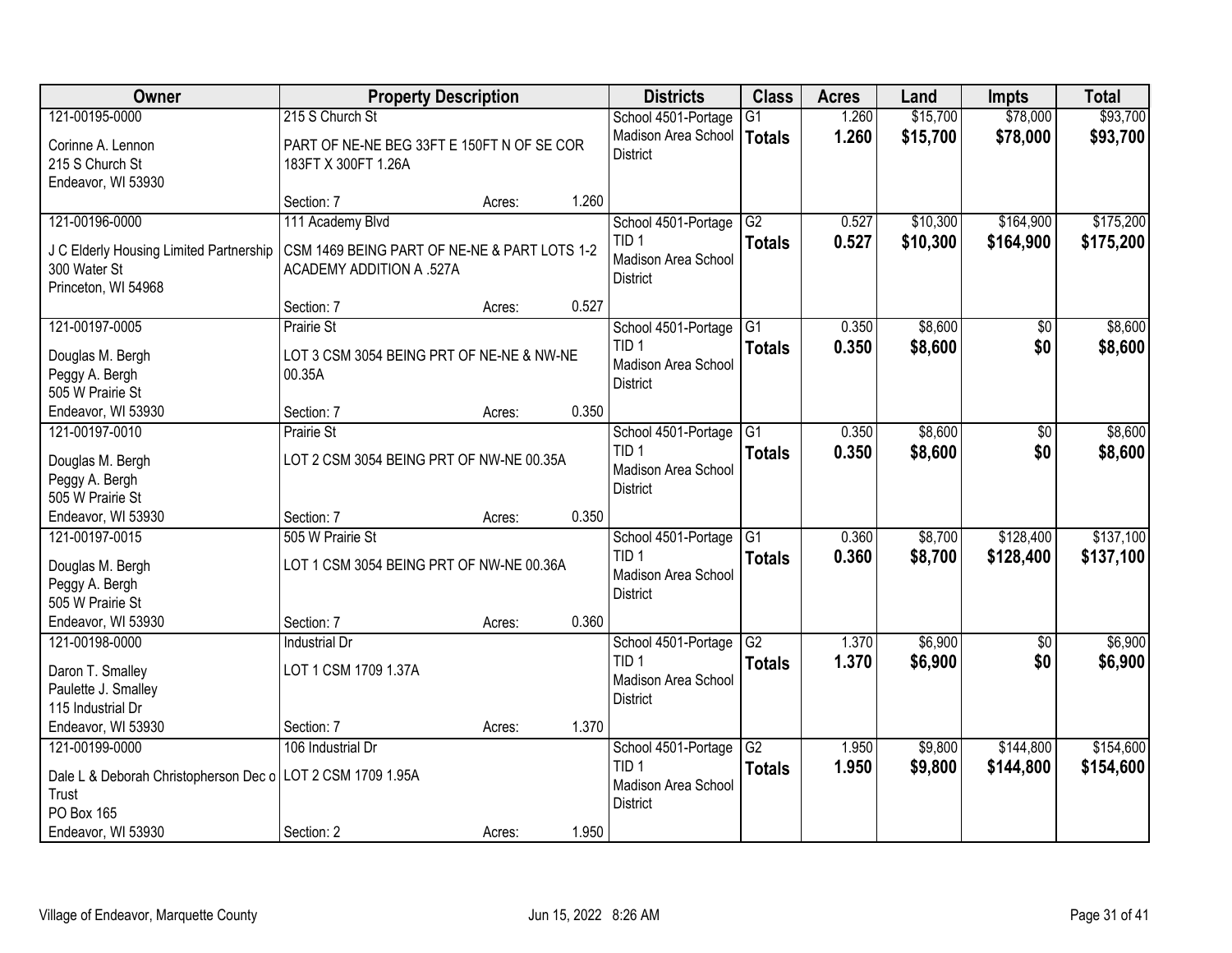| Owner                      |                                          | <b>Property Description</b> |       | <b>Districts</b>       | <b>Class</b>    | <b>Acres</b> | Land     | <b>Impts</b>    | <b>Total</b> |
|----------------------------|------------------------------------------|-----------------------------|-------|------------------------|-----------------|--------------|----------|-----------------|--------------|
| 121-00200-0000             | 110 Industrial Ln                        |                             |       | School 4501-Portage    | $\overline{G2}$ | 2.000        | \$10,000 | \$71,700        | \$81,700     |
| Daron T. Smalley           | LOT 3 CSM 1709 2.00A                     |                             |       | TID <sub>1</sub>       | <b>Totals</b>   | 2.000        | \$10,000 | \$71,700        | \$81,700     |
| Paulette J. Smalley        |                                          |                             |       | Madison Area School    |                 |              |          |                 |              |
| 115 Industrial Dr          |                                          |                             |       | <b>District</b>        |                 |              |          |                 |              |
| Endeavor, WI 53930         | Section: 7                               | Acres:                      | 2.000 |                        |                 |              |          |                 |              |
| 121-00201-0000             | 495 W Prairie St                         |                             |       | School 4501-Portage    | G1              | 0.345        | \$8,600  | \$150,400       | \$159,000    |
| Jacob Witte                | LOT 3 CSM 1765 BEING PART OF NE-NE .345A |                             |       | TID <sub>1</sub>       | <b>Totals</b>   | 0.345        | \$8,600  | \$150,400       | \$159,000    |
| 324 W Prospect Ave         |                                          |                             |       | Madison Area School    |                 |              |          |                 |              |
| Endeavor, WI 53930         |                                          |                             |       | <b>District</b>        |                 |              |          |                 |              |
|                            | Section: 7                               | Acres:                      | 0.345 |                        |                 |              |          |                 |              |
| 121-00202-0000             | 499 W Prairie St                         |                             |       | School 4501-Portage G1 |                 | 0.346        | \$8,600  | \$68,600        | \$77,200     |
| Tina L. Garland            | LOT 4 CSM 1765 BEING PART OF NE-NE .346A |                             |       | TID <sub>1</sub>       | <b>Totals</b>   | 0.346        | \$8,600  | \$68,600        | \$77,200     |
| Attn: Habitat For Humanity |                                          |                             |       | Madison Area School    |                 |              |          |                 |              |
| PO Box 464                 |                                          |                             |       | <b>District</b>        |                 |              |          |                 |              |
| Wautoma, WI 54982          | Section: 7                               | Acres:                      | 0.346 |                        |                 |              |          |                 |              |
| 121-00203-0000             | 115 Industrial Dr                        |                             |       | School 4501-Portage    | $\overline{G2}$ | 1.830        | \$9,200  | \$124,900       | \$134,100    |
| Daron T. Smalley           | LOT 1 CSM 3358 BEING PRT OF NE-NE 1.83A  |                             |       | TID <sub>1</sub>       | <b>Totals</b>   | 1.830        | \$9,200  | \$124,900       | \$134,100    |
| Paulette Smalley           |                                          |                             |       | Madison Area School    |                 |              |          |                 |              |
| 115 Industrial Dr          |                                          |                             |       | <b>District</b>        |                 |              |          |                 |              |
| Endeavor, WI 53930         | Section: 7                               | Acres:                      | 1.830 |                        |                 |              |          |                 |              |
| 121-00204-0000             | 103 Industrial Dr                        |                             |       | School 4501-Portage    | $\overline{G2}$ | 3.000        | \$22,400 | \$207,300       | \$229,700    |
| Universal Fillers, LLC     | CSM 1991 BEING PART OF N1/2-NE1/4 3.00A  |                             |       | TID <sub>1</sub>       | <b>Totals</b>   | 3.000        | \$22,400 | \$207,300       | \$229,700    |
| 103 Industrial Dr          |                                          |                             |       | Madison Area School    |                 |              |          |                 |              |
| Endeavor, WI 53930         |                                          |                             |       | <b>District</b>        |                 |              |          |                 |              |
|                            | Section: 7                               | Acres:                      | 3.000 |                        |                 |              |          |                 |              |
| 121-00205-0000             | Church St                                |                             |       | School 4501-Portage X4 |                 | 1.260        | \$0      | \$0             | \$0          |
| Village of Endeavor        | CSM 1836 BEING PART NE-NE 1.26A          |                             |       | TID <sub>1</sub>       | <b>Totals</b>   | 1.260        | \$0      | \$0             | \$0          |
| PO Box 228                 |                                          |                             |       | Madison Area School    |                 |              |          |                 |              |
| Endeavor, WI 53930         |                                          |                             |       | <b>District</b>        |                 |              |          |                 |              |
|                            | Section: 7                               | Acres:                      | 1.260 |                        |                 |              |          |                 |              |
| 121-00207-0000             | <b>Fairview Ave</b>                      |                             |       | School 4501-Portage    | $\overline{G1}$ | 0.319        | \$2,300  | $\overline{50}$ | \$2,300      |
| Jessica L. Sutter          | PART OF NW-NE                            |                             |       | Madison Area School    | Totals          | 0.319        | \$2,300  | \$0             | \$2,300      |
| 729 W Fairview Ave         |                                          |                             |       | <b>District</b>        |                 |              |          |                 |              |
| Endeavor, WI 53930         |                                          |                             |       |                        |                 |              |          |                 |              |
|                            | Section: 7                               | Acres:                      | 0.319 |                        |                 |              |          |                 |              |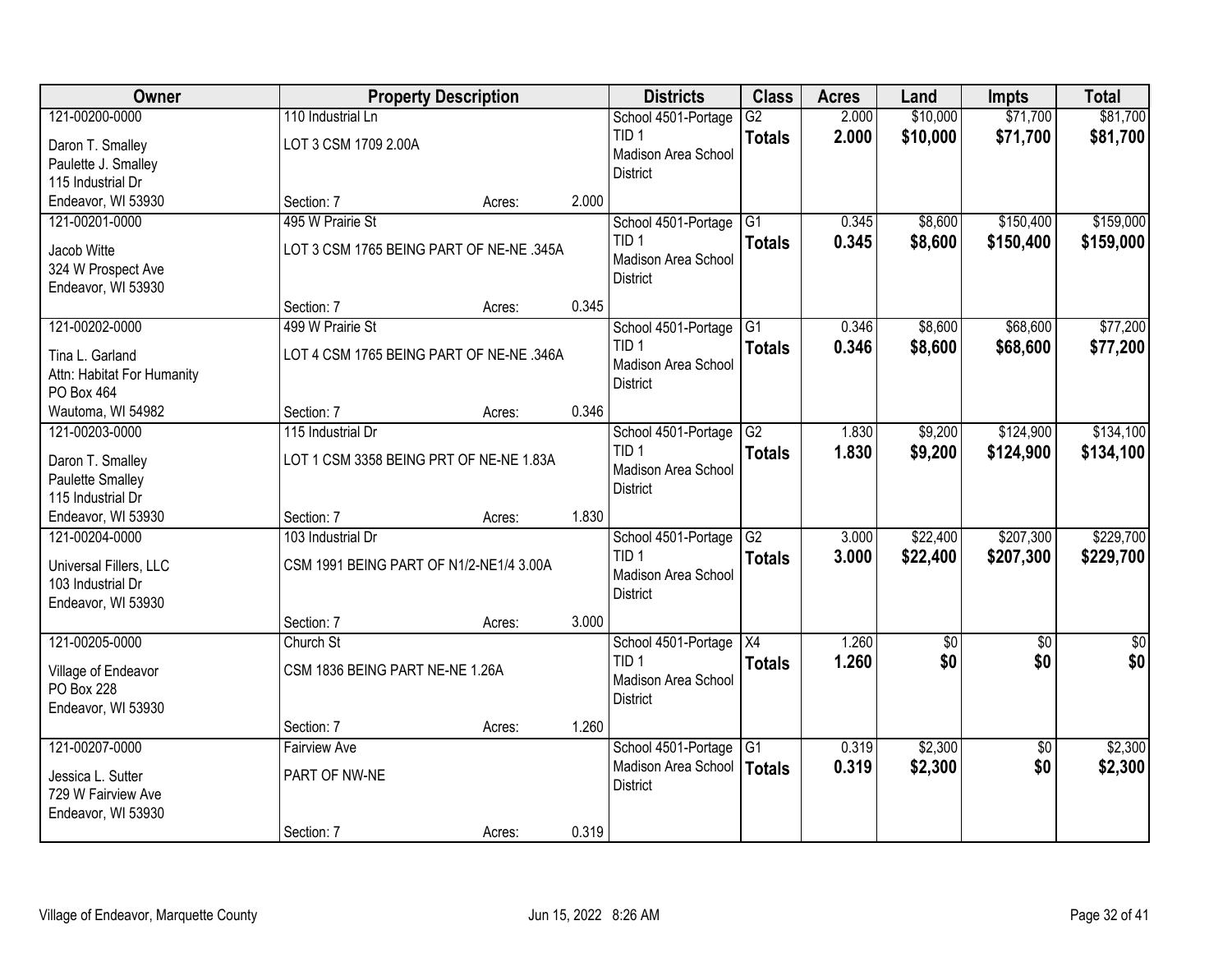| Owner                                       | <b>Property Description</b>                   |        |        | <b>Districts</b>           | <b>Class</b>    | <b>Acres</b> | Land     | <b>Impts</b>    | <b>Total</b>    |
|---------------------------------------------|-----------------------------------------------|--------|--------|----------------------------|-----------------|--------------|----------|-----------------|-----------------|
| 121-00208-0000                              | Gem Ave                                       |        |        | School 4501-Portage        | $\overline{G5}$ | 5.670        | \$8,500  | $\overline{50}$ | \$8,500         |
| Ryan S. Willis                              | PART OF NW-NE COMM AT SW COR E 330' N 1320' W |        |        | Madison Area School        | <b>Totals</b>   | 5.670        | \$8,500  | \$0             | \$8,500         |
| Gretchen A. Willis                          | 330' S 1300' TO POB EX HWY 5.670A             |        |        | <b>District</b>            |                 |              |          |                 |                 |
| W6357 Gem Ave                               |                                               |        |        |                            |                 |              |          |                 |                 |
| Endeavor, WI 53930                          | Section: 7                                    | Acres: | 5.670  |                            |                 |              |          |                 |                 |
| 121-00210-0000                              |                                               |        |        | School 4501-Portage        | $\overline{X2}$ | 1.920        | \$0      | $\overline{50}$ | \$0             |
|                                             |                                               |        |        | Madison Area School        | <b>Totals</b>   | 1.920        | \$0      | \$0             | \$0             |
| Dept of Transportation<br>1681 Second Ave S | A PARCEL OF NW-NE 1.92A                       |        |        | <b>District</b>            |                 |              |          |                 |                 |
| Wisconsin Rapids, WI 54495                  |                                               |        |        |                            |                 |              |          |                 |                 |
|                                             | Section: 7                                    | Acres: | 1.920  |                            |                 |              |          |                 |                 |
| 121-00211-0000                              | 109 N Wagner St                               |        |        | School 4501-Portage G1     |                 | 8.000        | \$32,500 | \$75,500        | \$108,000       |
|                                             |                                               |        |        | Madison Area School        | Totals          | 8.000        | \$32,500 | \$75,500        | \$108,000       |
| Anthony H. Bergh                            | PART OF NW-NE 8.00A                           |        |        | <b>District</b>            |                 |              |          |                 |                 |
| Doreen L. Bergh                             |                                               |        |        |                            |                 |              |          |                 |                 |
| 109 N Wagner St                             |                                               |        |        |                            |                 |              |          |                 |                 |
| Endeavor, WI 53930                          | Section: 7                                    | Acres: | 8.000  |                            |                 |              |          |                 |                 |
| 121-00213-0000                              | <b>Industrial Dr</b>                          |        |        | School 4501-Portage        | G2              | 5.490        | \$27,500 | \$0             | \$27,500        |
| Pgm Enterprises, LLC                        | PRT OF SE-NE LY N OF CSM 938 & S OF A LINE    |        |        | TID <sub>1</sub>           | <b>Totals</b>   | 5.490        | \$27,500 | \$0             | \$27,500        |
| 101 Industrial Dr                           | SHOWN ON A POS LESS CSM 1668 & LESS ANOTHER   |        |        | <b>Madison Area School</b> |                 |              |          |                 |                 |
| Endeavor, WI 53930                          | <b>POS 5.49A</b>                              |        |        | District                   |                 |              |          |                 |                 |
|                                             | Section: 7                                    | Acres: | 5.490  |                            |                 |              |          |                 |                 |
| 121-00214-0000                              | <b>Industrial Dr</b>                          |        |        | School 4501-Portage        | $\overline{G2}$ | 5.040        | \$25,200 | \$18,600        | \$43,800        |
| Randy J. Keefe                              | PART OF SE-NE 5.04A                           |        |        | TID <sub>1</sub>           | <b>Totals</b>   | 5.040        | \$25,200 | \$18,600        | \$43,800        |
| <b>PO Box 176</b>                           |                                               |        |        | Madison Area School        |                 |              |          |                 |                 |
| Endeavor, WI 53930                          |                                               |        |        | <b>District</b>            |                 |              |          |                 |                 |
|                                             | Section: 7                                    | Acres: | 5.040  |                            |                 |              |          |                 |                 |
| 121-00215-0000                              | Gem Dr                                        |        |        | School 4501-Portage        | G <sub>2</sub>  | 16.570       | \$48,900 | $\overline{60}$ | \$48,900        |
|                                             |                                               |        |        | Madison Area School        | <b>Totals</b>   | 16.570       | \$48,900 | \$0             | \$48,900        |
| Vernon A. Hohl                              | LOT 1 CSM 2198 BEING PART OF SW-NE LY W OF    |        |        | <b>District</b>            |                 |              |          |                 |                 |
| 707 South Blvd                              | <b>HWY 16.57A</b>                             |        |        |                            |                 |              |          |                 |                 |
| Baraboo, WI 53913                           | Section: 7                                    | Acres: | 16.570 |                            |                 |              |          |                 |                 |
| 121-00215-0005                              |                                               |        |        | School 4501-Portage        | X2              | 11.600       | \$0      | $\overline{30}$ | $\overline{50}$ |
|                                             |                                               |        |        | Madison Area School        | <b>Totals</b>   | 11.600       | \$0      | \$0             | \$0             |
| Dept of Transportation                      | PART OF SW-NE 11.60A                          |        |        | <b>District</b>            |                 |              |          |                 |                 |
| 1681 Second Ave S                           |                                               |        |        |                            |                 |              |          |                 |                 |
| Wisconsin Rapids, WI 54495                  |                                               |        |        |                            |                 |              |          |                 |                 |
|                                             | Section: 7                                    | Acres: | 11.600 |                            |                 |              |          |                 |                 |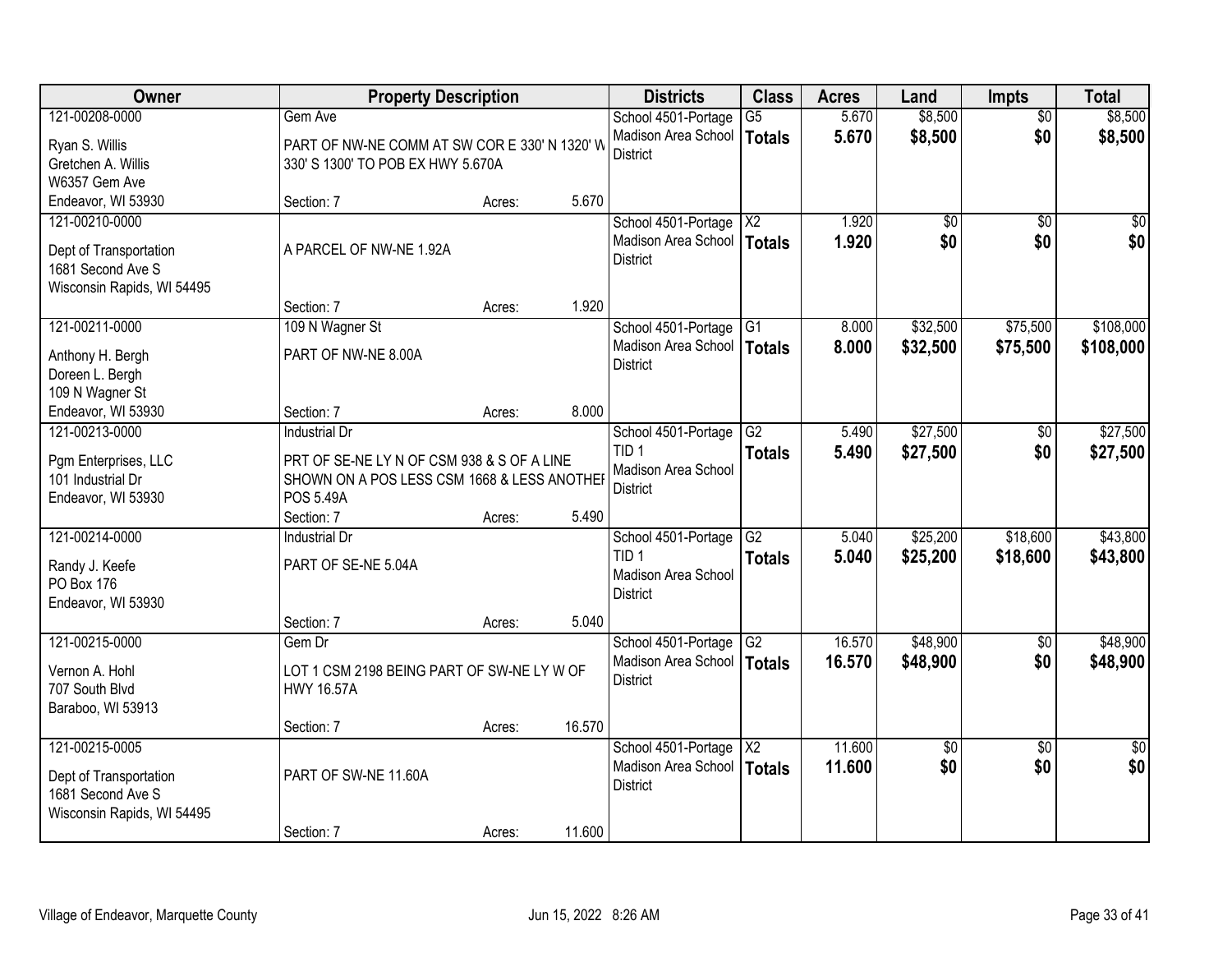| Owner                                       |                                                | <b>Property Description</b> |       | <b>Districts</b>             | <b>Class</b>    | <b>Acres</b> | Land            | <b>Impts</b>    | <b>Total</b>    |
|---------------------------------------------|------------------------------------------------|-----------------------------|-------|------------------------------|-----------------|--------------|-----------------|-----------------|-----------------|
| 121-00216-0000                              | Church St                                      |                             |       | School 4501-Portage          | X4              | 6.540        | $\overline{50}$ | $\overline{50}$ | $\overline{30}$ |
| Village of Endeavor                         | PRT OF SE-NE INCL LOT 1 CSM 3552 & INCL        |                             |       | Madison Area School          | <b>Totals</b>   | 6.540        | \$0             | \$0             | \$0             |
| PO Box 228                                  | INDUSTRIAL AVE LESS CSM 2042, 2533, 3382 & CSM |                             |       | <b>District</b>              |                 |              |                 |                 |                 |
| Endeavor, WI 53930                          | 3392 6.54A                                     |                             |       |                              |                 |              |                 |                 |                 |
|                                             | Section: 7                                     | Acres:                      | 6.540 |                              |                 |              |                 |                 |                 |
| 121-00216-0001                              | Church St                                      |                             |       | School 4501-Portage   X4     |                 | 0.650        | \$0             | $\overline{50}$ | $\overline{50}$ |
| Village of Endeavor                         | LOT 1 CSM 3392 BEING PRT OF SE-NE 00.65A       |                             |       | Madison Area School          | Totals          | 0.650        | \$0             | \$0             | \$0             |
| <b>PO Box 228</b>                           |                                                |                             |       | <b>District</b>              |                 |              |                 |                 |                 |
| Endeavor, WI 53930                          |                                                |                             |       |                              |                 |              |                 |                 |                 |
|                                             | Section: 7                                     | Acres:                      | 0.650 |                              |                 |              |                 |                 |                 |
| 121-00216-0002                              | <b>Industrial Dr</b>                           |                             |       | School 4501-Portage          | G <sub>2</sub>  | 1.780        | \$8,900         | \$0             | \$8,900         |
| Steve J. Biba                               | LOT 1 CSM 3382 BEING PRT OF SE-NE 1.78A        |                             |       | Madison Area School          | Totals          | 1.780        | \$8,900         | \$0             | \$8,900         |
| Lori A. Biba                                |                                                |                             |       | <b>District</b>              |                 |              |                 |                 |                 |
| 501 Church St                               |                                                |                             |       |                              |                 |              |                 |                 |                 |
| Endeavor, WI 53930                          | Section: 7                                     | Acres:                      | 1.780 |                              |                 |              |                 |                 |                 |
| 121-00216-0005                              | Church St                                      |                             |       | School 4501-Portage X4       |                 | 3.000        | \$0             | \$0             | \$0             |
| Endeavor-Moundville Fire District           | LOT 1 CSM 2042 BEING PART OF SE-NE 3.00A       |                             |       | Madison Area School          | Totals          | 3.000        | \$0             | \$0             | \$0             |
| PO Box 47                                   |                                                |                             |       | <b>District</b>              |                 |              |                 |                 |                 |
| Endeavor, WI 53930                          |                                                |                             |       |                              |                 |              |                 |                 |                 |
|                                             | Section: 7                                     | Acres:                      | 3.000 |                              |                 |              |                 |                 |                 |
| 121-00216-0010                              | 551 N Church St                                |                             |       | School 4501-Portage          | $\overline{G2}$ | 1.791        | \$12,000        | \$179,600       | \$191,600       |
| Royal Bank                                  | LOT 1 CSM 2533 BEING PRT OF SE-NE 1.791A       |                             |       | Madison Area School   Totals |                 | 1.791        | \$12,000        | \$179,600       | \$191,600       |
| PO Box 10                                   |                                                |                             |       | <b>District</b>              |                 |              |                 |                 |                 |
| Elroy, WI 53929                             |                                                |                             |       |                              |                 |              |                 |                 |                 |
|                                             | Section: 7                                     | Acres:                      | 1.791 |                              |                 |              |                 |                 |                 |
| 121-00216-0015                              | 333 Church St                                  |                             |       | School 4501-Portage          | $\overline{G1}$ | 4.340        | \$23,400        | \$58,500        | \$81,900        |
| Christopher R. Thomas                       | LOT 2 CSM 3552 BEING PRT OF SE-NE 4.34A        |                             |       | Madison Area School          | Totals          | 4.340        | \$23,400        | \$58,500        | \$81,900        |
| Melinda M. Thomas                           |                                                |                             |       | <b>District</b>              |                 |              |                 |                 |                 |
| 233 E Prairie St                            |                                                |                             |       |                              |                 |              |                 |                 |                 |
| Endeavor, WI 53930                          | Section: 7                                     | Acres:                      | 4.340 |                              |                 |              |                 |                 |                 |
| 121-00217-0000                              | 304 S Limit Dr                                 |                             |       | School 4501-Portage          | G1              | 5.373        | \$25,900        | \$22,400        | \$48,300        |
|                                             | CSM 938 BEING PART OF SE-NE 5.373A             |                             |       | TID <sub>1</sub>             | <b>Totals</b>   | 5.373        | \$25,900        | \$22,400        | \$48,300        |
| <b>Brigitte Buchmeier</b><br>304 S Limit Dr |                                                |                             |       | Madison Area School          |                 |              |                 |                 |                 |
| Endeavor, WI 53930                          |                                                |                             |       | <b>District</b>              |                 |              |                 |                 |                 |
|                                             | Section: 7                                     | Acres:                      | 5.373 |                              |                 |              |                 |                 |                 |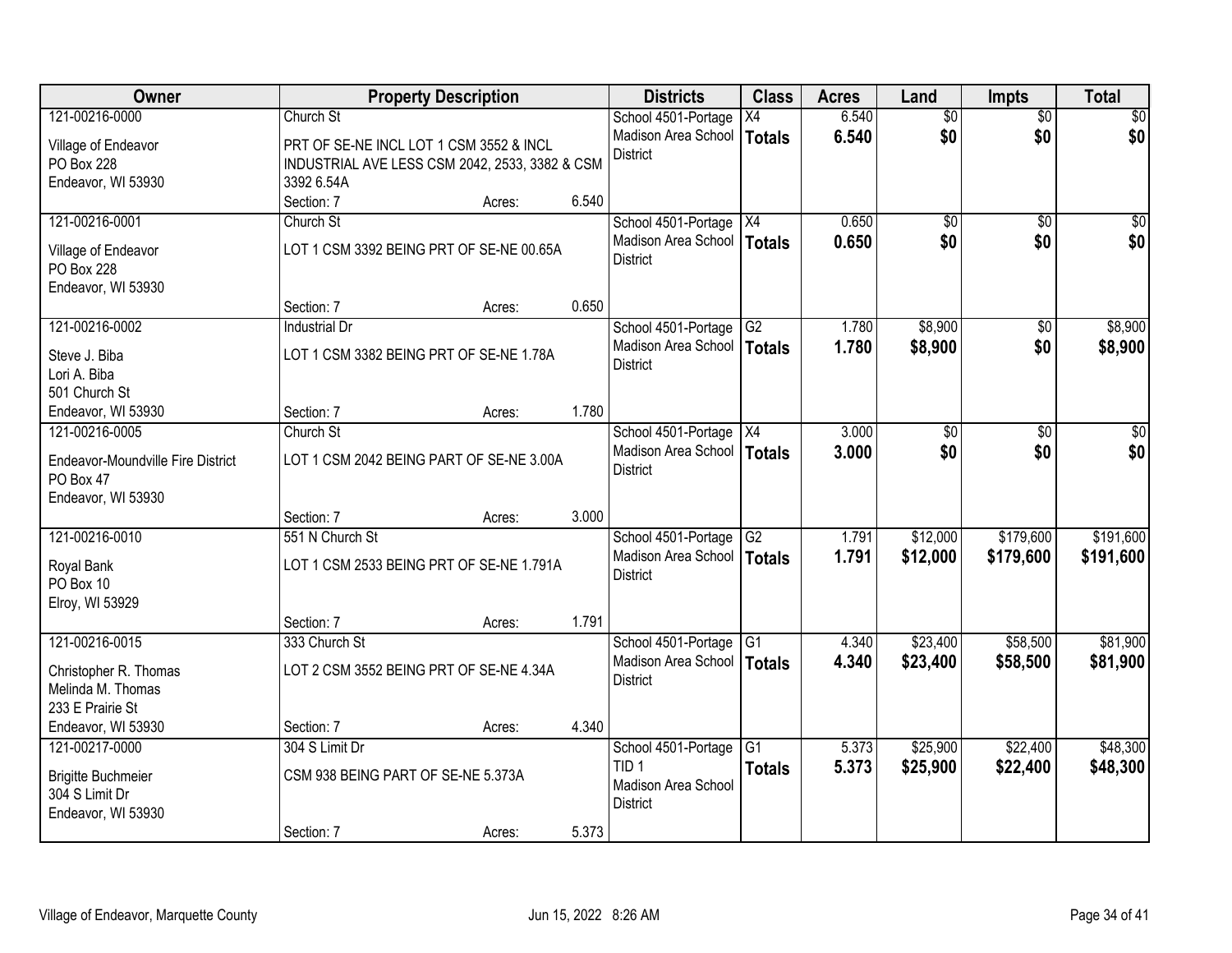| Owner                                  | <b>Property Description</b>                  |        |       | <b>Districts</b>                        | <b>Class</b>    | <b>Acres</b> | Land            | <b>Impts</b>    | <b>Total</b>    |
|----------------------------------------|----------------------------------------------|--------|-------|-----------------------------------------|-----------------|--------------|-----------------|-----------------|-----------------|
| 121-00218-0000                         | 100 Industrial Dr                            |        |       | School 4501-Portage                     | $\overline{G3}$ | 5.000        | $\overline{50}$ | $\overline{50}$ | $\overline{30}$ |
| 4gk Real Estate, LLC<br>300 N River St | LOT 1 OF CSM 940 BEING PART SE-NE 5.00A      |        |       | TID <sub>1</sub><br>Madison Area School | <b>Totals</b>   | 5.000        | \$0             | \$0             | \$0             |
| Janesville, WI 53548                   |                                              |        |       | <b>District</b>                         |                 |              |                 |                 |                 |
|                                        | Section: 7                                   | Acres: | 5.000 |                                         |                 |              |                 |                 |                 |
| 121-00219-0000                         | <b>Industrial Dr</b>                         |        |       | School 4501-Portage                     | G2              | 5.000        | \$25,000        | $\overline{50}$ | \$25,000        |
| PGM Enterprises, LLC                   | LOT 1 CSM 1175 BEING PART OF SE-NE 5.00A     |        |       | TID <sub>1</sub>                        | <b>Totals</b>   | 5.000        | \$25,000        | \$0             | \$25,000        |
| <b>PO Box 170</b>                      |                                              |        |       | Madison Area School                     |                 |              |                 |                 |                 |
| Endeavor, WI 53930                     |                                              |        |       | <b>District</b>                         |                 |              |                 |                 |                 |
|                                        | Section: 7                                   | Acres: | 5.000 |                                         |                 |              |                 |                 |                 |
| 121-00220-0000                         | 101 Industrial Dr                            |        |       | School 4501-Portage                     | $\overline{G}3$ | 4.460        | \$0             | \$0             | $\overline{30}$ |
| Meister's Forest Products of Endeavor, | LOT 2 CSM 1175 BEING PART OF SE-NE 4.46A     |        |       | TID <sub>1</sub>                        | <b>Totals</b>   | 4.460        | \$0             | \$0             | \$0             |
| Inc                                    |                                              |        |       | Madison Area School                     |                 |              |                 |                 |                 |
| PO Box 170                             |                                              |        |       | <b>District</b>                         |                 |              |                 |                 |                 |
| Endeavor, WI 53930                     | Section: 7                                   | Acres: | 4.460 |                                         |                 |              |                 |                 |                 |
| 121-00221-0000                         | 501 S Church St                              |        |       | School 4501-Portage                     | G1              | 1.320        | \$15,800        | \$134,900       | \$150,700       |
| Steve J. Biba                          | A PARCEL OF E 1/2 OF SE-NE 1.32A             |        |       | Madison Area School                     | Totals          | 1.320        | \$15,800        | \$134,900       | \$150,700       |
| Lori A. Biba                           |                                              |        |       | <b>District</b>                         |                 |              |                 |                 |                 |
| 501 Church St                          |                                              |        |       |                                         |                 |              |                 |                 |                 |
| Endeavor, WI 53930                     | Section: 7                                   | Acres: | 1.320 |                                         |                 |              |                 |                 |                 |
| 121-00222-0000                         | 104 Industrial Dr                            |        |       | School 4501-Portage                     | $\overline{G2}$ | 2.180        | \$16,400        | \$151,900       | \$168,300       |
| PGM Enterprises, LLC                   | LOT 1 CSM 1668 (1.00A) & PART OF SE-NE 2.18A |        |       | TID <sub>1</sub>                        | <b>Totals</b>   | 2.180        | \$16,400        | \$151,900       | \$168,300       |
| <b>PO Box 170</b>                      |                                              |        |       | Madison Area School                     |                 |              |                 |                 |                 |
| Endeavor, WI 53930                     |                                              |        |       | <b>District</b>                         |                 |              |                 |                 |                 |
|                                        | Section: 7                                   | Acres: | 2.180 |                                         |                 |              |                 |                 |                 |
| 121-00223-0000                         | 328 E Prairie St                             |        |       | School 4501-Portage                     | G1              | 1.050        | \$15,100        | \$102,400       | \$117,500       |
| Leslie Coppernoll                      | A PARCEL OF NW-NW SEC 8 & ALSO A PART OF     |        |       | Madison Area School   Totals            |                 | 1.050        | \$15,100        | \$102,400       | \$117,500       |
| Carol Coppernoll                       | RIVER LOT 5 SEC 5                            |        |       | <b>District</b>                         |                 |              |                 |                 |                 |
| 328 E Prairie St                       |                                              |        |       |                                         |                 |              |                 |                 |                 |
| Endeavor, WI 53930                     | Section: 8                                   | Acres: | 1.050 |                                         |                 |              |                 |                 |                 |
| 121-00224-0000                         | <b>River Rd</b>                              |        |       | School 4501-Portage                     | G1              | 0.650        | \$11,500        | $\overline{50}$ | \$11,500        |
| John T. Van Pietersom                  | TRIANGLE PART LY S OF E PRAIRIE ST           |        |       | Madison Area School                     | Totals          | 0.650        | \$11,500        | \$0             | \$11,500        |
| 342 E Prairie St                       |                                              |        |       | <b>District</b>                         |                 |              |                 |                 |                 |
| Endeavor, WI 53930                     |                                              |        |       |                                         |                 |              |                 |                 |                 |
|                                        | Section: 8                                   | Acres: | 0.650 |                                         |                 |              |                 |                 |                 |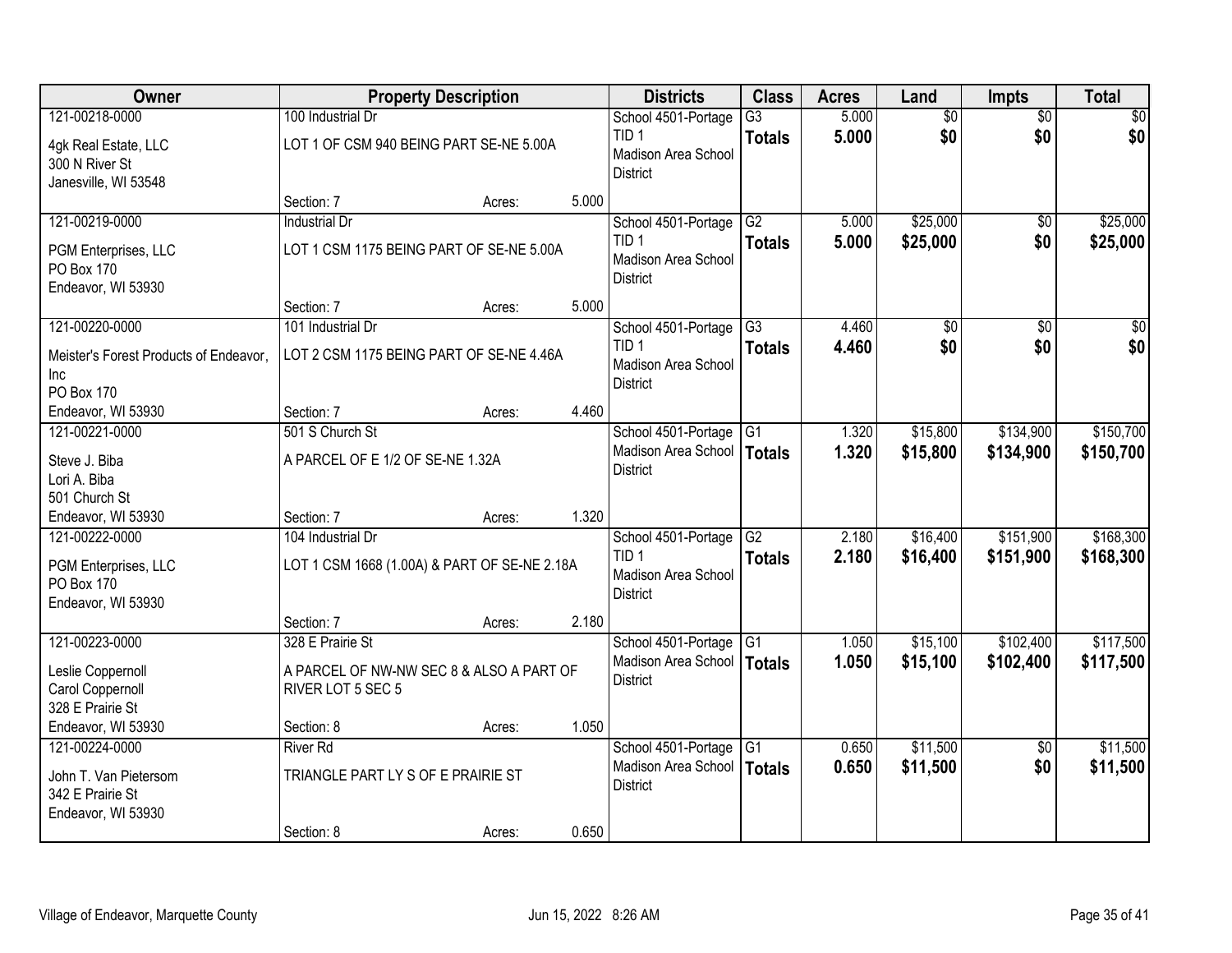| Owner                                                           | <b>Property Description</b>                                        |        |       | <b>Districts</b>                                | <b>Class</b>    | <b>Acres</b> | Land            | <b>Impts</b>    | <b>Total</b>    |
|-----------------------------------------------------------------|--------------------------------------------------------------------|--------|-------|-------------------------------------------------|-----------------|--------------|-----------------|-----------------|-----------------|
| 121-00225-0000                                                  | 201 N River Rd                                                     |        |       | School 4501-Portage                             | G1              | 1.050        | \$15,100        | \$109,400       | \$124,500       |
| <b>Scott Counsell</b><br>201 N River Rd<br>Endeavor, WI 53930   | PART RIVER LOT 5 & PART OF LOT 9 MERRITTS<br><b>ADDITION 1.05A</b> |        |       | Madison Area School<br><b>District</b>          | <b>Totals</b>   | 1.050        | \$15,100        | \$109,400       | \$124,500       |
|                                                                 | Section: 8                                                         | Acres: | 1.050 |                                                 |                 |              |                 |                 |                 |
| 121-00226-0000                                                  | 210 N River Rd                                                     |        |       | School 4501-Portage                             | G1              | 1.100        | \$35,800        | \$106,200       | \$142,000       |
| James M. Luchsinger<br>Sharon K. Luchsinger<br>210 N River Rd   | PART OF RIVER LOT 5 1.10A                                          |        |       | Madison Area School<br><b>District</b>          | <b>Totals</b>   | 1.100        | \$35,800        | \$106,200       | \$142,000       |
| Endeavor, WI 53930                                              | Section: 8                                                         | Acres: | 1.100 |                                                 |                 |              |                 |                 |                 |
| 121-00227-0000                                                  | 342 E Prairie St                                                   |        |       | School 4501-Portage G1                          |                 | 1.115        | \$15,900        | \$83,700        | \$99,600        |
| John T. Van Pietersom<br>342 E Prairie St<br>Endeavor, WI 53930 | BEG AT NE COR OF NW-NW                                             |        |       | Madison Area School<br><b>District</b>          | <b>Totals</b>   | 1.115        | \$15,900        | \$83,700        | \$99,600        |
|                                                                 | Section: 8                                                         | Acres: | 1.115 |                                                 |                 |              |                 |                 |                 |
| 121-00228-0000                                                  | <b>River Rd</b>                                                    |        |       | School 4501-Portage                             | $\overline{G1}$ | 0.750        | \$8,700         | \$0             | \$8,700         |
| John P. Slepicka<br>Lois A. Slepicka<br>W6920 County Rd P       | PART OF NW-NW 075A                                                 |        |       | Madison Area School<br><b>District</b>          | <b>Totals</b>   | 0.750        | \$8,700         | \$0             | \$8,700         |
| Endeavor, WI 53930                                              | Section: 8                                                         | Acres: | 0.750 |                                                 |                 |              |                 |                 |                 |
| 121-00229-0000                                                  | 223 E Prairie St                                                   |        |       | School 4501-Portage   X4                        |                 | 8.800        | $\overline{50}$ | $\overline{50}$ | $\overline{50}$ |
| Village of Endeavor<br>Park<br>PO Box 228                       | PART OF NW-NW PARK                                                 |        |       | Madison Area School   Totals<br><b>District</b> |                 | 8.800        | \$0             | \$0             | \$0             |
| Endeavor, WI 53930                                              | Section: 8                                                         | Acres: | 0.000 |                                                 |                 |              |                 |                 |                 |
| 121-00230-0000                                                  | 210 N Church St                                                    |        |       | School 4501-Portage                             | $\overline{G1}$ | 1.260        | \$10,700        | \$96,100        | \$106,800       |
| Amanda M. Elertson<br>Mel R. Howard<br>210 N Church St          | PART OF NW-NW 1.26A                                                |        |       | Madison Area School<br><b>District</b>          | <b>Totals</b>   | 1.260        | \$10,700        | \$96,100        | \$106,800       |
| Endeavor, WI 53930                                              | Section: 8                                                         | Acres: | 1.260 |                                                 |                 |              |                 |                 |                 |
| 121-00231-0000                                                  | 233 E Prairie St                                                   |        |       | School 4501-Portage                             | $\overline{G1}$ | 0.338        | \$8,500         | \$91,000        | \$99,500        |
| Christopher R. Thomas<br>Melinda M. Thomas<br>233 E Prairie St  | PART OF NW-NW                                                      |        |       | Madison Area School<br><b>District</b>          | <b>Totals</b>   | 0.338        | \$8,500         | \$91,000        | \$99,500        |
| Endeavor, WI 53930                                              | Section: 8                                                         | Acres: | 0.338 |                                                 |                 |              |                 |                 |                 |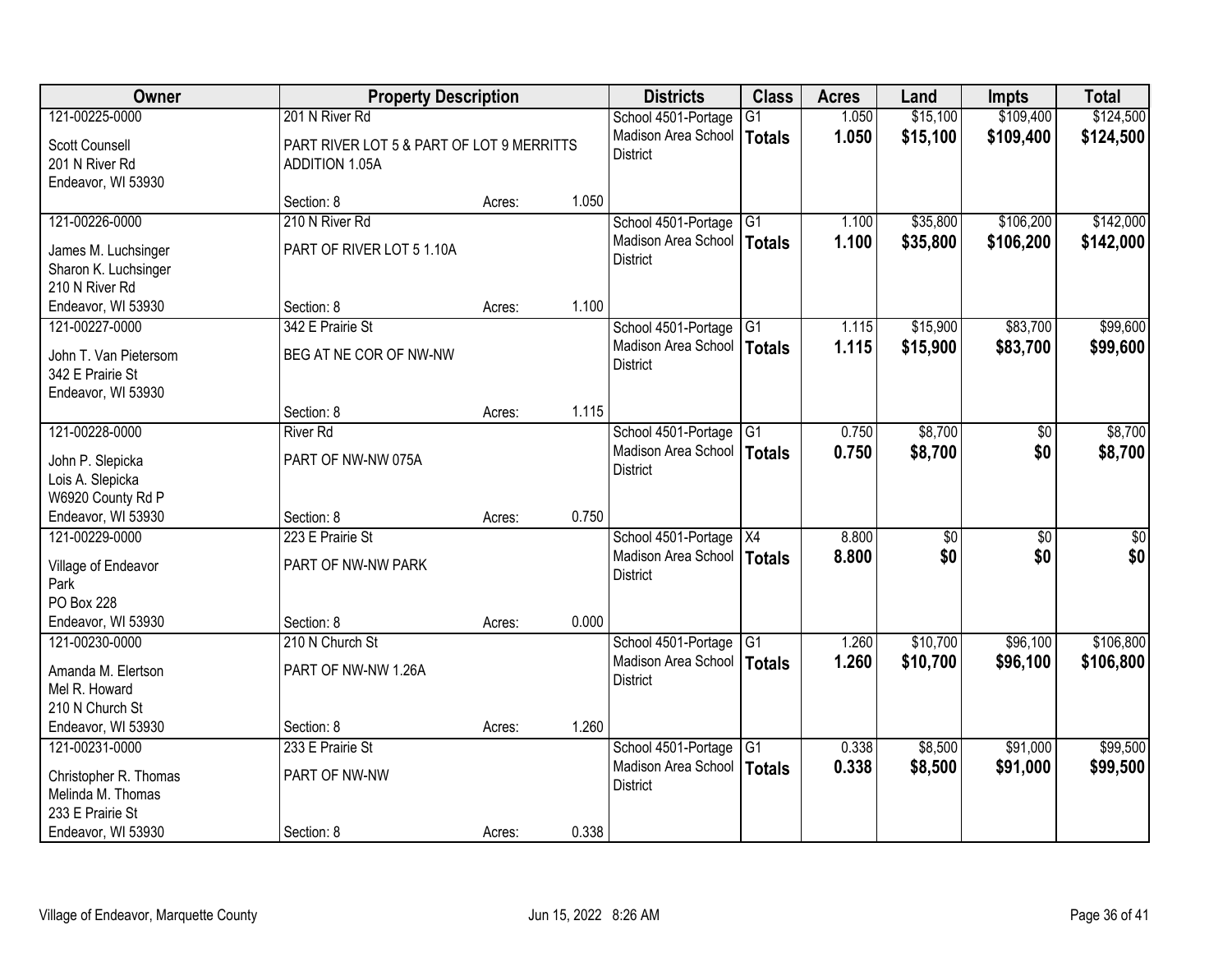| Owner                     |                                            | <b>Property Description</b> |        | <b>Districts</b>                        | <b>Class</b>     | <b>Acres</b> | Land     | <b>Impts</b>    | <b>Total</b> |
|---------------------------|--------------------------------------------|-----------------------------|--------|-----------------------------------------|------------------|--------------|----------|-----------------|--------------|
| 121-00232-0000            | 243 E Prairie St                           |                             |        | School 4501-Portage                     | $\overline{G1}$  | 0.343        | \$8,600  | \$73,500        | \$82,100     |
| Larry W. Radtke           | PART OF NW-NW                              |                             |        | Madison Area School                     | <b>Totals</b>    | 0.343        | \$8,600  | \$73,500        | \$82,100     |
| 243 Praire St             |                                            |                             |        | <b>District</b>                         |                  |              |          |                 |              |
| Endeavor, WI 53930        |                                            |                             |        |                                         |                  |              |          |                 |              |
|                           | Section: 8                                 | Acres:                      | 0.343  |                                         |                  |              |          |                 |              |
| 121-00233-0000            |                                            |                             |        | School 4501-Portage                     | $\overline{)X4}$ | 7.000        | \$0      | $\overline{50}$ | \$0          |
| Village of Endeavor       | PRT OF NW-NW & .27A IN NW COR OF LOT 1 CSM |                             |        | Madison Area School                     | <b>Totals</b>    | 7.000        | \$0      | \$0             | \$0          |
| PO Box 228                | 1180 (35 X 330.035FT) 7.00A                |                             |        | <b>District</b>                         |                  |              |          |                 |              |
| Endeavor, WI 53930        |                                            |                             |        |                                         |                  |              |          |                 |              |
|                           | Section: 8                                 | Acres:                      | 7.000  |                                         |                  |              |          |                 |              |
| 121-00234-0000            | Church St                                  |                             |        | School 4501-Portage X4                  |                  | 10.000       | \$0      | $\overline{50}$ | $\sqrt{50}$  |
| Village of Endeavor       | LOT 1 CSM 737 BEING PART OF NW-NW 10.00A   |                             |        | Madison Area School                     | <b>Totals</b>    | 10.000       | \$0      | \$0             | \$0          |
| PO Box 228                |                                            |                             |        | <b>District</b>                         |                  |              |          |                 |              |
| Endeavor, WI 53930        |                                            |                             |        |                                         |                  |              |          |                 |              |
|                           | Section: 8                                 | Acres:                      | 10.000 |                                         |                  |              |          |                 |              |
| 121-00235-0000            | 100 Cheney Ave                             |                             |        | School 4501-Portage                     | $\overline{G1}$  | 1.000        | \$15,000 | \$89,900        | \$104,900    |
| Peggy S. Mielke-Remm      | LOT 1 OF MERRITTS MEADOWS 1.00A            |                             |        | TID <sub>1</sub>                        | <b>Totals</b>    | 1.000        | \$15,000 | \$89,900        | \$104,900    |
| Andrew J. Remm            |                                            |                             |        | Madison Area School<br><b>District</b>  |                  |              |          |                 |              |
| 100 Cheney St             |                                            |                             |        |                                         |                  |              |          |                 |              |
| Endeavor, WI 53930        | Section: 8                                 | Acres:                      | 1.000  |                                         |                  |              |          |                 |              |
| 121-00236-0000            | 102 Cheney Ave                             |                             |        | School 4501-Portage                     | $\overline{G1}$  | 1.000        | \$15,000 | \$129,000       | \$144,000    |
| Christine D. Cirillo-Koss | LOT 2 OF MERRITTS MEADOWS 1.00A            |                             |        | TID <sub>1</sub><br>Madison Area School | <b>Totals</b>    | 1.000        | \$15,000 | \$129,000       | \$144,000    |
| Attn: Deborah C Koss      |                                            |                             |        | <b>District</b>                         |                  |              |          |                 |              |
| 102 Cheney Ave            |                                            |                             |        |                                         |                  |              |          |                 |              |
| Endeavor, WI 53930        | Section: 8                                 | Acres:                      | 1.000  |                                         |                  |              |          |                 |              |
| 121-00237-0000            | 104 Cheney Ave                             |                             |        | School 4501-Portage                     | $\overline{G1}$  | 1.000        | \$15,000 | \$106,500       | \$121,500    |
| Kevin J. Boodry           | LOT 3 OF MERRITTS MEADOWS 1.00A            |                             |        | TID <sub>1</sub><br>Madison Area School | <b>Totals</b>    | 1.000        | \$15,000 | \$106,500       | \$121,500    |
| 104 Cheney Ave            |                                            |                             |        | <b>District</b>                         |                  |              |          |                 |              |
| Endeavor, WI 53930        |                                            |                             |        |                                         |                  |              |          |                 |              |
|                           | Section: 8                                 | Acres:                      | 1.000  |                                         |                  |              |          |                 |              |
| 121-00238-0000            | 106 Cheney Ave                             |                             |        | School 4501-Portage<br>TID <sub>1</sub> | G1               | 1.000        | \$15,000 | \$80,200        | \$95,200     |
| Todd V. Stone             | LOT 4 OF MERRITTS MEADOWS 1.00A            |                             |        | Madison Area School                     | <b>Totals</b>    | 1.000        | \$15,000 | \$80,200        | \$95,200     |
| Linda L. Stone            |                                            |                             |        | <b>District</b>                         |                  |              |          |                 |              |
| 106 Cheney Ave            |                                            |                             |        |                                         |                  |              |          |                 |              |
| Endeavor, WI 53930        | Section: 8                                 | Acres:                      | 1.000  |                                         |                  |              |          |                 |              |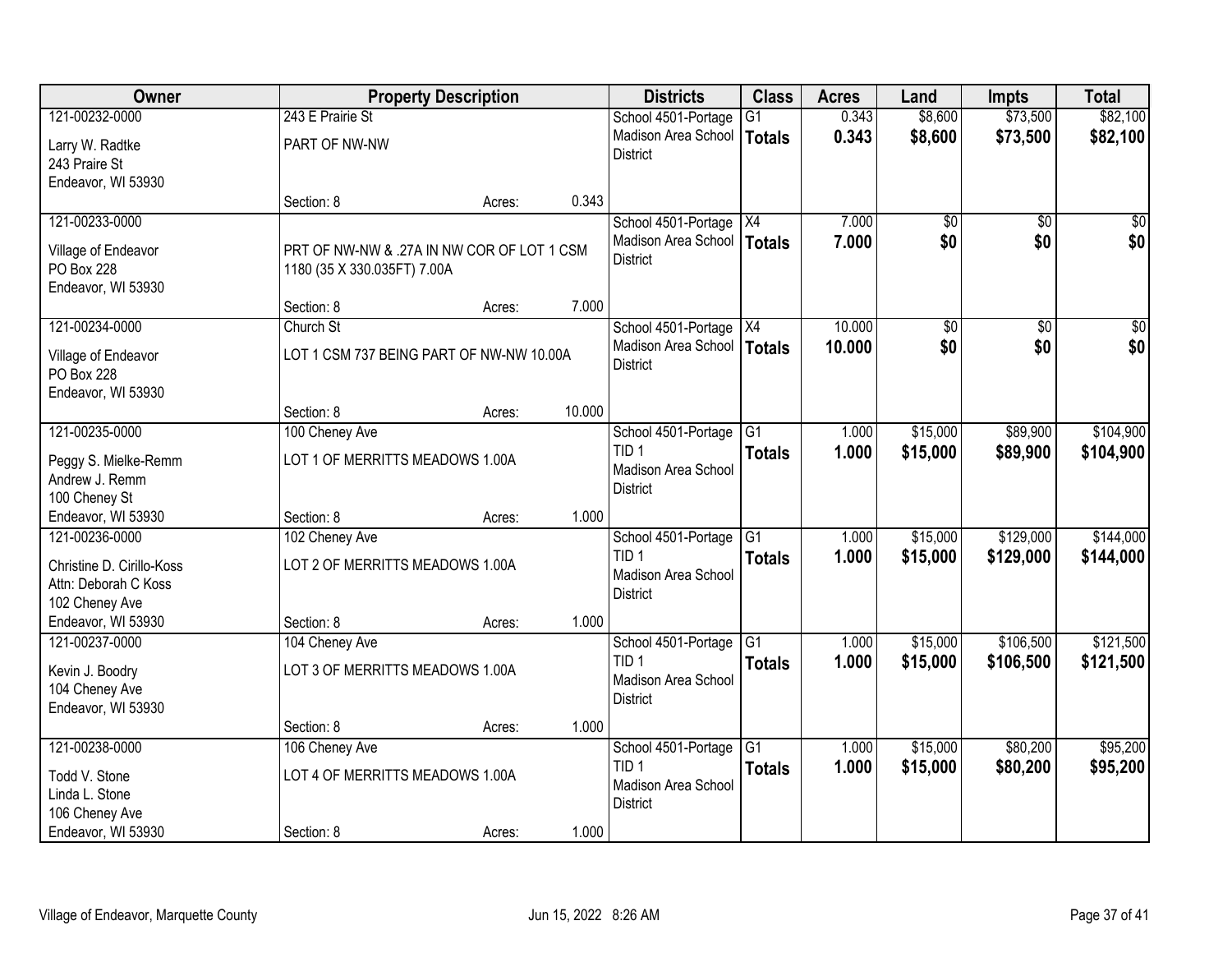| Owner                                     |                                  | <b>Property Description</b>             |       | <b>Districts</b>                           | <b>Class</b>    | <b>Acres</b>   | Land                 | <b>Impts</b> | <b>Total</b> |
|-------------------------------------------|----------------------------------|-----------------------------------------|-------|--------------------------------------------|-----------------|----------------|----------------------|--------------|--------------|
| 121-00239-0000                            | 108 Cheney Ave                   |                                         |       | School 4501-Portage                        | $\overline{G1}$ | 1.270          | \$15,900             | \$88,200     | \$104,100    |
| Penny M. Jacobson                         | LOT 5 OF MERRITTS MEADOWS 1.27A  |                                         |       | TID 1                                      | <b>Totals</b>   | 1.270          | \$15,900             | \$88,200     | \$104,100    |
| 108 Cheney Ave                            |                                  |                                         |       | Madison Area School<br><b>District</b>     |                 |                |                      |              |              |
| Endeavor, WI 53930                        |                                  |                                         |       |                                            |                 |                |                      |              |              |
|                                           | Section: 8                       | Acres:                                  | 1.270 |                                            |                 |                |                      |              |              |
| 121-00240-0000                            | 117 Cheney Ave                   |                                         |       | School 4501-Portage                        | G1              | 1.089          | \$15,300             | \$80,500     | \$95,800     |
| Michael K. Lind                           |                                  | LOT 1 CSM 1556 BEING LOT 6 OF MERRITTS  |       | TID <sub>1</sub><br>Madison Area School    | <b>Totals</b>   | 1.089          | \$15,300             | \$80,500     | \$95,800     |
| Joann D. Lind                             | MEADOWS 1.089A                   |                                         |       | <b>District</b>                            |                 |                |                      |              |              |
| 117 Cheney Ave                            |                                  |                                         |       |                                            |                 |                |                      |              |              |
| Endeavor, WI 53930                        | Section: 8                       | Acres:                                  | 1.089 |                                            |                 |                |                      |              |              |
| 121-00241-0000                            | 115 Cheney Ave                   |                                         |       | School 4501-Portage G1<br>TID <sub>1</sub> |                 | 1.540<br>1.540 | \$16,900<br>\$16,900 | \$93,900     | \$110,800    |
| Jonathan F. Rizzotto                      | LOT 7 OF MERRITTS MEADOWS 1.54A  |                                         |       | Madison Area School                        | <b>Totals</b>   |                |                      | \$93,900     | \$110,800    |
| Amanda Rizzotto                           |                                  |                                         |       | <b>District</b>                            |                 |                |                      |              |              |
| 115 Cheney St                             | Section: 8                       |                                         | 1.540 |                                            |                 |                |                      |              |              |
| Endeavor, WI 53930<br>121-00242-0000      | 113 Cheney Ave                   | Acres:                                  |       | School 4501-Portage                        | $\overline{G1}$ | 1.560          | \$17,000             | \$83,900     | \$100,900    |
|                                           |                                  |                                         |       | TID <sub>1</sub>                           | <b>Totals</b>   | 1.560          | \$17,000             | \$83,900     | \$100,900    |
| Russell L. Gray                           | LOT 8 OF MERRITTS MEADOWS 1.56A  |                                         |       | Madison Area School                        |                 |                |                      |              |              |
| Norlene A. Stahmer Gray<br>113 Cheney Ave |                                  |                                         |       | <b>District</b>                            |                 |                |                      |              |              |
| Endeavor, WI 53930                        | Section: 8                       | Acres:                                  | 1.560 |                                            |                 |                |                      |              |              |
| 121-00243-0000                            | 111 Cheney Ave                   |                                         |       | School 4501-Portage                        | $\overline{G1}$ | 1.020          | \$15,100             | \$82,500     | \$97,600     |
|                                           |                                  |                                         |       | TID <sub>1</sub>                           | <b>Totals</b>   | 1.020          | \$15,100             | \$82,500     | \$97,600     |
| Marilyn Fredrick<br>111 Cheney Ave        | LOT 9 OF MERRITTS MEADOWS 1.02A  |                                         |       | Madison Area School                        |                 |                |                      |              |              |
| Endeavor, WI 53930                        |                                  |                                         |       | <b>District</b>                            |                 |                |                      |              |              |
|                                           | Section: 8                       | Acres:                                  | 1.020 |                                            |                 |                |                      |              |              |
| 121-00244-0000                            | 109 Cheney Ave                   |                                         |       | School 4501-Portage                        | $\overline{G1}$ | 1.015          | \$15,100             | \$63,500     | \$78,600     |
| Ellen A. Smith                            |                                  | LOT 1 CSM 1549 BEING LOT 10 OF MERRITTS |       | TID <sub>1</sub>                           | <b>Totals</b>   | 1.015          | \$15,100             | \$63,500     | \$78,600     |
| 109 Cheney Ave                            | MEADOWS 1.015A                   |                                         |       | Madison Area School                        |                 |                |                      |              |              |
| Endeavor, WI 53930                        |                                  |                                         |       | <b>District</b>                            |                 |                |                      |              |              |
|                                           | Section: 8                       | Acres:                                  | 1.015 |                                            |                 |                |                      |              |              |
| 121-00245-0000                            | 107 Cheney Ave                   |                                         |       | School 4501-Portage                        | G1              | 1.010          | \$15,000             | \$91,700     | \$106,700    |
| Donna V. Myers                            | LOT 11 OF MERRITTS MEADOWS 1.01A |                                         |       | TID <sub>1</sub>                           | <b>Totals</b>   | 1.010          | \$15,000             | \$91,700     | \$106,700    |
| 107 Cheney Ave                            |                                  |                                         |       | Madison Area School<br><b>District</b>     |                 |                |                      |              |              |
| Endeavor, WI 53930                        |                                  |                                         |       |                                            |                 |                |                      |              |              |
|                                           | Section: 8                       | Acres:                                  | 1.010 |                                            |                 |                |                      |              |              |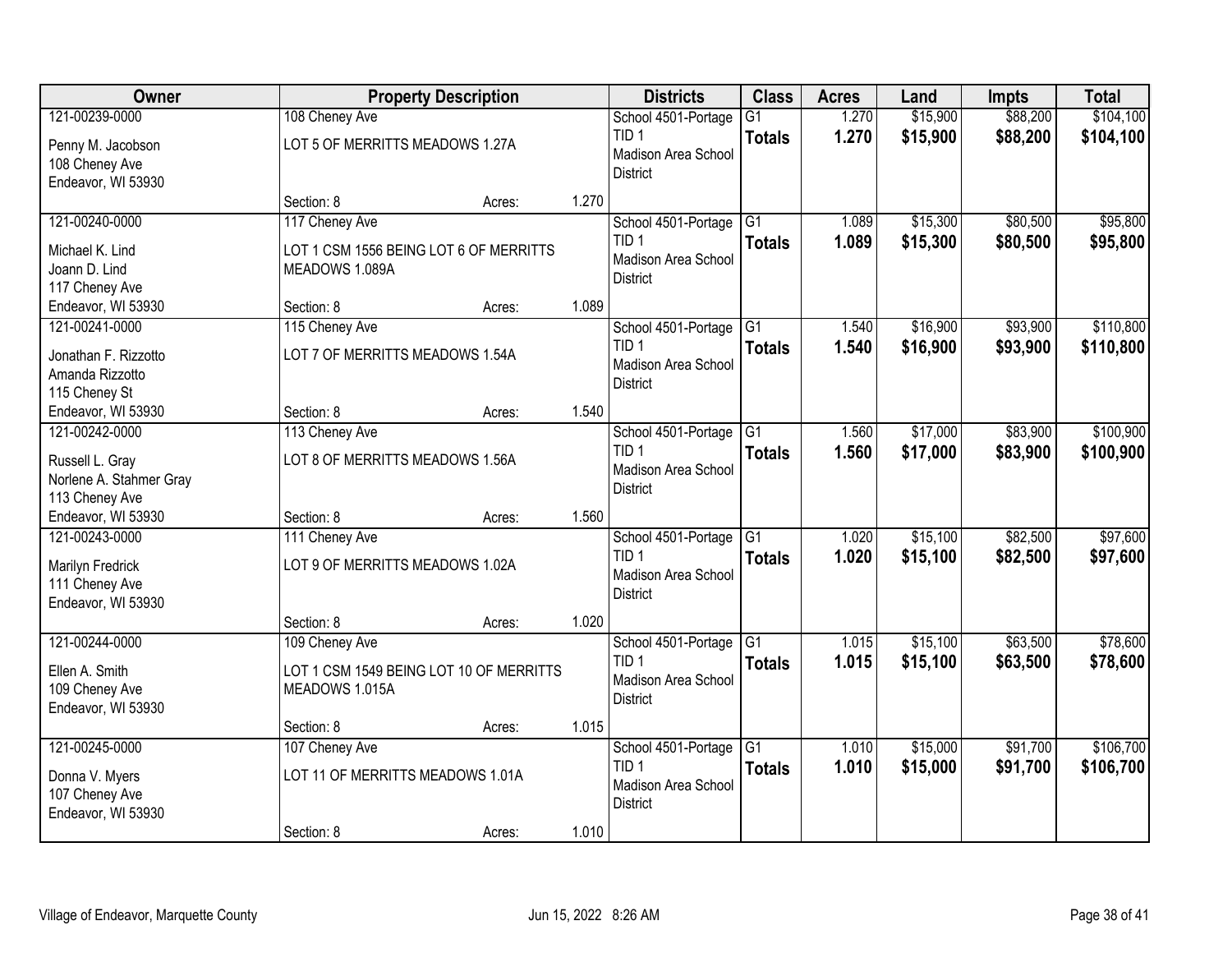| Owner                                                             |                                                                       | <b>Property Description</b> |       | <b>Districts</b>                                                                     | <b>Class</b>                     | <b>Acres</b>   | Land                 | Impts                | <b>Total</b>           |
|-------------------------------------------------------------------|-----------------------------------------------------------------------|-----------------------------|-------|--------------------------------------------------------------------------------------|----------------------------------|----------------|----------------------|----------------------|------------------------|
| 121-00246-0000                                                    | 105 Cheney Ave                                                        |                             |       | School 4501-Portage                                                                  | G <sub>1</sub>                   | 1.008          | \$15,000             | \$101,600            | \$116,600              |
| Beth A. Miller<br>105 Cheney Ave<br>Endeavor, WI 53930            | LOT 1 CSM 1450 LOT 12 OF MERRITTS MEADOWS<br>1.008A                   |                             |       | TID <sub>1</sub><br>Madison Area School<br><b>District</b>                           | <b>Totals</b>                    | 1.008          | \$15,000             | \$101,600            | \$116,600              |
|                                                                   | Section: 8                                                            | Acres:                      | 1.008 |                                                                                      |                                  |                |                      |                      |                        |
| 121-00247-0000                                                    | 103 Cheney Ave                                                        |                             |       | School 4501-Portage                                                                  | $\overline{G1}$                  | 1.010          | \$15,000             | \$122,700            | \$137,700              |
| Gmf Properties, LLC<br>N570 6th Ct<br>Endeavor, WI 53930          | LOT 13 OF MERRITTS MEADOWS 1.01A                                      |                             |       | TID <sub>1</sub><br>Madison Area School<br><b>District</b>                           | <b>Totals</b>                    | 1.010          | \$15,000             | \$122,700            | \$137,700              |
|                                                                   | Section: 8                                                            | Acres:                      | 1.010 |                                                                                      |                                  |                |                      |                      |                        |
| 121-00248-0000                                                    | 101 Cheney Ave                                                        |                             |       | School 4501-Portage G1                                                               |                                  | 1.010          | \$15,000             | \$88,600             | \$103,600              |
| Thomas N. Turner<br>619 Sunset Dr<br>Hartford, WI 53027           | LOT 14 OF MERRITTS MEADOWS 1.01A                                      |                             |       | TID <sub>1</sub><br>Madison Area School<br><b>District</b>                           | <b>Totals</b>                    | 1.010          | \$15,000             | \$88,600             | \$103,600              |
|                                                                   | Section: 8                                                            | Acres:                      | 1.010 |                                                                                      |                                  |                |                      |                      |                        |
| 121-00249-0000                                                    | 110 Cheney Ave                                                        |                             |       | School 4501-Portage                                                                  | G1                               | 1.022          | \$15,100             | \$74,200             | \$89,300               |
| Brandon J. Summerton<br>Kristal A. Rykiel<br>110 Cheney Ave       | LOT 2 CSM 1556 BEING LOT 15 1ST ADD TO<br>MERRITTS MEADOWS 1.022A     |                             |       | TID <sub>1</sub><br>Madison Area School<br><b>District</b>                           | <b>Totals</b>                    | 1.022          | \$15,100             | \$74,200             | \$89,300               |
| Endeavor, WI 53930                                                | Section: 8                                                            | Acres:                      | 1.022 |                                                                                      |                                  |                |                      |                      |                        |
| 121-00250-0000<br>Darcy L. Julson<br>112 Cheney St                | 112 Cheney Ave<br>LOT 16 OF 1ST ADDITION TO MERRITTS MEADOWS<br>1.00A |                             |       | School 4501-Portage<br>TID <sub>1</sub><br>Madison Area School                       | $\overline{G1}$<br><b>Totals</b> | 1.000<br>1.000 | \$15,000<br>\$15,000 | \$76,900<br>\$76,900 | \$91,900<br>\$91,900   |
| Endeavor, WI 53930                                                |                                                                       |                             |       | <b>District</b>                                                                      |                                  |                |                      |                      |                        |
|                                                                   | Section: 8                                                            | Acres:                      | 1.000 |                                                                                      |                                  |                |                      |                      |                        |
| 121-00251-0000<br>Johnathan Biba<br>Morgan Biba<br>114 Cheney Ave | 114 Cheney Ave<br>LOT 17 OF 1ST ADDITION TO MERRITTS MEADOWS<br>1.04A |                             |       | School 4501-Portage G1<br>TID <sub>1</sub><br>Madison Area School<br><b>District</b> | <b>Totals</b>                    | 1.040<br>1.040 | \$15,100<br>\$15,100 | \$99,000<br>\$99,000 | \$114,100<br>\$114,100 |
| Endeavor, WI 53930                                                | Section: 8                                                            | Acres:                      | 1.040 |                                                                                      |                                  |                |                      |                      |                        |
| 121-00252-0000                                                    | 116 Cheney Ave                                                        |                             |       | School 4501-Portage                                                                  | G1                               | 1.000          | \$15,000             | \$111,500            | \$126,500              |
| Seth W. Brown<br>Brittney L. Brown<br>116 Cheney Ave              | LOT 18 OF 1ST ADDITION TO MERRITTS MEADOWS<br>1.00A                   |                             |       | TID <sub>1</sub><br>Madison Area School<br><b>District</b>                           | <b>Totals</b>                    | 1.000          | \$15,000             | \$111,500            | \$126,500              |
| Endeavor, WI 53930                                                | Section: 8                                                            | Acres:                      | 1.000 |                                                                                      |                                  |                |                      |                      |                        |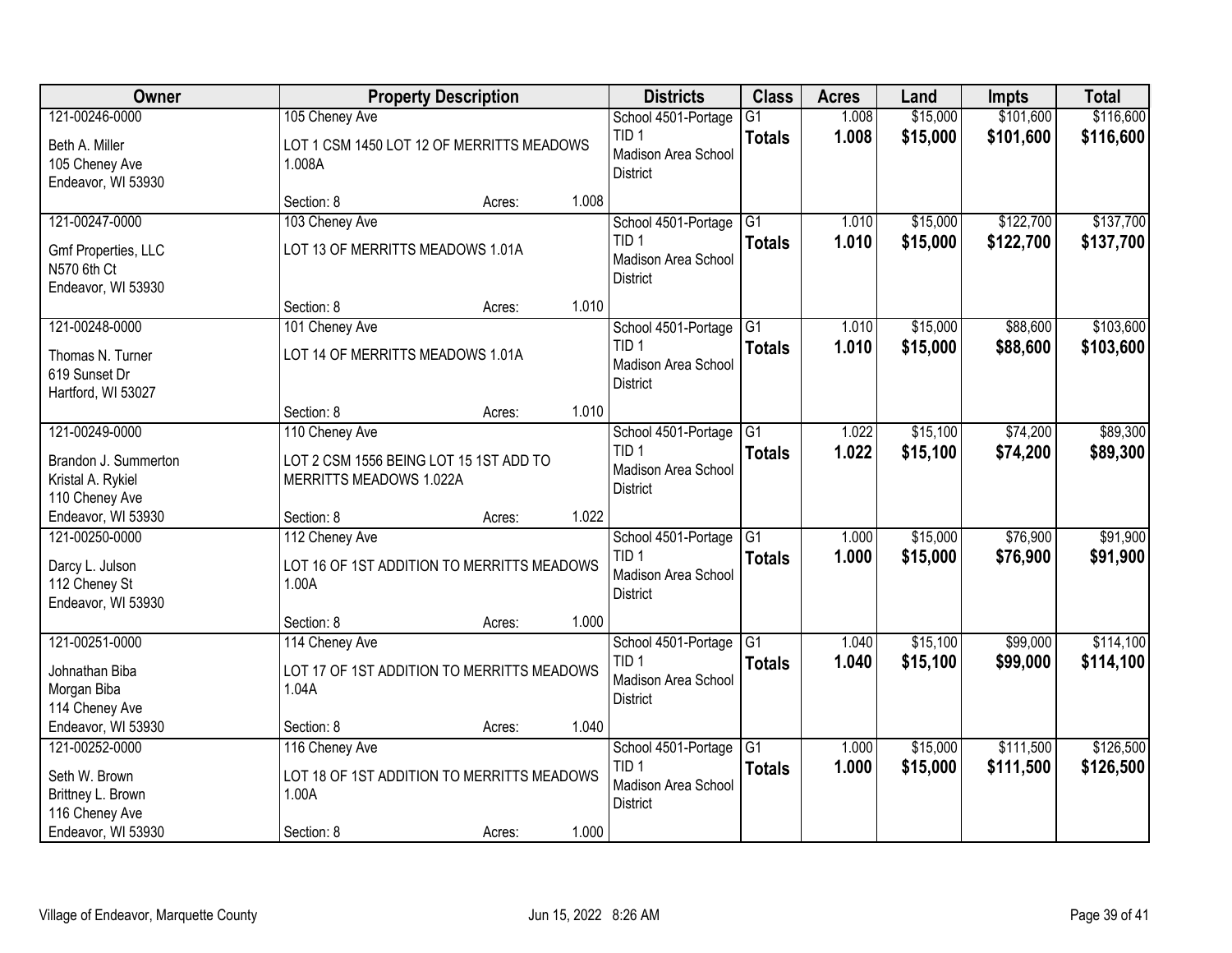| Owner                                   |                                               | <b>Property Description</b> |       | <b>Districts</b>                        | <b>Class</b>    | <b>Acres</b> | Land     | <b>Impts</b> | <b>Total</b>     |
|-----------------------------------------|-----------------------------------------------|-----------------------------|-------|-----------------------------------------|-----------------|--------------|----------|--------------|------------------|
| 121-00253-0000                          | 118 Cheney Ave                                |                             |       | School 4501-Portage                     | $\overline{G1}$ | 1.040        | \$15,100 | \$106,500    | \$121,600        |
| Kevin A. D'Asto                         | LOT 19 OF 1ST ADDITION TO MERRITTS MEADOWS    |                             |       | TID <sub>1</sub>                        | <b>Totals</b>   | 1.040        | \$15,100 | \$106,500    | \$121,600        |
| Gina M. D'Asto                          | 1.04A                                         |                             |       | Madison Area School                     |                 |              |          |              |                  |
| 118 Cheney Ave                          |                                               |                             |       | <b>District</b>                         |                 |              |          |              |                  |
| Endeavor, WI 53930                      | Section: 8                                    | Acres:                      | 1.040 |                                         |                 |              |          |              |                  |
| 121-00254-0000                          | 120 Cheney Ave                                |                             |       | School 4501-Portage                     | G1              | 1.200        | \$15,700 | \$79,200     | \$94,900         |
| Brodie M. Mecum                         | LOT 20 OF 1ST ADDITION TO MERRITTS MEADOWS    |                             |       | TID <sub>1</sub>                        | <b>Totals</b>   | 1.200        | \$15,700 | \$79,200     | \$94,900         |
| 120 Cheney Ave                          | 1.20A                                         |                             |       | Madison Area School                     |                 |              |          |              |                  |
| Endeavor, WI 53930                      |                                               |                             |       | <b>District</b>                         |                 |              |          |              |                  |
|                                         | Section: 8                                    | Acres:                      | 1.200 |                                         |                 |              |          |              |                  |
| 121-00255-0000                          |                                               |                             |       | School 4501-Portage   X4                |                 | 0.090        | \$0      | \$0          | $\overline{\$0}$ |
| Village of Endeavor                     | LOT 1 CSM 1735 BEING PART LOT 21 1ST ADDITION |                             |       | TID <sub>1</sub>                        | <b>Totals</b>   | 0.090        | \$0      | \$0          | \$0              |
| PO Box 228                              | MERRITTS MEADOWS 0.09A                        |                             |       | Madison Area School                     |                 |              |          |              |                  |
| Endeavor, WI 53930                      |                                               |                             |       | <b>District</b>                         |                 |              |          |              |                  |
|                                         | Section: 8                                    | Acres:                      | 0.090 |                                         |                 |              |          |              |                  |
| 121-00256-0000                          | 125 Cheney Ave                                |                             |       | School 4501-Portage                     | $\overline{G1}$ | 0.990        | \$14,900 | \$85,300     | \$100,200        |
| Charles P. Kalina                       | LOT 2 CSM 1735 BEING PART LOT 21 1ST ADDITION |                             |       | TID <sub>1</sub>                        | <b>Totals</b>   | 0.990        | \$14,900 | \$85,300     | \$100,200        |
| Claire E. Kalina                        | <b>MERRITTS MEADOWS .99A</b>                  |                             |       | Madison Area School                     |                 |              |          |              |                  |
| 125 Cheney Ave                          |                                               |                             |       | <b>District</b>                         |                 |              |          |              |                  |
| Endeavor, WI 53930-9784                 | Section: 8                                    | Acres:                      | 0.990 |                                         |                 |              |          |              |                  |
| 121-00257-0000                          | 123 Cheney Ave                                |                             |       | School 4501-Portage                     | $\overline{G1}$ | 1.010        | \$15,000 | \$74,100     | \$89,100         |
|                                         |                                               |                             |       | TID <sub>1</sub>                        | <b>Totals</b>   | 1.010        | \$15,000 | \$74,100     | \$89,100         |
| Theodore Elertson                       | LOT 22 OF 1ST ADDITION TO MERRITTS MEADOWS    |                             |       | Madison Area School                     |                 |              |          |              |                  |
| <b>Ashley Bussell</b><br>123 Cheney Ave | 1.01A                                         |                             |       | <b>District</b>                         |                 |              |          |              |                  |
| Endeavor, WI 53930                      | Section: 8                                    | Acres:                      | 1.010 |                                         |                 |              |          |              |                  |
| 121-00258-0000                          | 121 Cheney Ave                                |                             |       | School 4501-Portage                     | G1              | 1.090        | \$15,300 | \$83,000     | \$98,300         |
|                                         |                                               |                             |       | TID <sub>1</sub>                        | <b>Totals</b>   | 1.090        | \$15,300 | \$83,000     | \$98,300         |
| Michelle Metcalf                        | LOT 23 OF 1ST ADDITION TO MERRITTS MEADOWS    |                             |       | Madison Area School                     |                 |              |          |              |                  |
| 121 Cheney Ave                          | 1.09A                                         |                             |       | <b>District</b>                         |                 |              |          |              |                  |
| Endeavor, WI 53930                      |                                               |                             |       |                                         |                 |              |          |              |                  |
|                                         | Section: 8                                    | Acres:                      | 1.090 |                                         |                 |              |          |              |                  |
| 121-00259-0000                          | 119 Cheney Ave                                |                             |       | School 4501-Portage<br>TID <sub>1</sub> | G1              | 1.080        | \$15,300 | \$161,800    | \$177,100        |
| Jeremy J. Lucas                         | LOT 24 OF 1ST ADDITION TO MERRITTS MEADOWS    |                             |       | Madison Area School                     | <b>Totals</b>   | 1.080        | \$15,300 | \$161,800    | \$177,100        |
| Anisa Lucas                             | 1.08A                                         |                             |       | <b>District</b>                         |                 |              |          |              |                  |
| 119 Cheney Ave                          |                                               |                             |       |                                         |                 |              |          |              |                  |
| Endeavor, WI 53930                      | Section: 8                                    | Acres:                      | 1.080 |                                         |                 |              |          |              |                  |